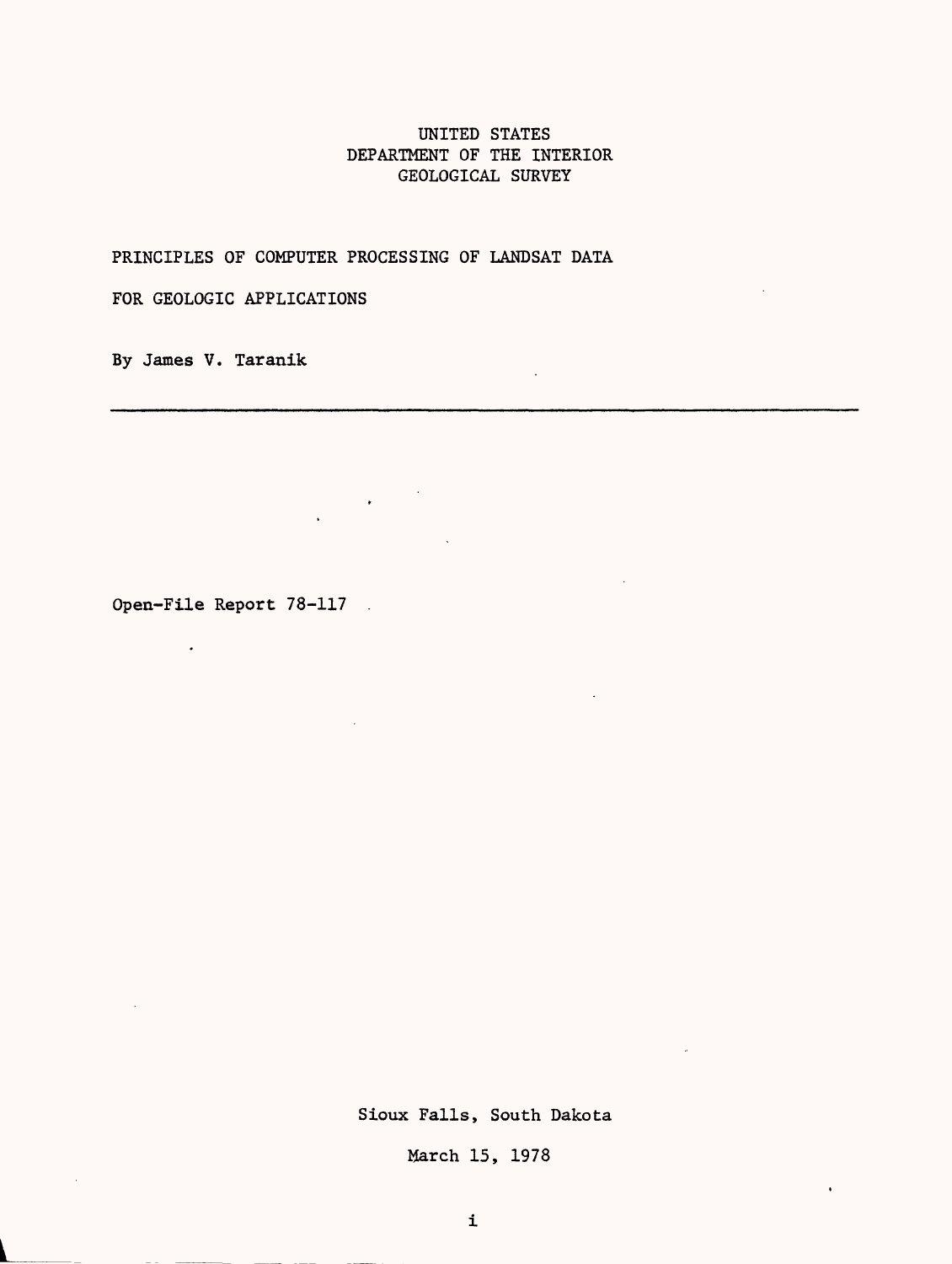# **CONTENTS**

 $\Delta$ 

|--|

 $\ddot{\phantom{1}}$ 

|                                                                          | $\mathbf 1$             |
|--------------------------------------------------------------------------|-------------------------|
|                                                                          | $\overline{3}$          |
| Image processing for geologic applications----------------------         | $\overline{\mathbf{3}}$ |
| Histograms of brightness values-----------------------------------       | 6                       |
| Preprocessing of Landsat-1 and-2 data--------------------------------- 8 |                         |
|                                                                          |                         |
|                                                                          |                         |
| Replacement of bad-data lines------------------------------ 12           |                         |
| Geometric rectification of Landsat data------------------------- 12      |                         |
| Adjustment for Earth rotation----------------------------- 13            |                         |
| Adjustment for line length--------------------------------- 13           |                         |
|                                                                          |                         |
| Adjustment for solar illumination------------------------------- 15      |                         |
| Adjustment for atmospheric effects-------------------------------        | 16                      |
|                                                                          | 17                      |
|                                                                          |                         |
|                                                                          |                         |
| Linear contrast enhancement-------------------------------               | 21                      |
| Nonlinear contrast enhancements-----------------------------             | 23                      |
|                                                                          | 25                      |
|                                                                          | 27                      |
| Single scene spectral band ratioing-----------------------               | 27                      |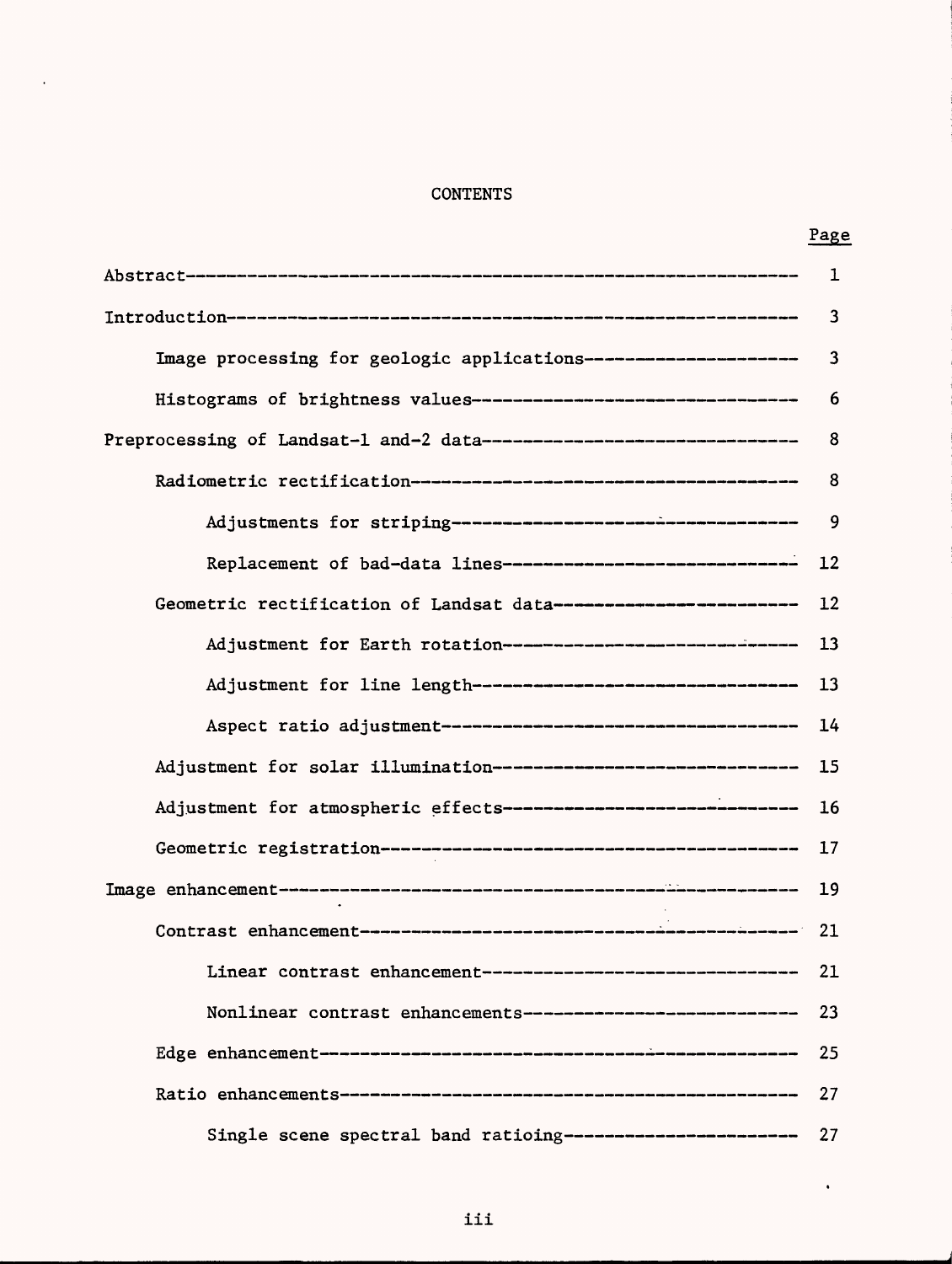| Single scene hybrid spectral band ratioing----------------- 30 |  |  |
|----------------------------------------------------------------|--|--|
|                                                                |  |  |
| Simulated natural color enhancements----------------------- 30 |  |  |
|                                                                |  |  |
|                                                                |  |  |
|                                                                |  |  |

l,

 $\ddot{\phantom{0}}$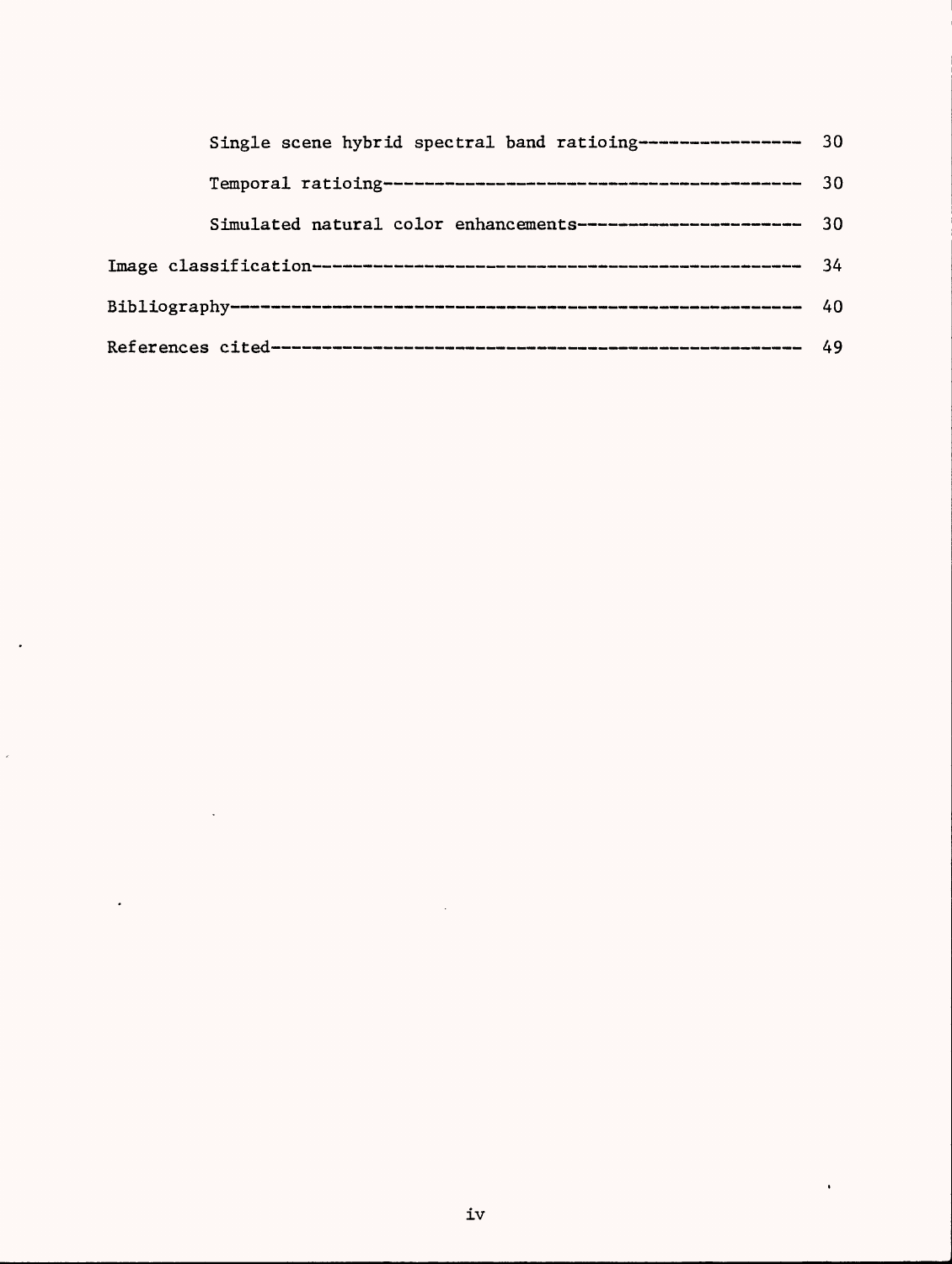# ILLUSTRATIONS

 $\overline{\phantom{a}}$ 

 $\hat{\mathbf{r}}$ 

|     |                                                                 | Page |
|-----|-----------------------------------------------------------------|------|
|     | Figure 1. Flow chart of procedures for digital image processing |      |
|     | for geologic applications----------------------------           | 4    |
| 2.  | Diagram showing a spatial array of pixels and their             |      |
|     | brightness values----------------------------------             | 6    |
| 3.  | Histogram of the brightness values of pixels in a spatial       |      |
|     |                                                                 | 7    |
| 4.  | Histogram of brightness values normalized to 100 percent-       | 8    |
| 5.  | Graphs showing the definition of gain and offset and            |      |
|     | their relationships in different detectors----------            | 9    |
| 6.  | Histograms showing the distribution of brightness values        |      |
|     | of Landsat data prior to adjustment for atmospheric             |      |
|     |                                                                 | 15   |
| 7.  | Histograms showing the distribution of brightness values        |      |
|     | of Landsat data after adjustment for atmospheric                |      |
|     |                                                                 | 16   |
| 8.  | Diagram showing nearest neighbor resampling---------------      | 18   |
| 9.  |                                                                 | 19   |
|     | 10. Diagrams showing undesirable relationships between          |      |
|     | brightness values on an input CCT and output film               |      |
|     |                                                                 | 20   |
| 11. | Diagrams illustrating the concept of linear contrast            |      |

 $\hat{\mathbf{v}}$ 

v

enhancement 21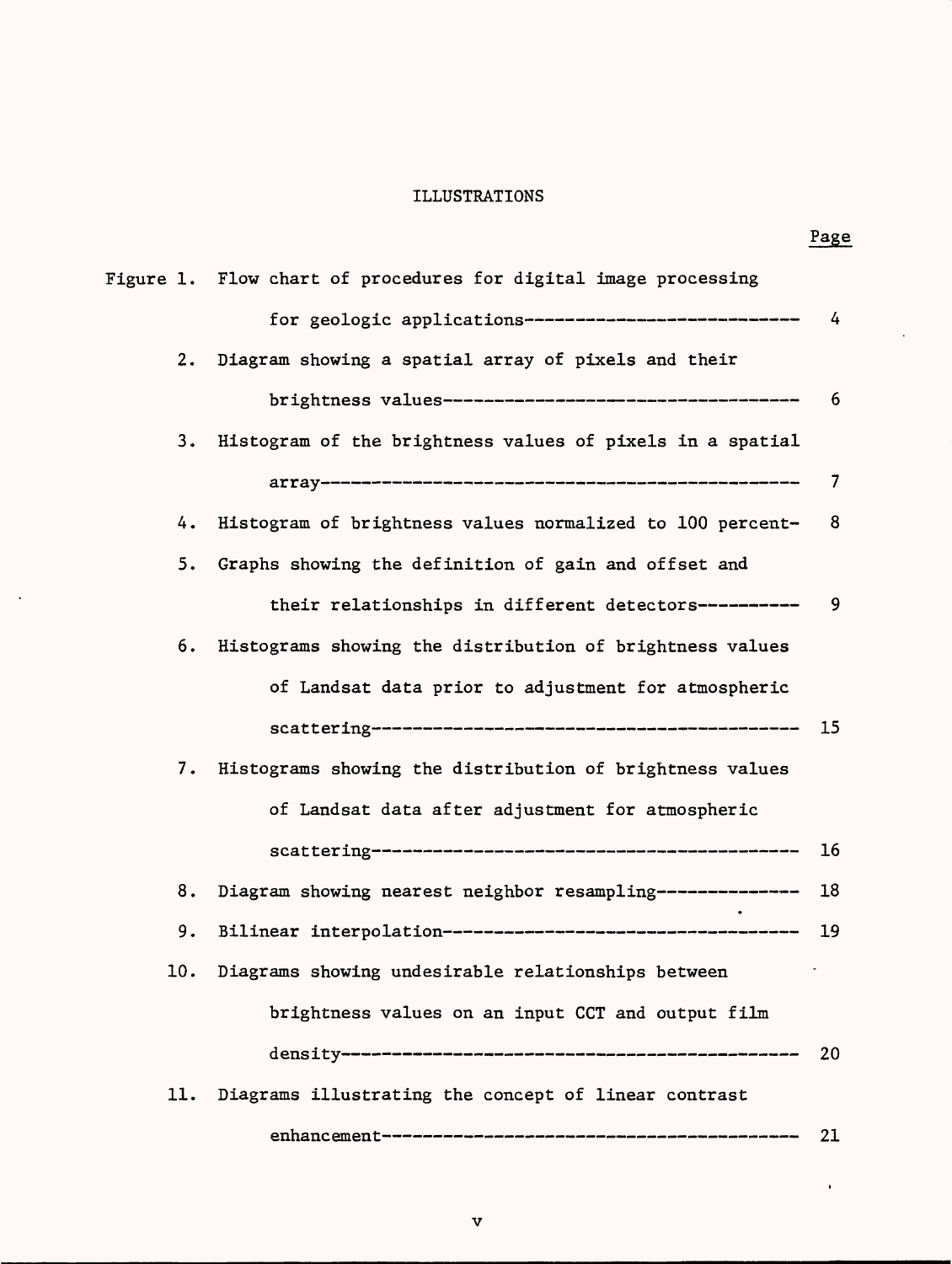|     | Figure 12. Diagrams illustrating the concept of nonlinear contrast |      |
|-----|--------------------------------------------------------------------|------|
|     |                                                                    |      |
|     | 13. Diagram illustrating the concept of spatial frequency          |      |
|     |                                                                    |      |
|     | 14. Diagram illustrating the concept of spectral band              |      |
|     |                                                                    | 27   |
| 15. | Diagram illustrating the rationale for ratioing---------           | 28   |
| 16. | List of color combinations for ratio spectral bands or             |      |
|     |                                                                    | 29   |
| 17. | Schematic diagram showing the simulation of natural                |      |
|     |                                                                    | - 31 |
| 18. | Diagram illustrating the concept of natural color                  |      |
|     |                                                                    | 32   |
| 19. | Diagram showing development of a computer-generated                |      |
|     |                                                                    |      |
| 20. | Chart listing common procedures used in image                      |      |
|     |                                                                    | - 35 |
| 21. | Concept of parallelepiped classification algorithm------ 36        |      |
|     | 22. Diagram showing integration of spectral response by the        |      |
|     |                                                                    | 37   |
| 23. | Diagrams showing the atmospheric effects on a spectral             |      |
|     | signature recorded by the Landsat MSS---------------               | 38   |

 $\bar{z}$ 

J.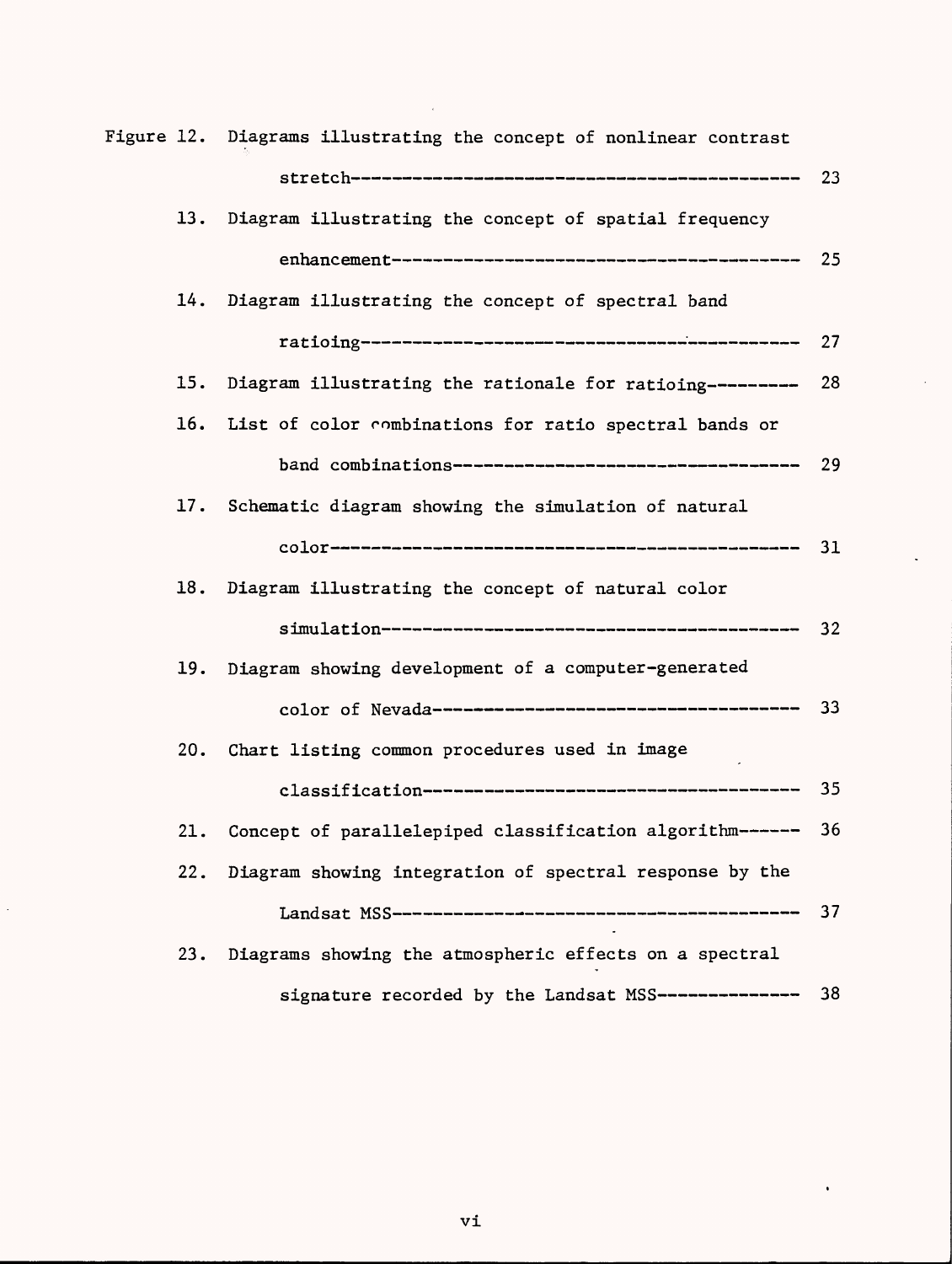#### PRINCIPLES OF COMPUTER PROCESSING OF LANDSAT DATA

FOR GEOLOGIC APPLICATIONS

By James V. Taranik, U.S. Geological Survey

### ABSTRACT

The main objectives of computer processing of Landsat data for geologic applications are to improve display of image data to the analyst or to facilitate evaluation of the multispectral characteristics of the data. Interpretations of the data are made from enhanced and classified data by an analyst trained in geology. Image enhancements involve adjustments of brightness values for individual picture elements. Image classification involves determination of the brightness values of picture elements for a particular cover type. Histograms are used to display the range and frequency of occurrence of brightness values.

Landsat-1 and-2 data are preprocessed at Goddard Space Flight Center (GSFC) to adjust for the detector response of the multispectral scanner (MSS). Adjustments are applied to minimize the effects of striping, adjust for bad-data lines and line segments and lost individual pixel data. Because illumination conditions and landscape characteristics vary / considerably and detector response changes with time, the radiometric adjustments applied at GSFC are seldom perfect and some detector striping

 $\mathbf 1$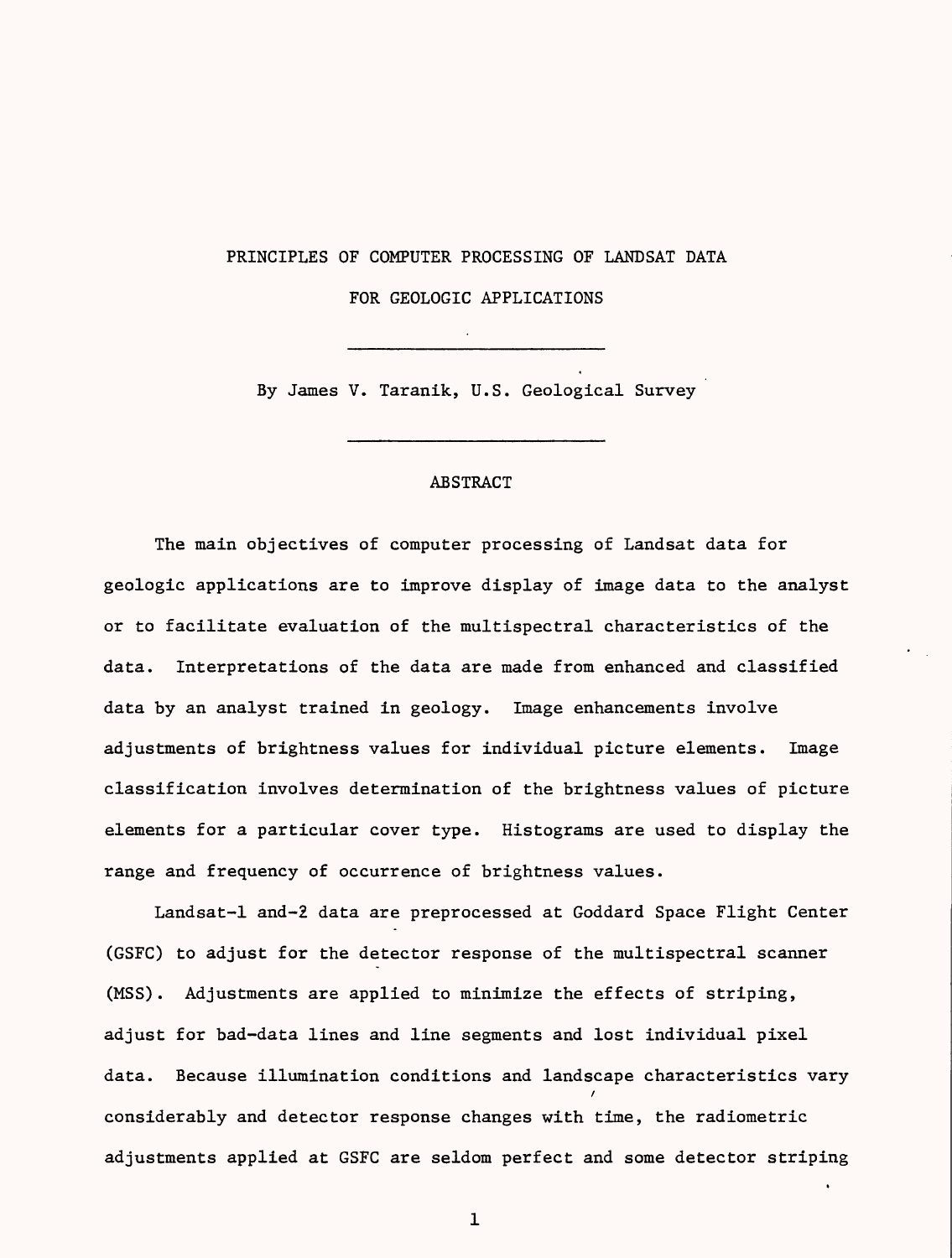remain in Landsat data. Rotation of the Earth under the satellite and movements of the satellite platform introduce geometric distortions in the data that must also be compensated for if image data are to be correctly displayed to the data analyst. Adjustments to Landsat data are made to compensate for variable solar illumination and for atmospheric effects. Geometric registration of Landsat data involves determination of the spatial location of a pixel in the output image and the determination of a new value for the pixel.

The general objective of image enhancement is to optimize display of the data to the analyst. Contrast enhancements are employed to expand the range of brightness values in Landsat data so that the data can be efficiently recorded in a manner desired by the analyst. Spatial frequency enhancements are designed to enhance boundaries between features which have subtle differences in brightness values. Ratioing tends to reduce the effects due to topography and it tends to emphasize changes in brightness values between two Landsat bands. Simulated natural color is produced for geologists so that the colors of materials on images appear similar to colors of actual materials in the field.

Image classification of Landsat data involves both machine assisted delineation of multispectral patterns in four-dimensional spectral space and identification of machine delineated multispectral patterns that represent particular cover conditions. The geological information derived from an analysis of a multispectral classification is usually related to lithology.

 $\overline{2}$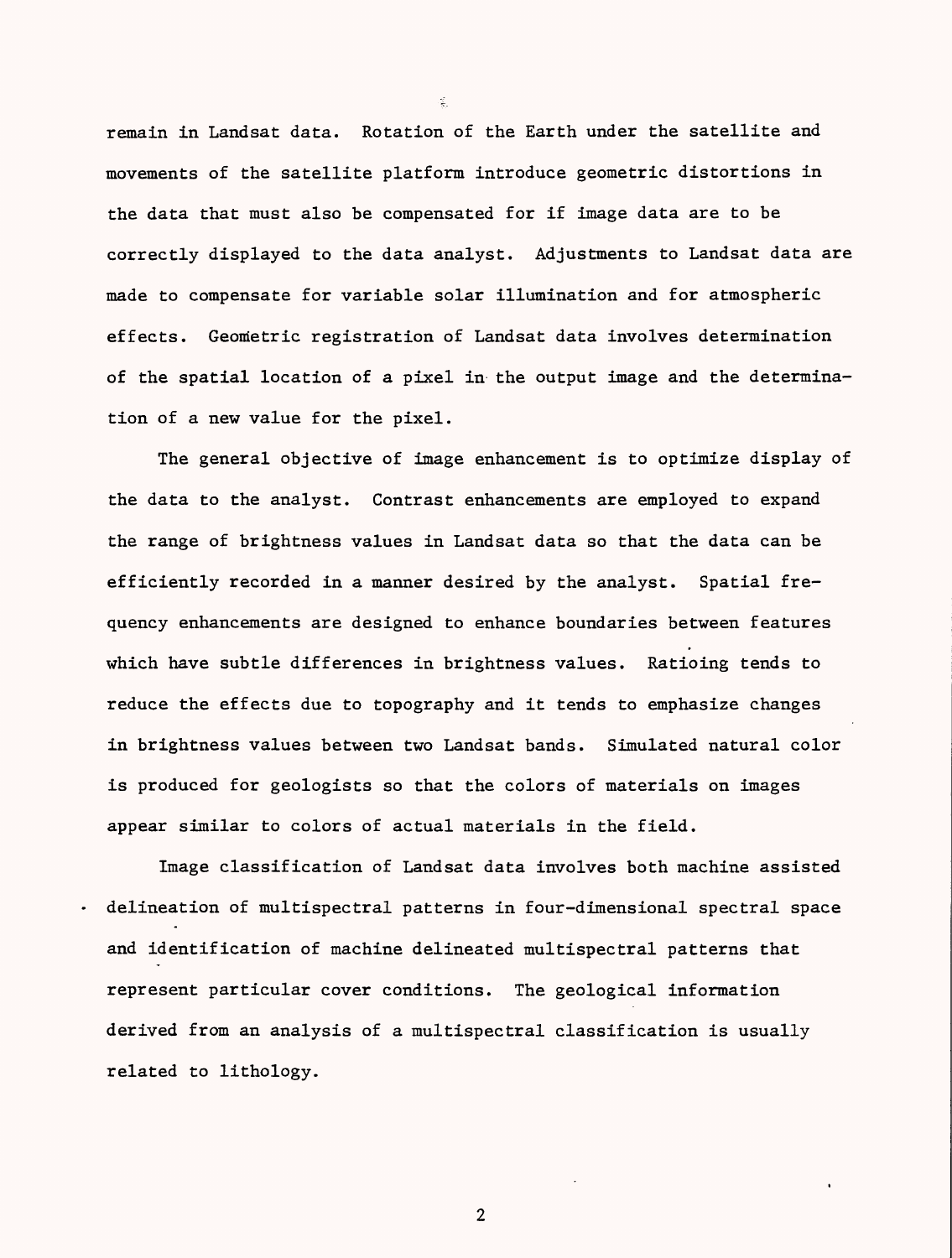#### INTRODUCTION

When Landsat 1 was launched in 1972 the U.S. Geological Survey expanded its research in digital image processing to include Landsat data. Research in computer processing of Landsat data for geological applications was conducted in the Survey's Geologic Division by two organizations - The Center for Astrogeology in Flagstaff, Arizona and the Branch of Petrophysics and Remote Sensing in Denver, Colorado. Much of this research was conducted jointly with the Image Processing Laboratory in the Jet Propulsion Laboratory of the California Institute of Technology in Pasadena, California. This material is developed largely from publications of these three organizations. Users of this material should consult the publications listed in the bibliography. This text is a supplement to a 2-hour slide-illustrated lecture and workshop exercises used for training courses in geologic remote sensing. Slides of illustrations are available from the EROS Data Center User Services Section if their Public Affairs Office (PAO) numbers are referenced.

### IMAGE PROCESSING FOR GEOLOGIC APPLICATIONS

The main objectives of computer processing of Landsat data are to improve display of image data to the analyst or to facilitate evaluation of the multispectral characteristics of the data. Digital processing techniques are readily employed with Landsat data because:

- 1. The original data are in digital form.
- 2. Errors in the data introduced by the system can be rectified.
- 3. Adjustments for sun illumination and atmospheric effects can be applied.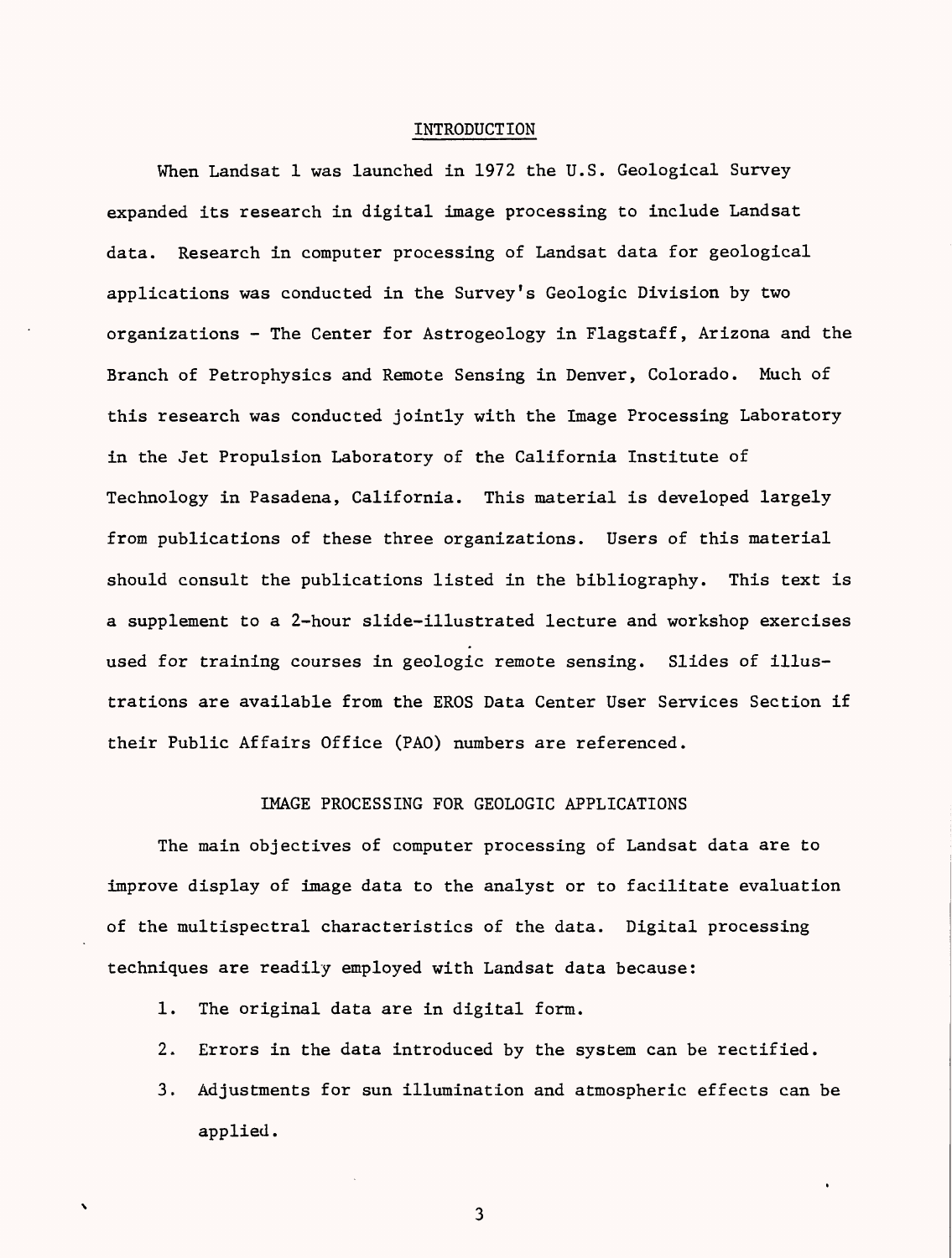- 4. Individual picture elements can be analyzed and displayed.
- 5. Mathematical processing functions can be utilized.
- 6. Statistical analysis techniques can be employed.
- 7. Large amounts of data may be processed and analyzed in short periods of time.

Most digital image processing involves three procedures: data preprocessing, image enhancement, and image classification (figure 1).



Figure  $1.$ --Procedures for digital image processing for geologic applications. PAD Number: E-6211-35.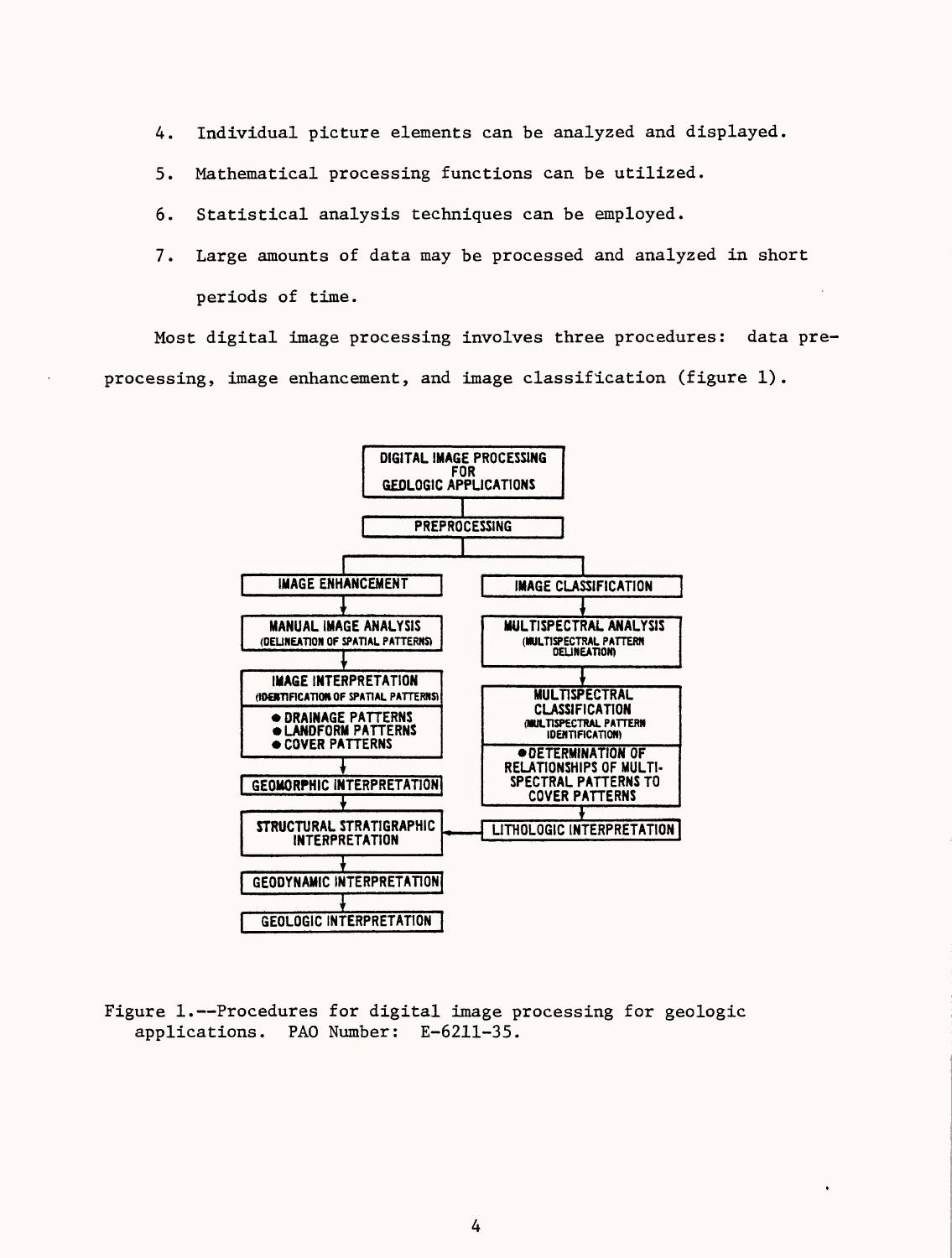Data preprocessing includes the adjustment of system introduced errors, adjustment for atmospheric and solar illumination variations, and registration of data. Image enhancement is performed to make spatial patterns, displayed in tones and color, more apparent on imagery. Image classification is performed to delineate multispectral patterns in image data.

Geologic interpretations are developed from enhanced and classified image data through the use of a stepwise procedure which must involve an interpreter with training in geology. Manual image analysis involves delineation of spatial patterns on imagery. Image interpretation involves identification of spatial patterns on imagery as landform, drainage, and cover patterns. An image analyst with training in geology must analyze the landscape patterns on imagery to interpret geomorphology Geomorphologic relationships are analyzed to develop structural and stratigraphic relationships. Geologic interpretations are developed through a correlation of geodynamics, structure, stratigraphy, and geomorphology. Multispectral pattern analysis involves machine assisted multispectral pattern delineation. Multispectral classification of delineated multispectral patterns must be done by an analyst who determines the relationships of multispectral patterns to landscape cover patterns. If a strong relationship exists between the economic deposits sought and the cover patterns (for example, between base metals and surface alteration zones), then an exploration plan may be developed on the basis of an image classification. Usually multispectral classifications must be incorporated with structural and stratigraphic interpretations, and the resource exploration plan must be based on a geologic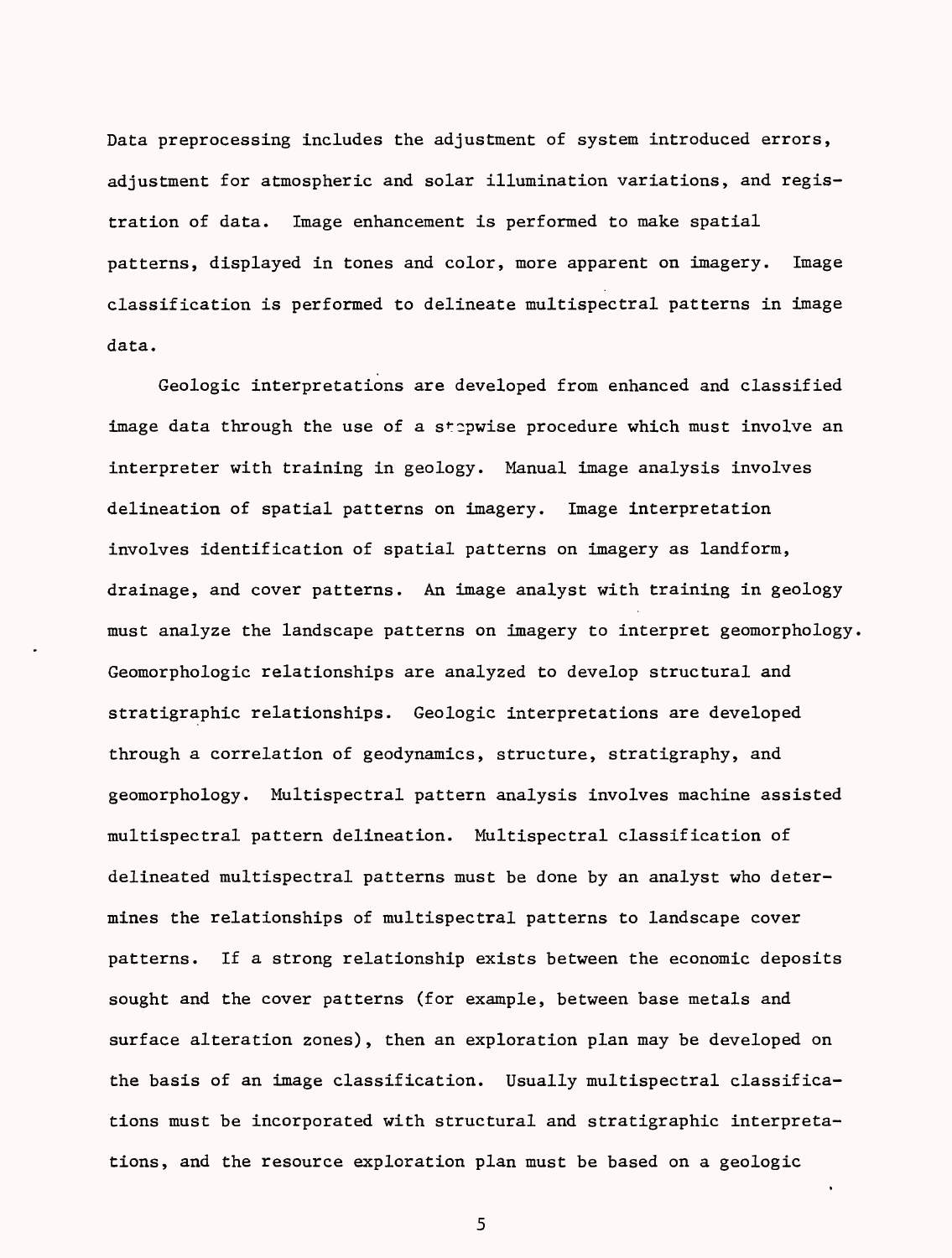interpretation which is ultimately developed from both spatial and multispectral patterns in the image data, and from geologic information from other data sources.

## HISTOGRAMS OF BRIGHTNESS VALUES

Image enhancements and image classifications often involve the evaluation of histograms of the data to be processed. Image enhancements involve adjustments of brightness values (see Taranik, 1978 p. 29 for explanation of brightness value concept) for individual picture elements. Image classification involves determination of the brightness values of picture elements for a particular cover type. Histograms are commonly used to display the range and frequency of occurrence of brightness values. A spatial array of picture elements in part of one Landsat band is shown in figure 2. A histogram of the pixel values in the spatial



Figure 2.--Spatial array of pixels and their brightness values (BV's) in a portion of one Landsat spectral band. PAO Number: E-6329-35.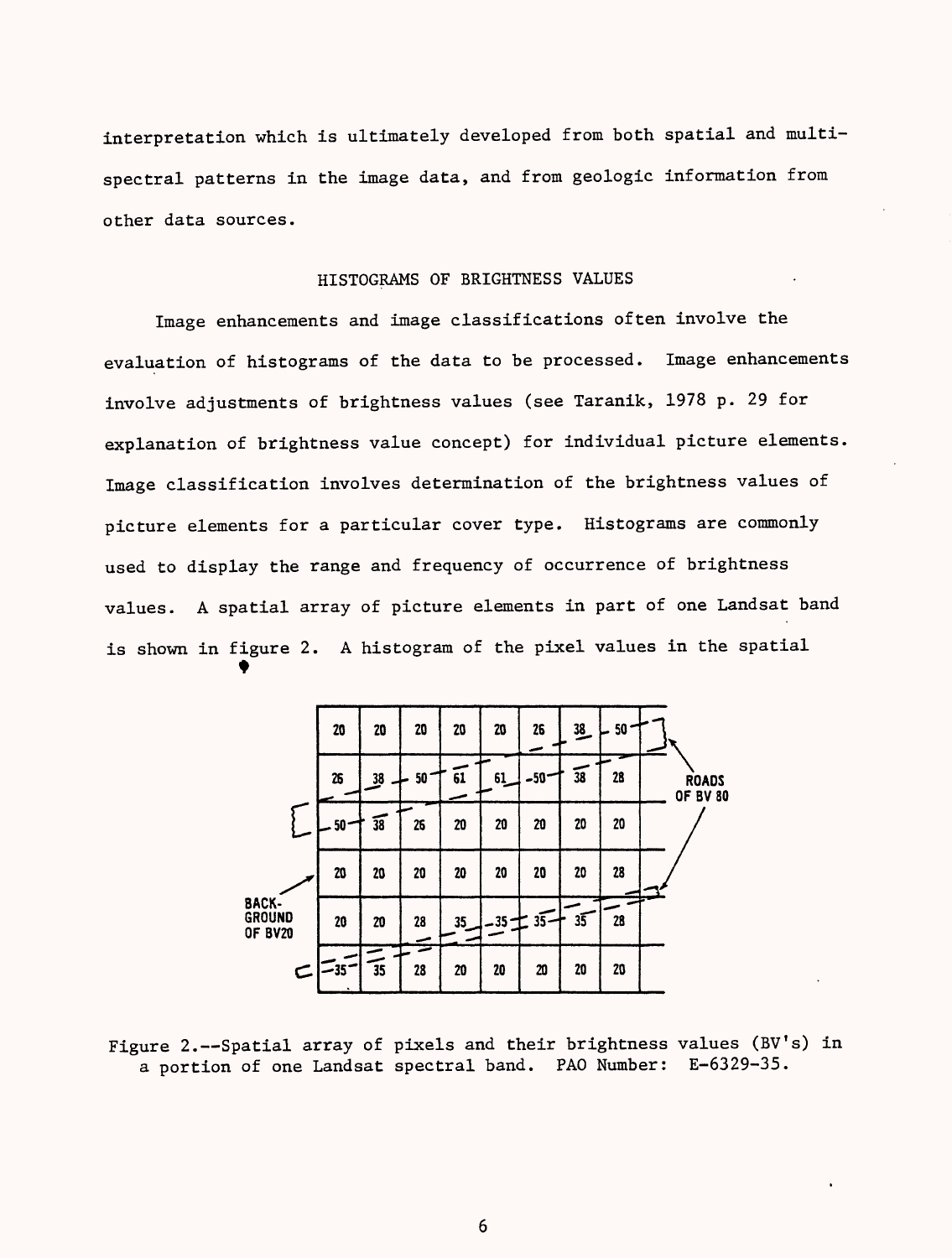

array is shown in figure 3. An image enhancement technique might shift

Figure  $3.$ --Histogram of the brightness values of pixels in a spatial array. PAD Number: E-9393-35.

brightness values so only brightness values associated with roads are shifted to the right on the histogram. Thus there would be a larger brightness differential between roads and the background against which roads were imaged. An Image classification technique might group brightness values associated with roads in four spectral bands.

Because one Landsat scene contains 7,581,600 picture elements (pixels which have four values) it is not practical to display the total count of picture element brightness values graphically in a histogram. Histogram displays of a single band are usually "normalized" so that the maximum count of picture elements of one brightness value is displayed as 100% of the ordinate axis. All other counts of picture elements of a particular value that are less than the maximum count are adjusted relative to the maximum count so that they are percentages of the maximum count (figure 4). The abscissa usually has values of 0 to 127 for data

 $\overline{7}$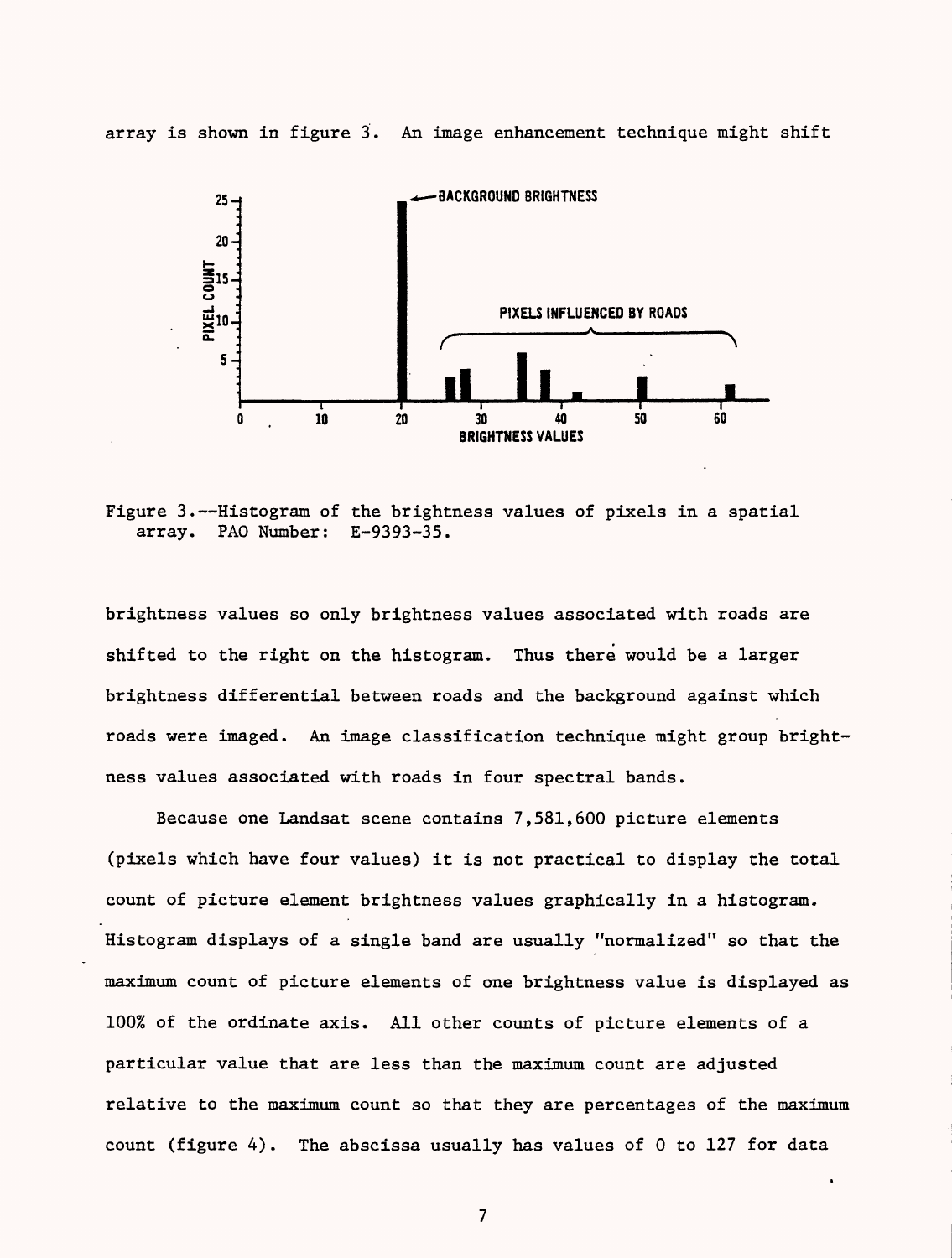

Figure 4.--Histogram of brightness values normalized to 100 percent maximum pixel count in one Landsat spectral band. PAO Number: E-6215-35.

from bands 4, 5, and 6, and values of 0 to 63 for data from band 7 if the data are read directly from a CCT. Most computer processing is done in 8-bit mode, and in this case, the histogram abscissas have values of from 0 to 255.

### PREPROCESSING OF LANDSAT-1 AND-2 DATA

### RADIOMETRIC RECTIFICATION

Landsat-1 and-2 data are converted from wide-band video tapes to film and computer compatible tapes at the Goddard Space Flight Center (GSFC) in Greenbelt, Maryland. Preprocessing is done at GSFC to adjust for variations in the response of the 24 Multispectral Scanner (MSS) detectors. Because illumination conditions and landscape characteristics vary considerably and detector response changes with time, the radiometric adjustments for detector response are seldom perfect and usually detector striping remains on Landsat film and CCT products. Bad-data lines and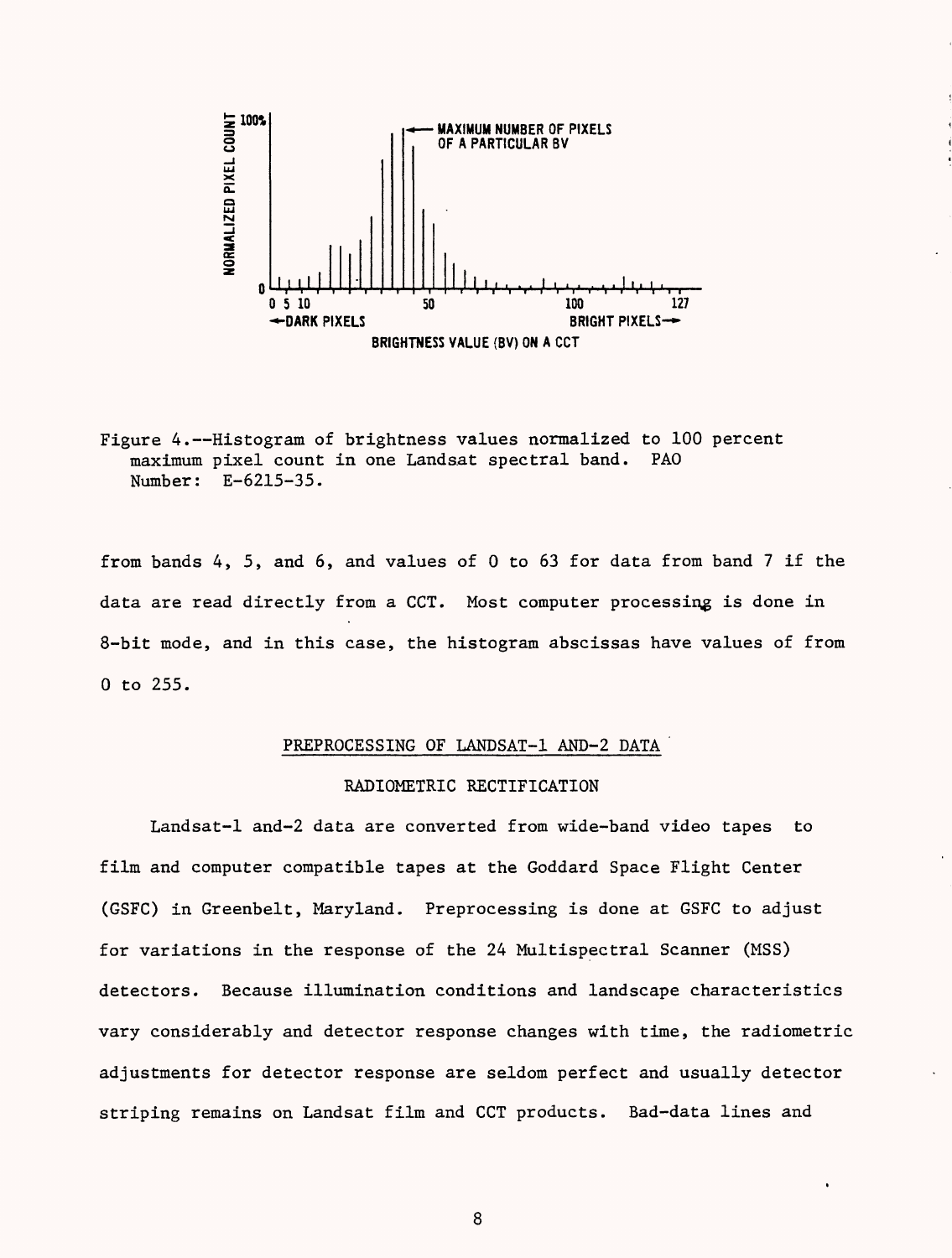line segments, and lost individual pixel data are also common radiometric defects in Landsat products.

### Adjustments for Striping

Striping in Landsat data results from differences in the response characteristics of the 24 MSS detectors. Specifically, the detectors have different gains and offsets (figure 5). Methods for minimizing this



Figure 5.--Definition of gain and offset and their relationship in different detectors. PAO Number: E-6213-35.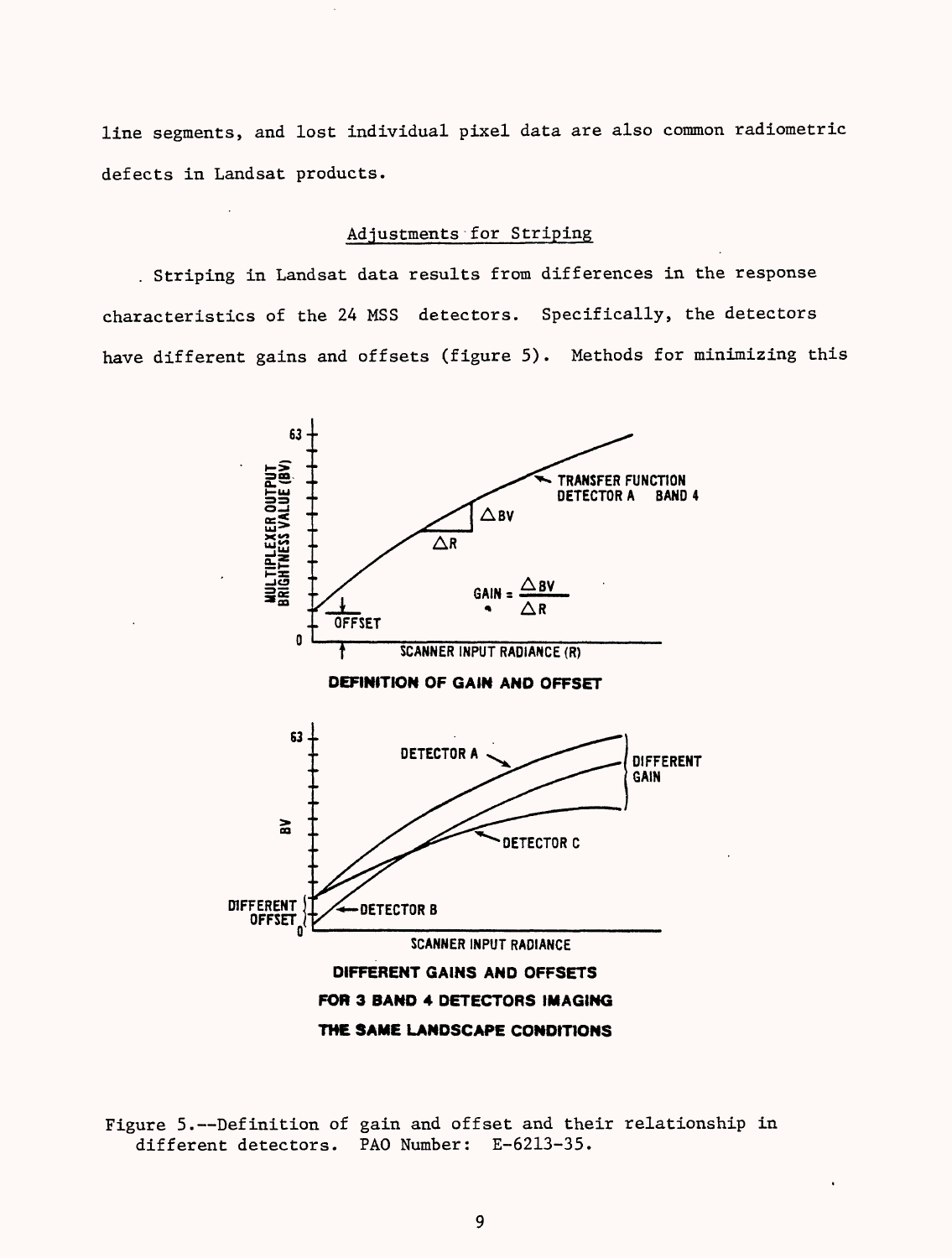problem include filtering, histogram normalization, and histogram normalization with local average adjustment. Histogram normalization with local average adjustment was the process employed by the EROS Data Center Digital Image Enhancement System (EDIES). The following description of the process is from Rohde, Lo, and Pohl, (1978): "Effects of striping in each MSS band are minimized by a two-pass operation. In the first pass, data from each detector are normalized with the relationship:

$$
DN_0 = DN_1 \times \frac{S_A}{S_T} + (M_A - M_I \times \frac{S_A}{S_T})
$$
 (1)

where:

 $DN_0$  = Brightness value of pixel in output image  $DN_T =$  Brightness values of pixel in input image  $S_A$  = Standard deviation of entire scene  $S_{I}$  = Standard deviation of individual detector  $M_A$  = Mean brightness value of entire scene  $M_T$  = Mean brightness value of individual detector

The adjustment is based on statistics calculated from the entire scene. However, for some subregions of a scene the "local" statistics are quite different from statistics calculated from an entire scene. When this occurs, the one-pass algorithm may not be completely effective and some residual striping may remain. The second pass performs a local average adjustment to remove residual striping from the first pass. In the second pass, data are processed in groups of six lines (Chavez, 1975). The first line is chosen as a good data line and each succeeding line is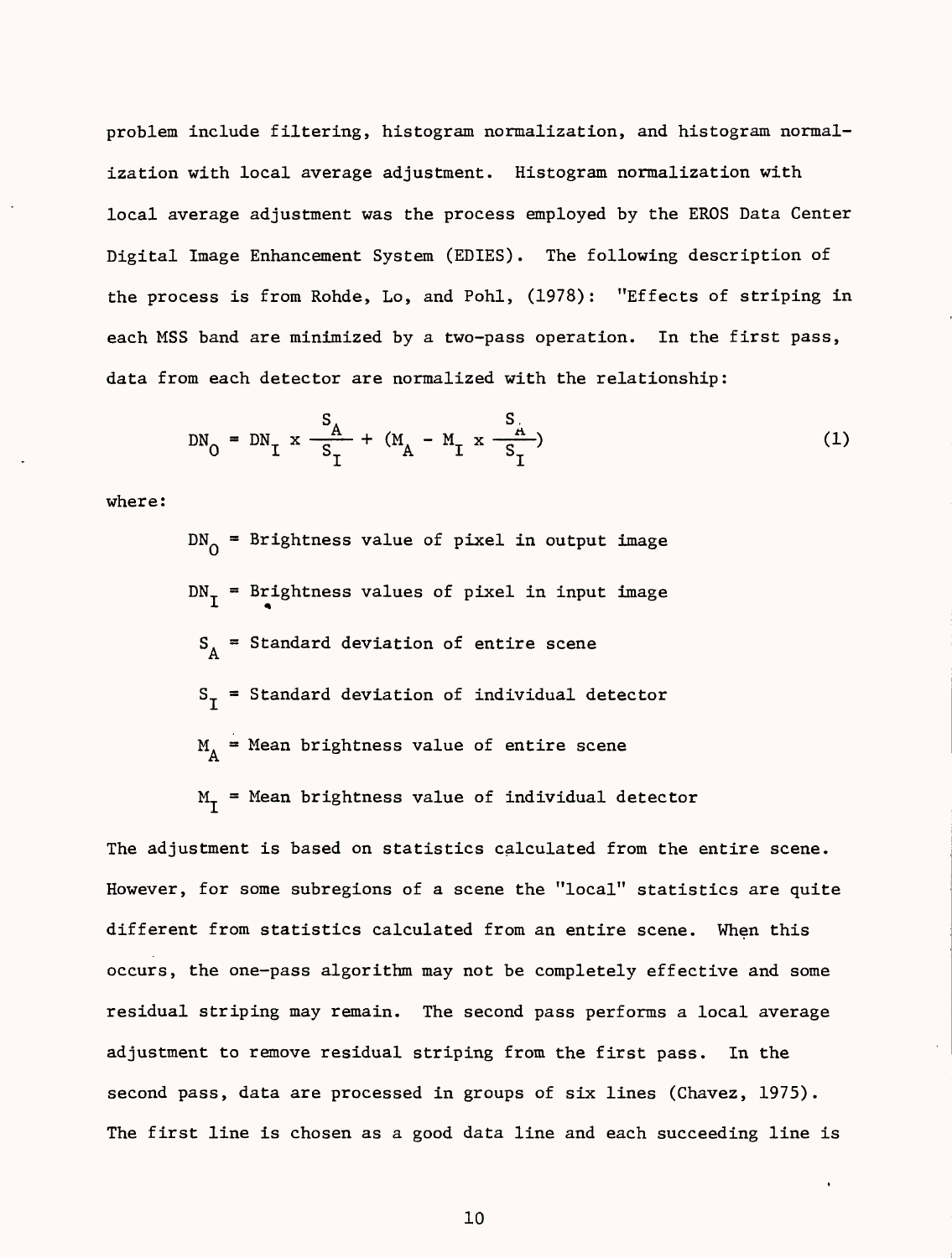processed to be similar to the preceding line. The first line remains unchanged as it is the reference line. A local average along line I (LOCAV<sub>T</sub>) of plus or minus 75 pixels around the pixel being processed in a line is compared 'to the corresponding local average in the preceding line I-1 (LOCAV<sub>I-1</sub>). Before pixels are used to compute the local average, the pixels are subjected to an edge test. If the absolute value of the difference between brightness values of pixels in adjacent scan lines is greater tham a specified threshold value, it is assumed that a real edge exists in the data, and the pixels are not used to calculate the respective local averages. Once the local averages have been computed, the difference between the local average around a pixel in a given line and the local average around a pixel in the preceding line is computed. If the absolute value of this difference is less than a specified threshold value, the pixel brightness value is modified by the difference and is computed from the formula:

$$
DN_0 = DN_T - D
$$

where:

 $DN_0$  = Digital number or brightness value in output image  $DN_T$  = Digital number of brightness value in the input image  $D = LOGV_{T-1}$ 

This second operation, although time-consuming, does appear to remove the residual striping that is often found when only the first operation is used."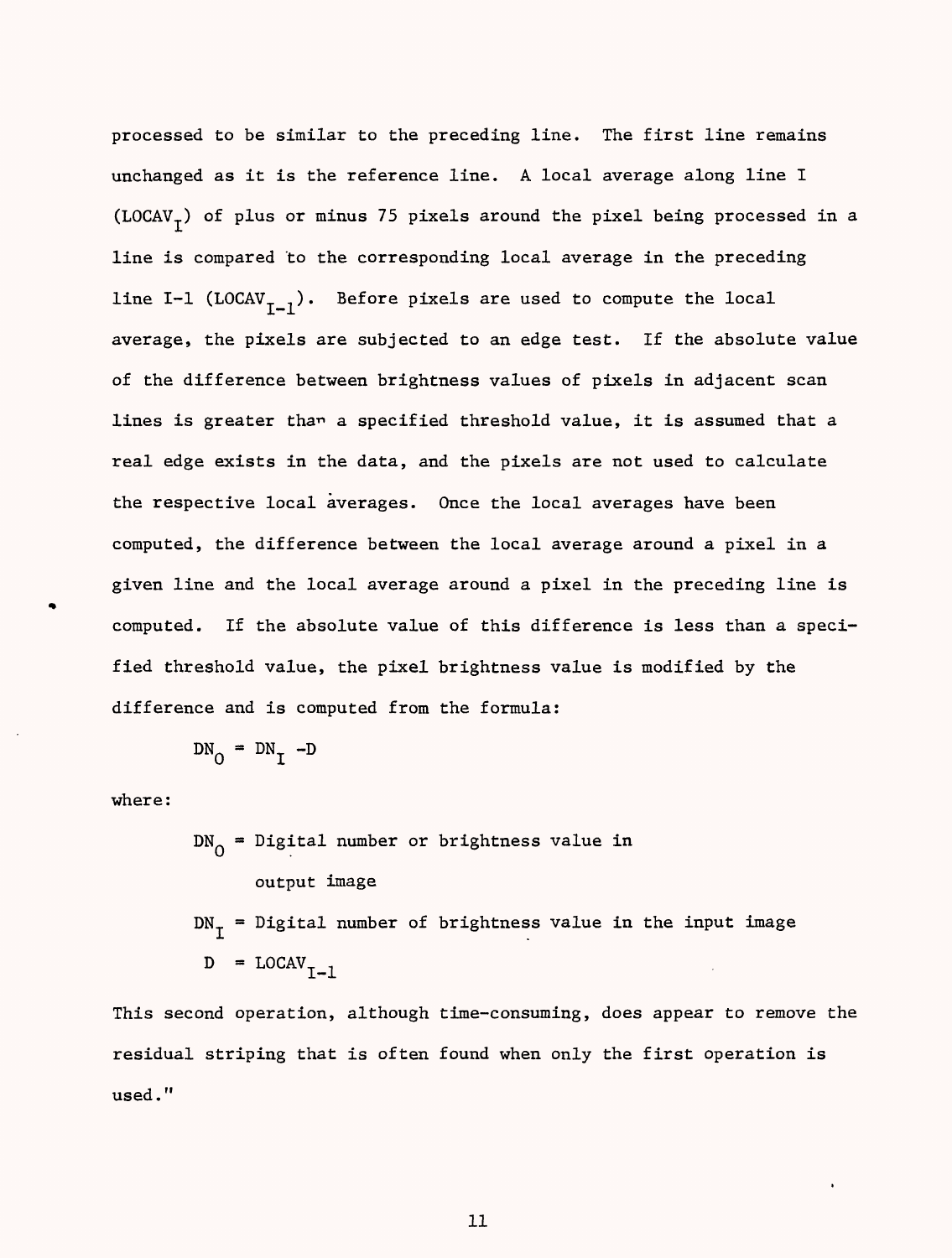### Replacement of Bad-Data Lines

Two methods are commonly employed in replacing bad-data lines in Landsat data. One method uses an interpolation procedure to replace the bad-data line with values determined by interpolating between the brightness values in the preceding line and the line following the bad-data line. In the EDIES system a second technique was employed which replaced the brightness values in the bad-data line with values in the preceding Tine. Bad-data lines were identified in EDIES by calculating the standard deviations and mean values of the first six scan lines. By comparing these statistics, a "good" line was selected as the first reference line. Then a two-by-two pixel edge detector was applied to the reference line and the next scan line. The detector was moved horizontally across the scan lines one pixel at a time. The brightness values for the four pixels were subjected to a test. When the absolute value of a pixel in the next line and the line above was greater than a predetermined threshold value, a horizontal edge (bad-data point) was assumed. When 150 consecutive bad-data points were counted, the entire scan line was replaced by the brightness values in the entire line above (Rohde, Lo, Pohl, 1978).

## GEOMETRIC RECTIFICATION

Landsat CCT data also have geometric characteristics which must be rectified if image data are to be correctly displayed to the analyst. Rotation of the Earth under the satellite and movements of the satellite itself introduce geometric distortions in the data.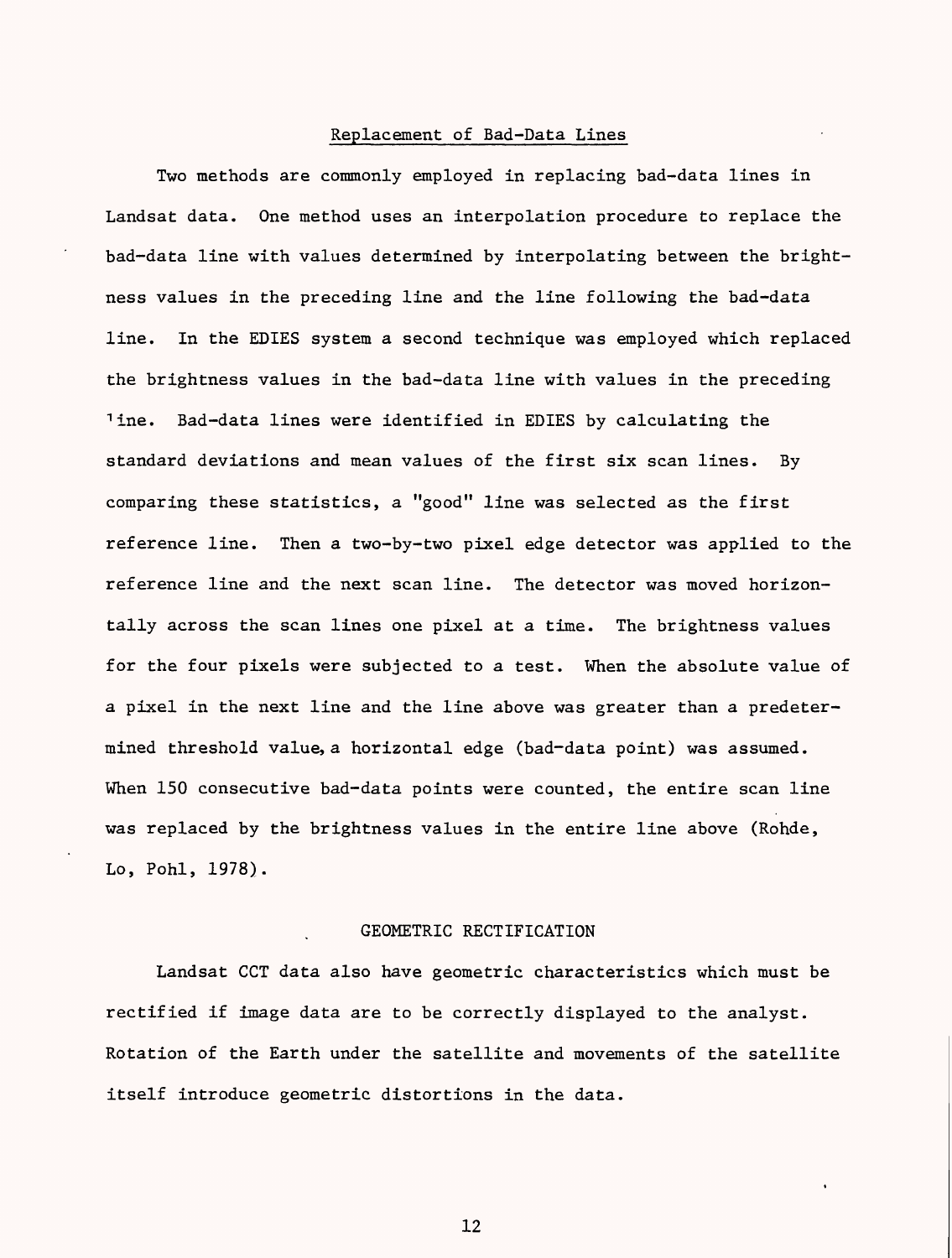### Adjustment for Earth Rotation

The "skew" caused by rotation of the Earth under the satellite is a function of latitude and spacecraft heading. Each scene is deskewed by an algorithm that shifts scan lines to the right depending on the latitude of the line. This type of geometric adjustment insures that landscape features are in relative position with respect to each other throughout the scene.

### Adjustment for Line Length

The variable velocity of the MSS mirror scanning mechanism and variations in the altitude of the satellite platform from 880 km to 940 km cause variations in the line length of MSS data. The correct line length, based on a model of orbital and instrument parameters is 3318 pixels. Landsat-1 and-2 data are adjusted to a line length of 3240 pixels at GSFC. The line length on most CCT's is about 3240 pixels; therefore, pixels are inserted at intervals to increase line lengths to 3318 pixels. This is done by using a piece-wise linear interpolation method. Each scan line is divided into eight equal segments, and each segment is partitioned into a given number of pixels (n). Ground displacement errors (d) for each segment are computed at GSFC. Each segment is then repartitioned into  $n + d$  equal parts. The center coordinates of each equal part is the new pixel location in that segment. The brightness value for each new pixel added to the line is derived by linear interpolation between the brightness values of the pixels on either side of the added pixel. This process is repeated for each of eight segments in all scan lines in the scene. Pixel insertion may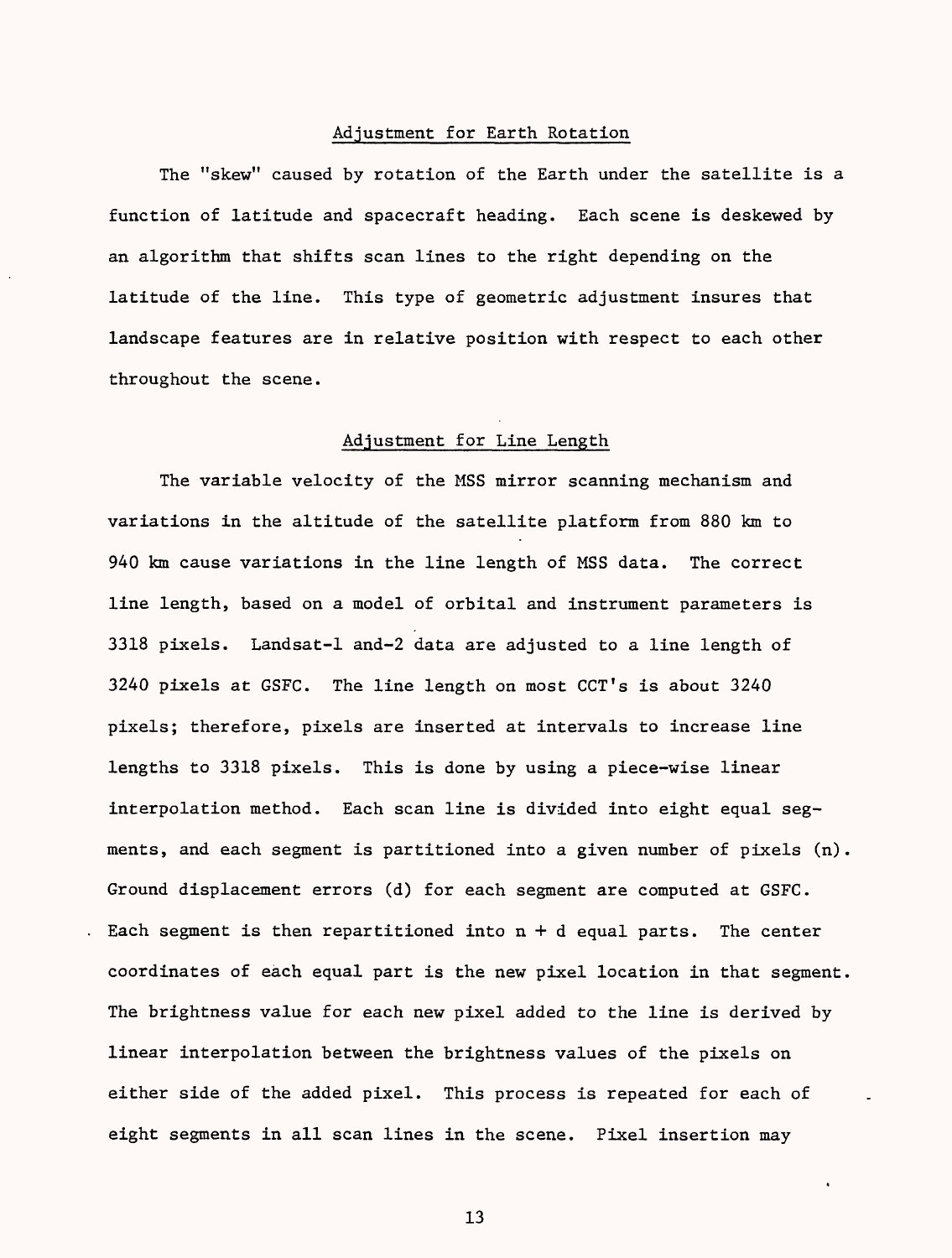cause some problems with viewing Landsat data in stereo using the slide-lapped portions of Landsat images because it may alter the relief displacement present in the uncorrected data.

#### Aspect Ratio Adjustment

Some recording devices utilize a square recording aperature and an adjustment for rectangular Landsat pixels must be applied to the data to preserve geometric relationships. Often this adjustment is performed on the output device by repeating a line of output.

## ADJUSTMENT FOR SOLAR ILLUMINATION

An adjustment applied for solar illumination is to adjacent scenes of Landsat data that are to be computer mosaicked and that were acquired under different illumination conditions. This type of adjustment is also necessary for comparison of spectral properties of cover types in scenes acquired under different conditions of solar illumination. The Sun elevation angle (Sun angle) adjustment is made by multiplying all brightness values in a scene by a constant that is a function of the Sun angle. The function assumes a Lambertian surface and is derived by dividing the pixel brightness by the cosine of the incidence angle (Chavez, 1975). This adjustment does not remove the effects of topography which influence the amount of solar radiation per unit area (solar flux) received by slopes facing toward and away from the Sun (Taranik and Trautwein, 1977). The adjustment also does not correct for differences in solar illumination caused by changes in the azimuth of illumination.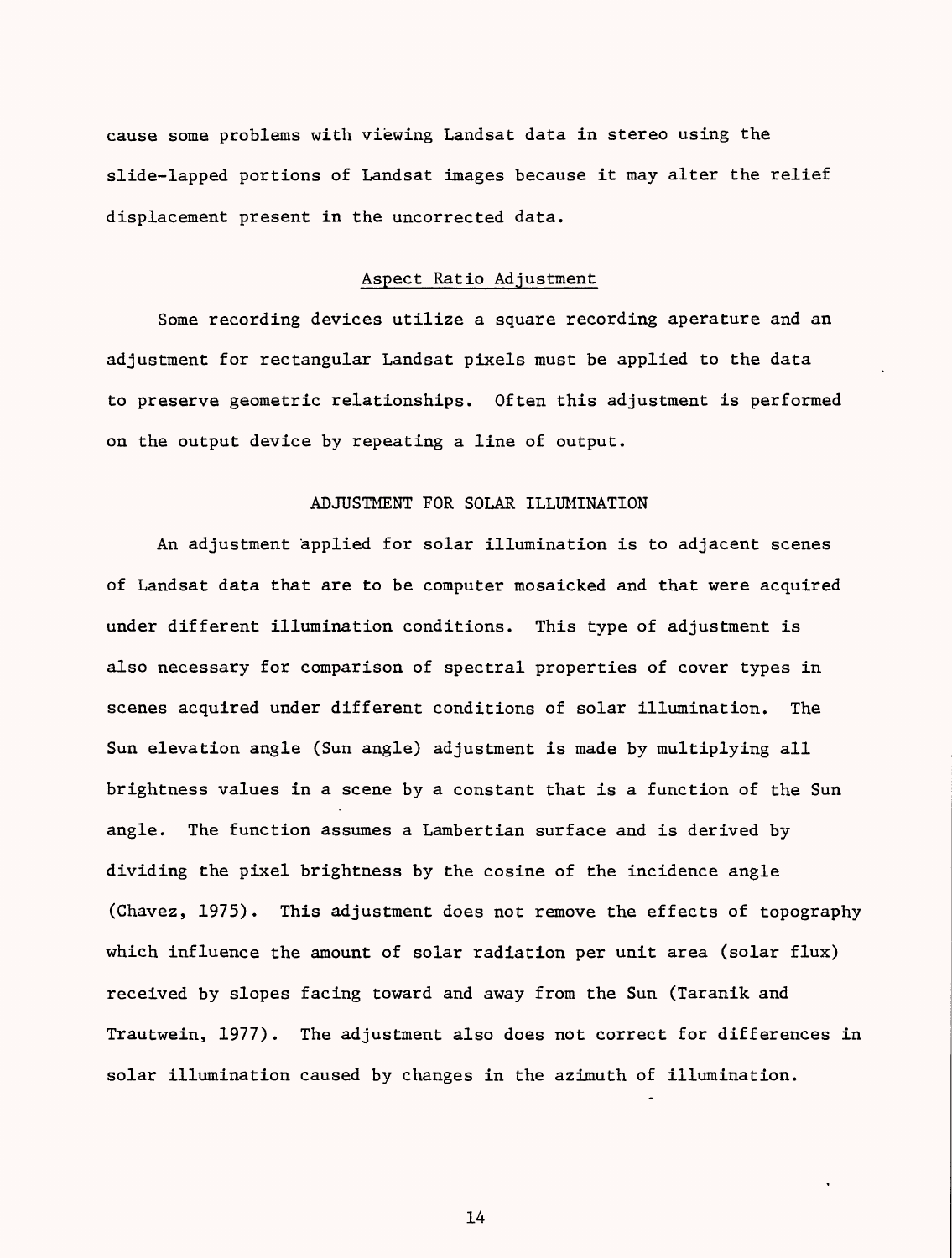### ADJUSTMENT FOR ATMOSPHERIC EFFECTS

The atmosphere affects data acquired by the Landsat MSS in two ways. Atmospheric scattering adds brightness values to the data that are inversely proportional to the fourth power of the wavelength. Short wavelengths of electromagnetic radiation are therefore affected more than longer wavelengths. Atmospheric absorption subtracts brightness from the longest wavelength interval detected by the MSS (band 7) (see Taranik, 1978, p. 39). These effects commonly cause data from band 7 to have zero brightness even when no objects of zero reflectance are in the scene and cause the darkest pixels in 6, 5, and 4 to have respectively increasing brightness values. These relationships are shown on figure 6,



Figure 6.--Histograms showing the distribution of brightness of Landsat data values prior to adjustment of Landsat data for atmospheric scattering for an area in the Powder River Basin.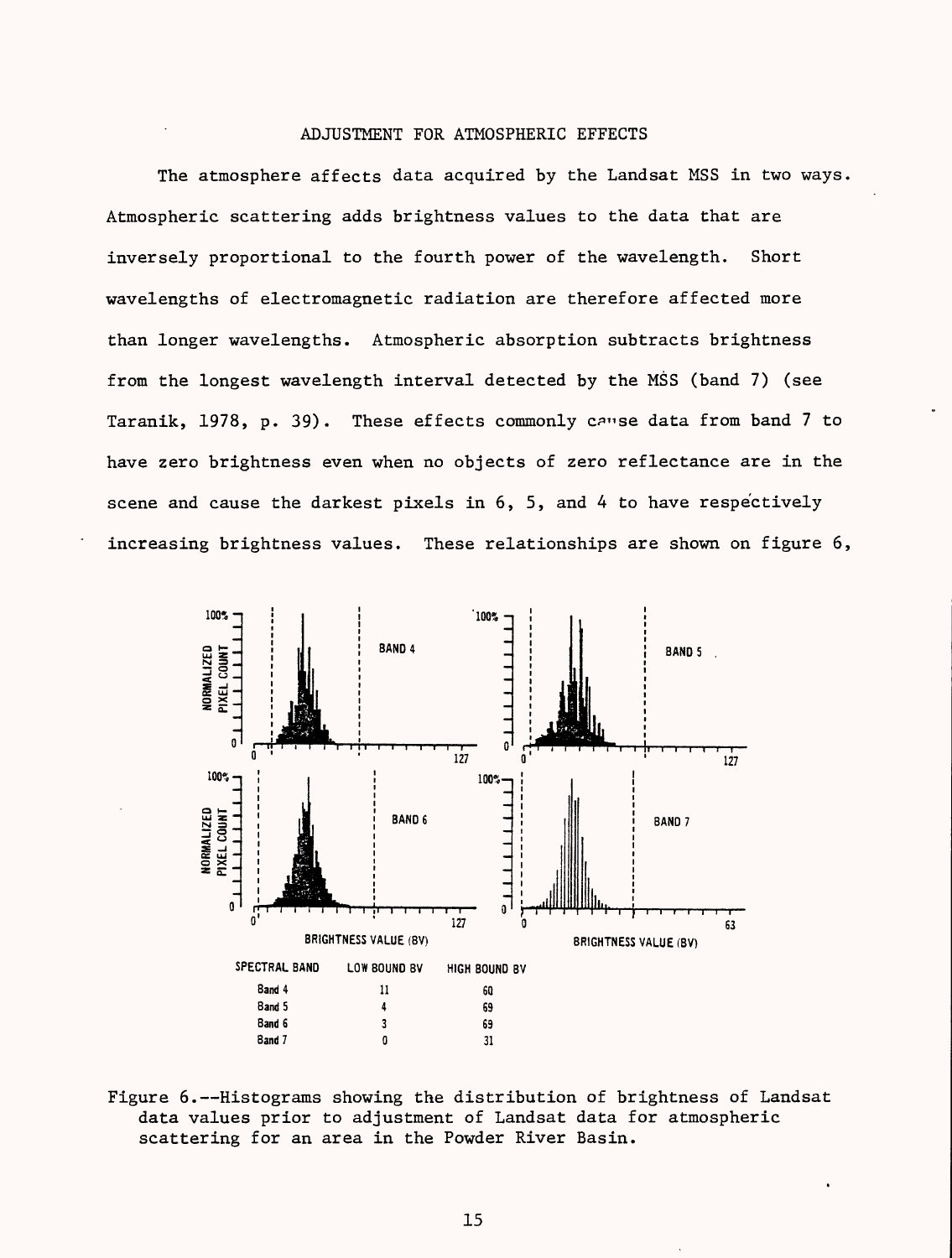which is a reproduction of actual data for a "hazy" scene in Wyoming. The lowest brightness value in band four is 11, the lowest brightness value in band five is 4, the lowest brightness level in band six is 3, and band seven has a lowest brightness value of 0. If the histograms of bands 4, 5, and 6 are shifted to the left so that zero values appear in data, then the effects of atmospheric scattering will have been minimized (this is often called "haze removal," Chavez, 1975). The displacement of values is accomplished by subtracting the lowest brightness value in a band from all brightness values in the band (figure 7).



Figure 7.--Histograms showing the distribution of brightness values of Landsat'data after adjustment of Landsat data for atmospheric scattering for an area in the Powder River Basin.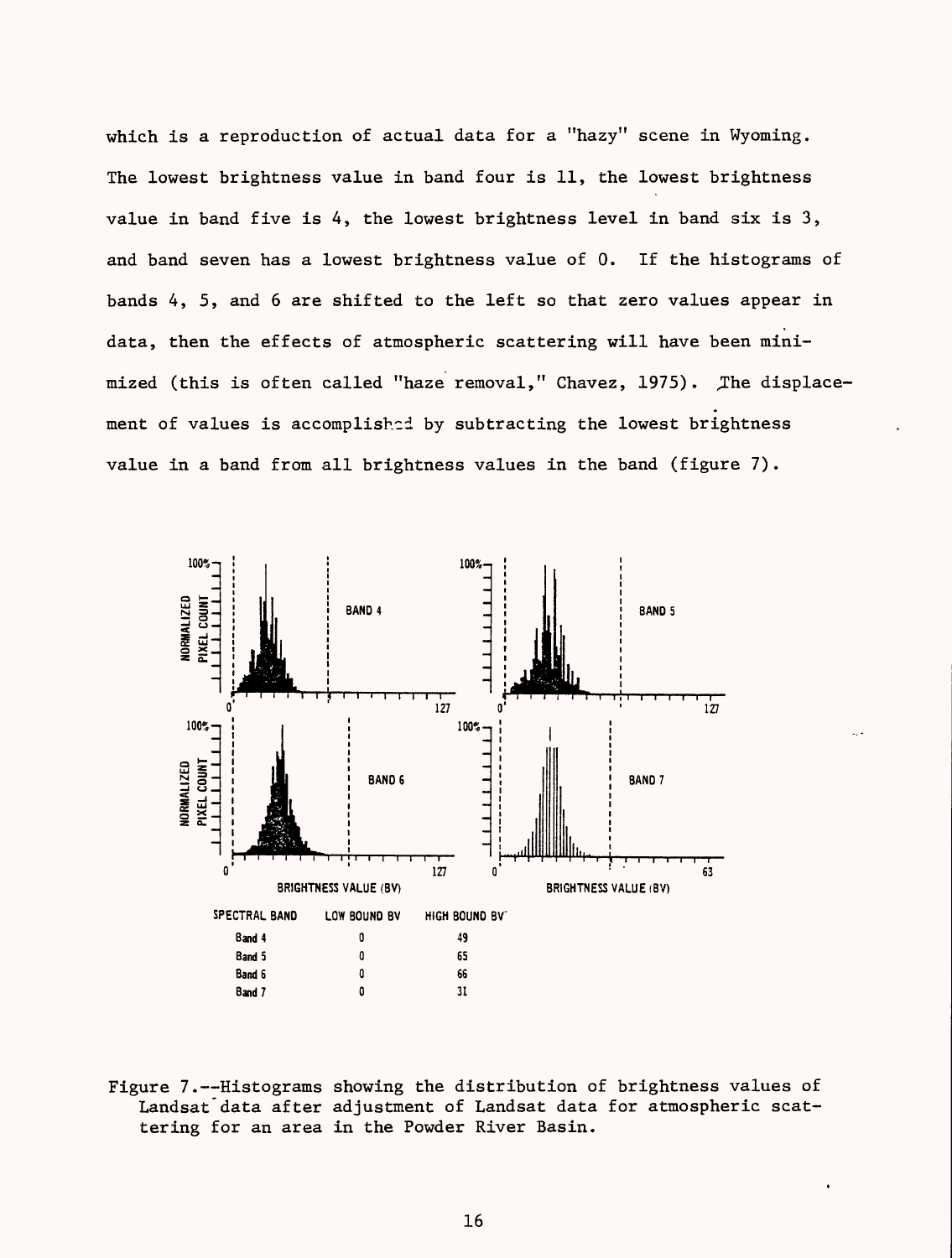Normally this operation is accomplished during a contrast stretch of the data because data values are expanded over the entire brightness value range between 0 and 127, or 0 and 255 if the data are scaled to 8-bit mode.

Adjustments for atmospheric absorption are difficult to determine because atmospheric absorption is largely a function of water vapor in the atmosphere. The amount of water vapor may be variable from scene to scene, but can usually be modeled for one scene if sufficient weather station data is available on total precipitable water for the date and time that the satellite data were acquired. Atmospheric scattering and absorption greatly influence the measurement of spectral characteristics of cover conditions. If comparisons are to be made between ground-based spectral measurements and satellite measurements then corrections for atmospheric effects must be applied.

#### GEOMETRIC REGISTRATION

Geometric registration of Landsat data to a map projection, to other Landsat scenes, or to data from other sources, involves two basic steps. The first step involves determination of the spatial location of a pixel in the output image. The second step is to determine the new value for the pixel in the output image. Spatial mapping transformations are usually applied to the data to determine the locations of output pixels. The locations of output pixels will rarely coincide with the locations of pixels in the input image, and thus pixel values for the output image will have to be interpolated from adjacent input pixels, This procedure is commonly referred to as resampling. Three commonly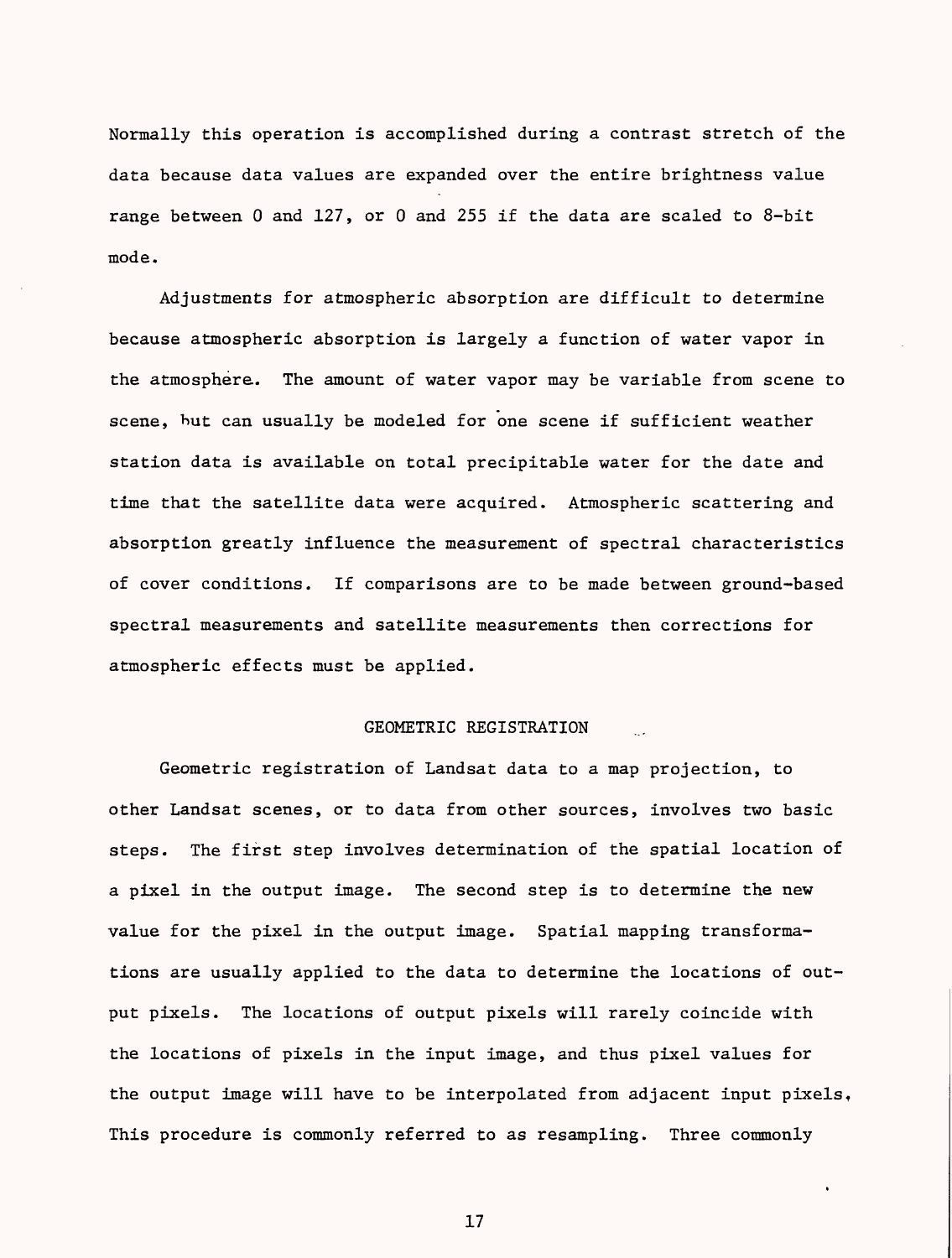used resampling techniques are nearest neighbor, bilinear interpolation, and cubic convolution. In nearest neighbor interpolation values equal to that of the nearest input pixel are assigned to the output pixels (figure 8). In bilinear interpolation values are assigned to output



Figure 8.--Nearest neighbor resampling. Pixel A is the pixel in the output image. Input pixel grid is skewed with respect to North. Value of Pixel A is determined from shaded, nearest pixel.

pixels by interpolation in two orthogonal directions. The values of input pixels on either side of the output pixel are weighted using the linear distance between the centers of the input pixels and the center of the output pixel (figure 9). The average value of the four weighted digital numbers of the input pixels is the digital number for the output pixel. Cubic convolution resampling assigns values to ouput pixels much in the same manner as bilinear interpolation, except that the weighted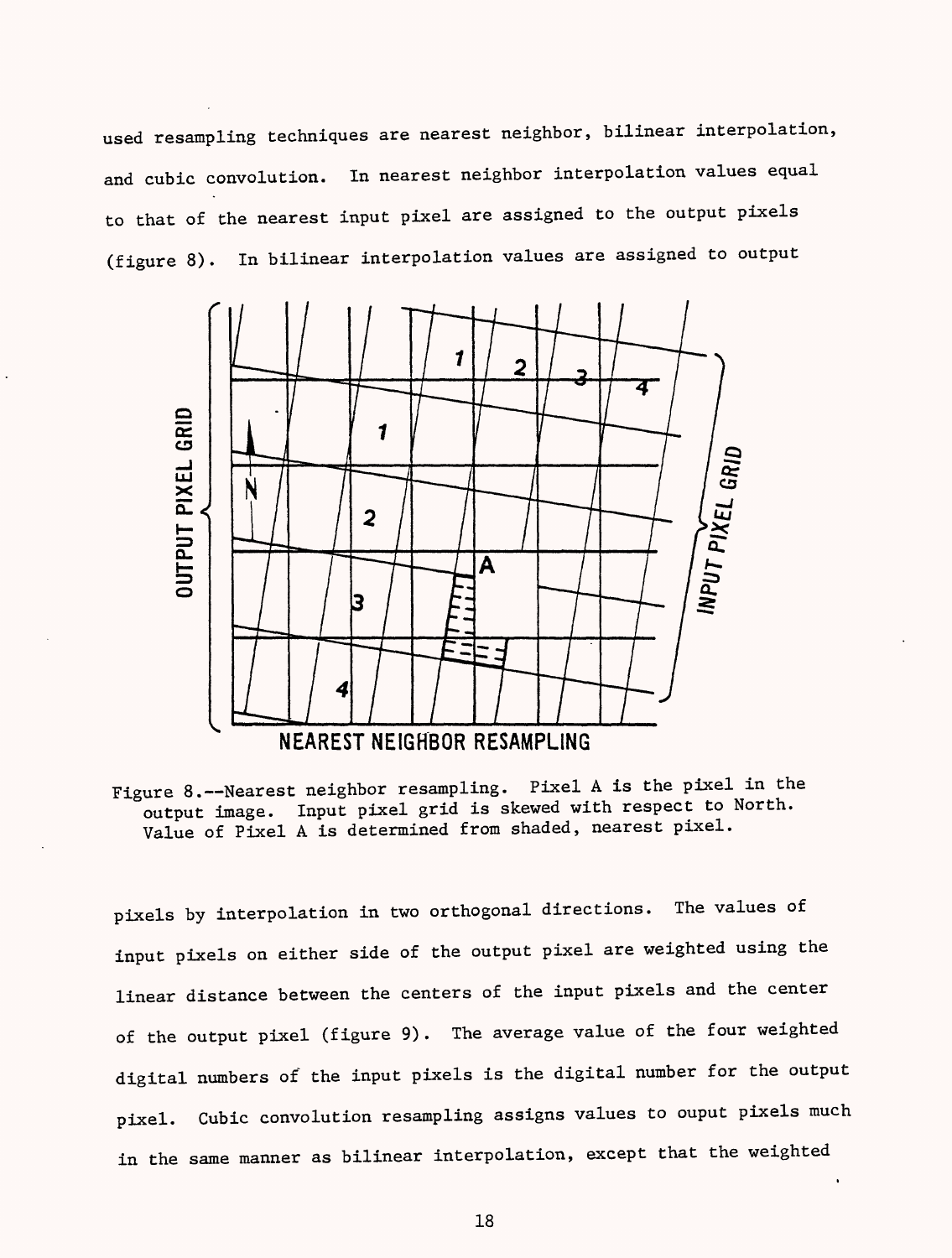

Figure 9.--Bilinear interpolation. Pixel A is the pixel in the output image. The value of A is determined from the weighted values of the surrounding 4 pixels in the input image.

values of 16 input pixels that surround the new pixel are used to determine the value of the output pixel.

# IMAGE ENHANCEMENT

The general objective of image enhancement is to optimize display of the data to the analyst. Most image analyst-interpreters work with photographic images - film or print materials. The manner in which brightness values on a computer tape are recorded as densities on film is critical to an understanding of image enhancement. In fact, unless great care is taken to calibrate the photographic reproduction system, the results of carefully planned computer image enhancement may be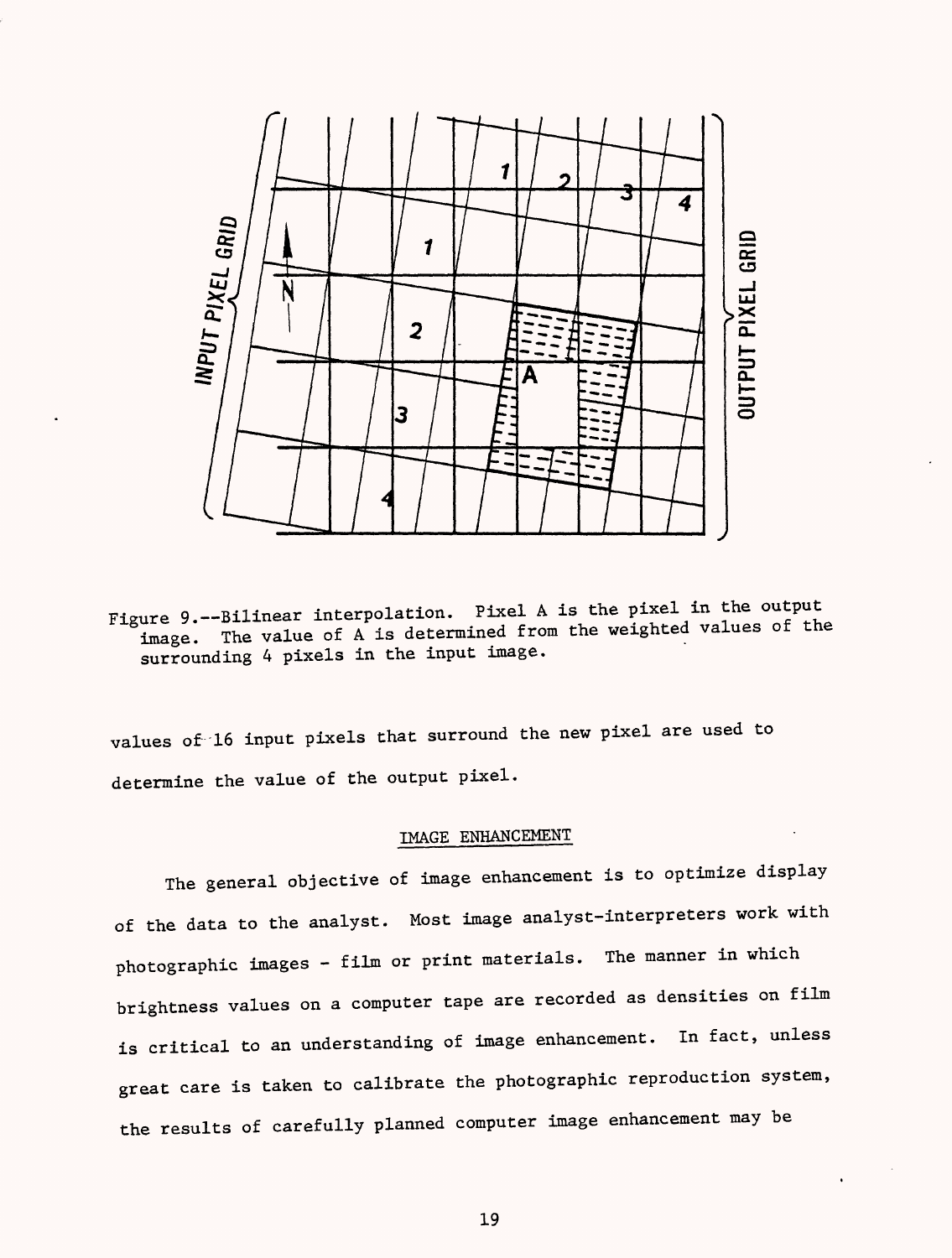spoiled by a poor job of film recording (figure 10). The relationships



Figure 10.--Undesirable relationships between brightness values on an input CCT and output film density. After Ragland and Chavez (1976). PAO Number: E-6216-35.

shown in figure 10 are not desirable for a film recording system. Some data are lost, not by selection of digital processing parameters, but by the characteristics of the recording film. Ideally, the recording characteristics of the film system should not allow data to be lost (figure 10). Either the range of brightness values should be restricted so it falls on the straight line portion of the film characteristic curve, or a different film recording medium should be selected which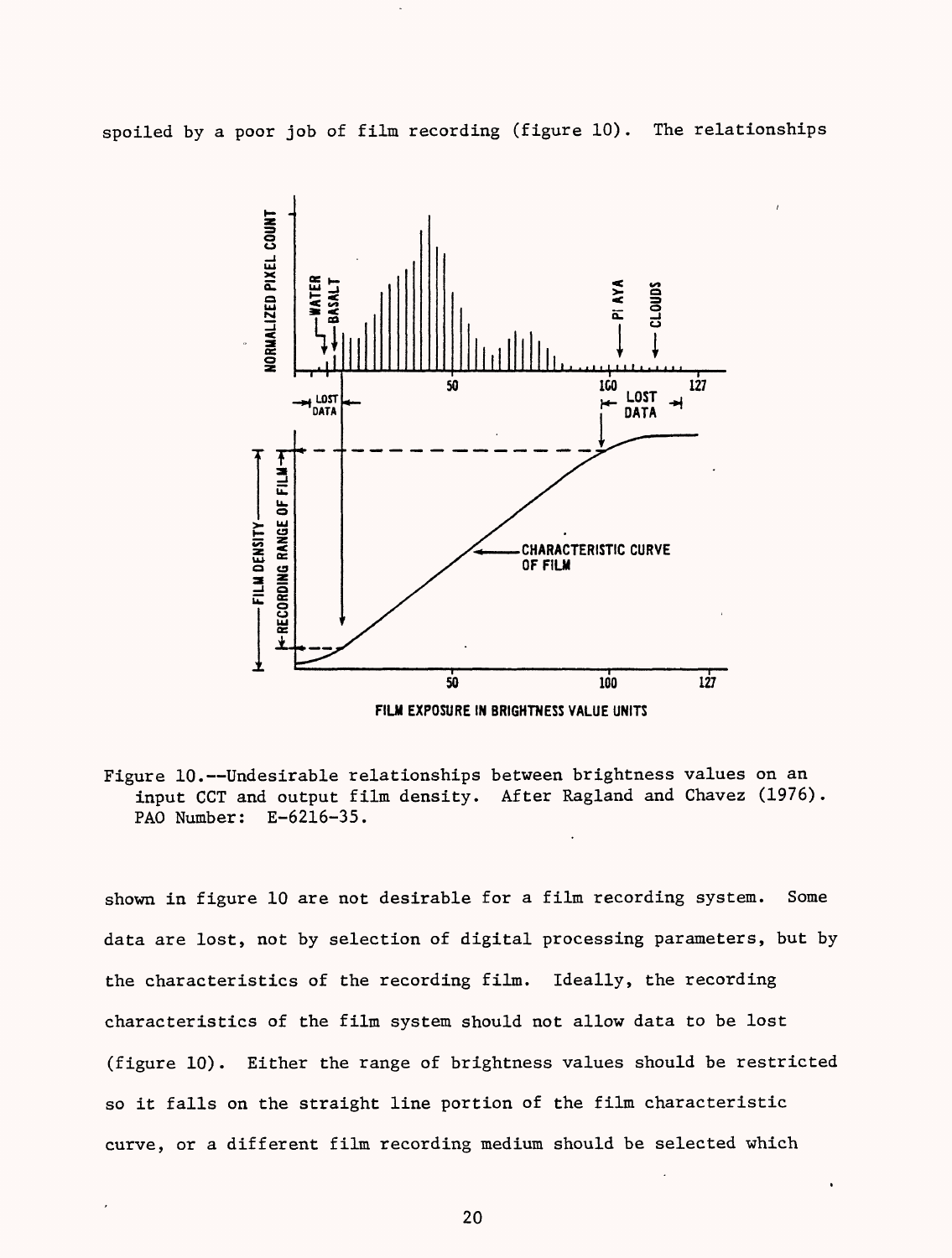allows all brightness values to be recorded as discrete density levels on film (Lucas, Taranik and Billingsley, 1977a).

### CONTRAST ENHANCEMENT

### Linear Contrast Enhancement

The concept of linear contrast enhancement of Landsat digital data is shown in figure 11. Most digital computer systems work in an 8-bit



Figure 11.--Concept of linear contrast enhancement. PAO Number: E-6217-35.

mode so Landsat data either are scaled 0-255 prior to enhancement or they are distributed over this range during enhancement (figure 11). Linear contrast enhancement is done by assigning new brightness values to each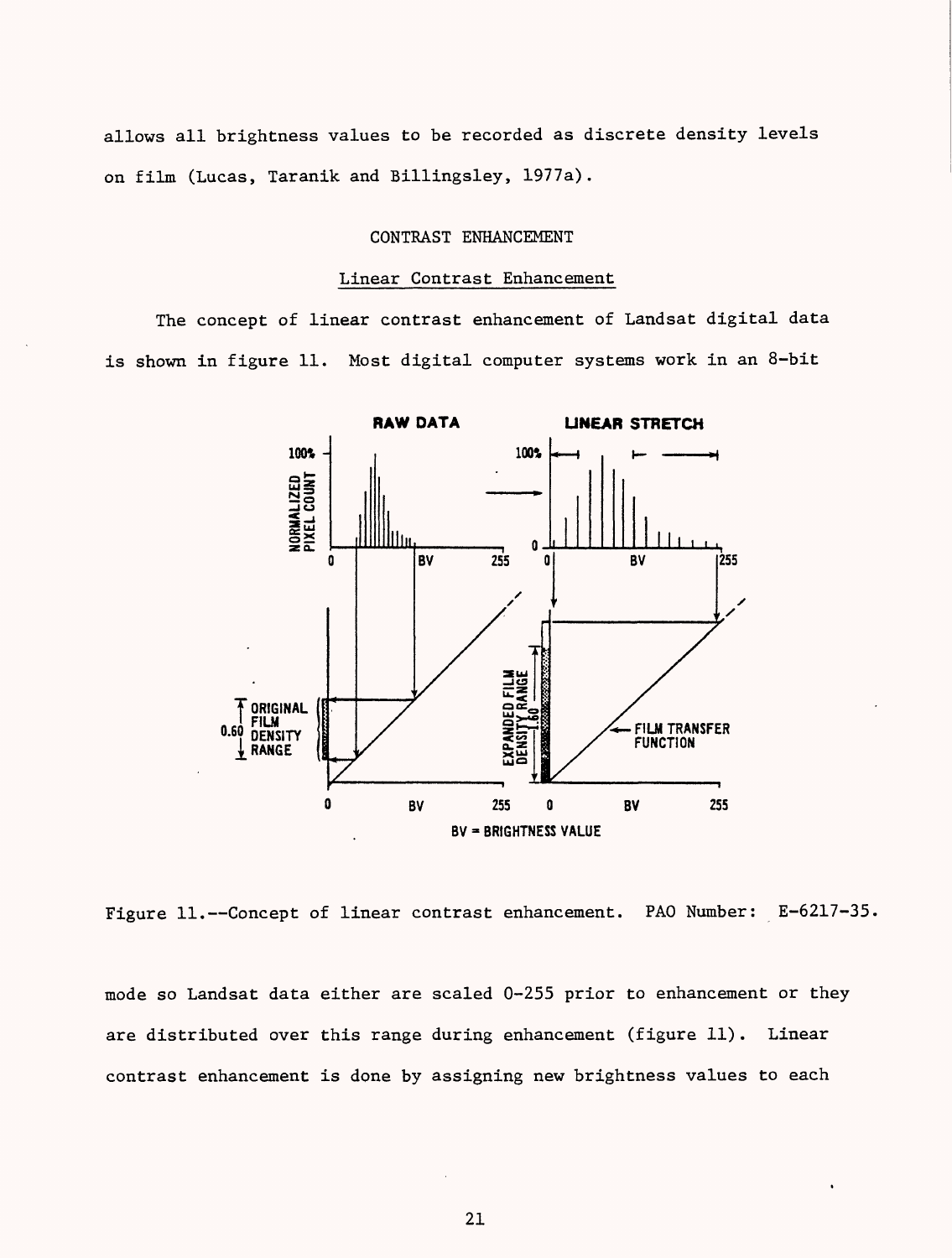pixel in the scene in a manner expressed by the following equation 3 (Rohde, Lo, and Pohl, 1978):

$$
BV_0 = \frac{BV_1 - MIN}{MAX - MIN} \times 255
$$
 (3)

where:

BV<sub>O</sub> = Enhanced brightness value of pixel in output image  $BV_{\tau}$  = Brightness value of pixel on CCT (input value)  $MIN =$   $Minimum$  brightness value parameter

MAX = Maximum brightness value parameter

Brightness value parameters are usually determined by an analyst (saturated to black or white by truncation), who determines what data are to be lost, reassigned to maximum and minimum values on the output image. The analyst does this by examining histograms or by interactively determining the truncation limits. Sometimes automatic truncation limits can be established by using a rule that a certain percentage of the data are to be truncated on either end of the histogram. The EDIES products produced at EDC had brightness value parameters determined on an interactive multispectral analysis computer which allowed the analyst to visually determine which picture elements on the imagery would be trun-V cated; this technique is described by Lucas, Taranik, and Billingsley (1976). When the expanded range of brightness values is recorded on film, the result is an expanded density range. Thus, features in the scene are more easily distinguished because scene contrast is higher. If the slope of the film transfer function is increased (figure 11), the raw data will be recorded over an expanded film density range. This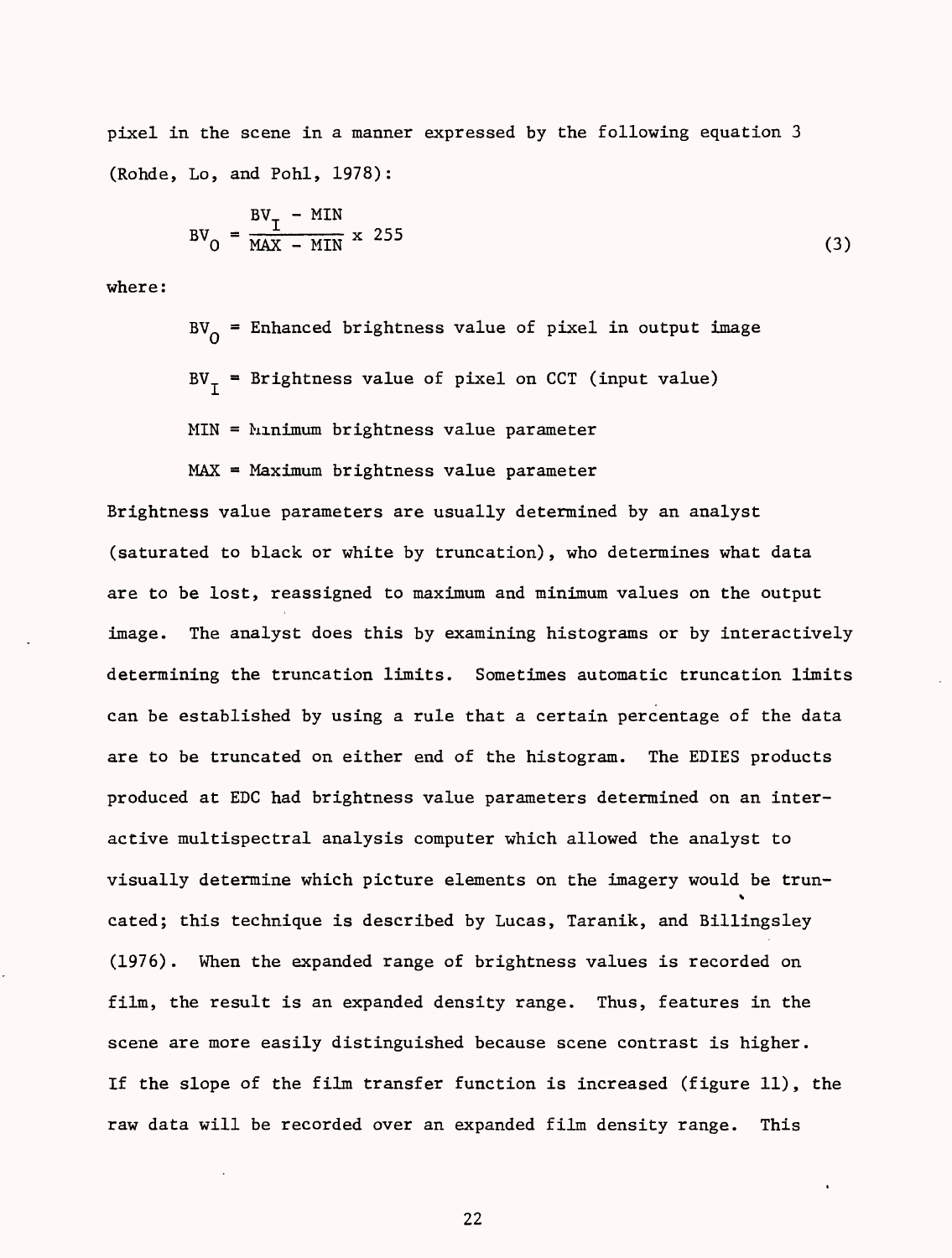technique is referred to as photo-optical enhancement and has been successfully applied to Landsat data (Lucas, Taranik, and Billingsley, 1977a).

### Nonlinear Contrast Enhancement

The concept of a nonlinear contrast enhancement is shown in figure 12. In nonlinear contrast enhancement techniques, an algorithm which



Figure 12.--Concept of nonlinear contrast enhancement. PAO Number: E-6218-35.

redistributes data values is applied to the original data in a manner such that increments of scene brightness are inequally distributed over a range of 0 - 255. Some nonlinear contrast enhancement algorithms that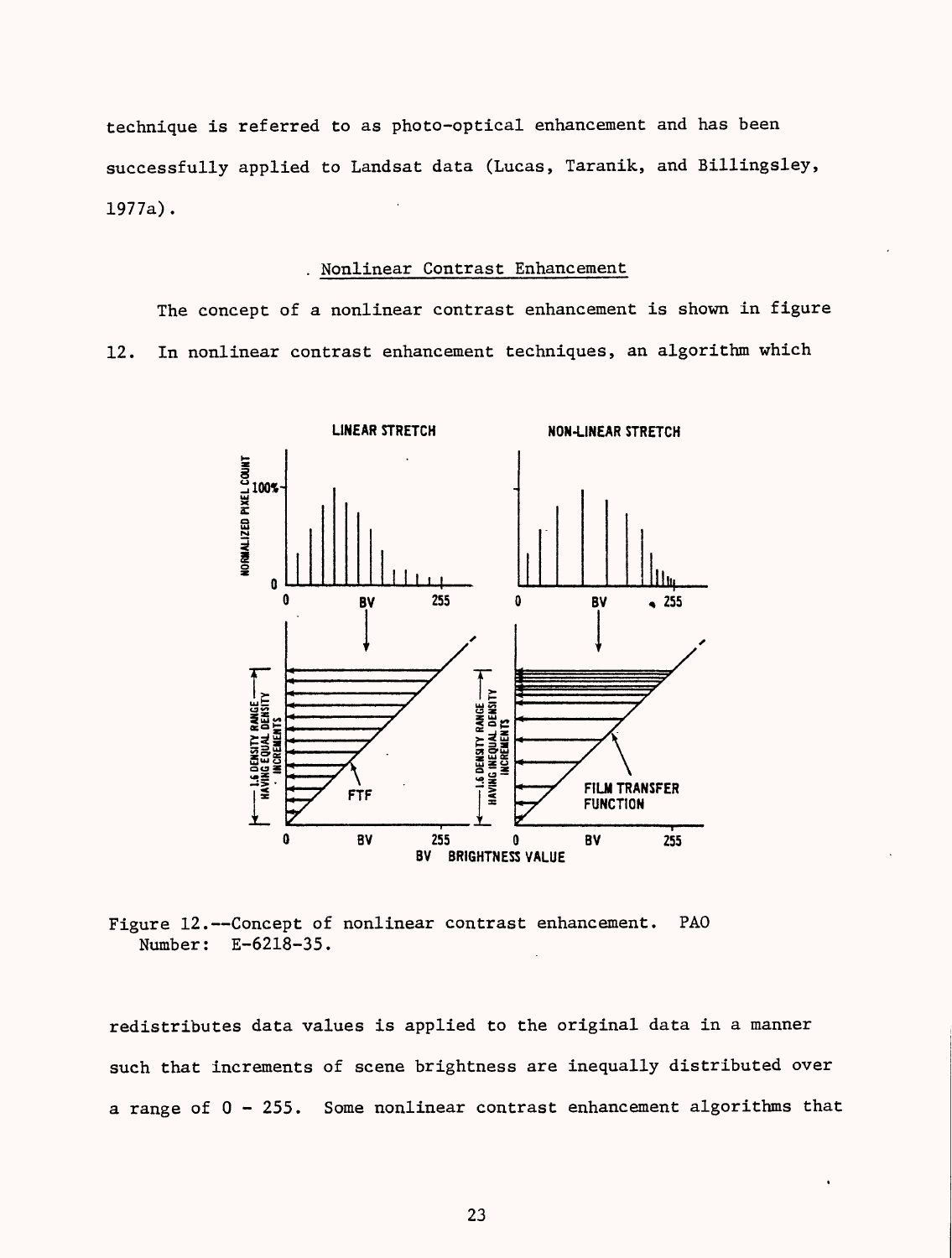are employed are the following:

- 1. Piecewise-linear
- 2. Ramp cumulative-distribution function
- 3. Probability distribution function
- 4. Sinusoidal
- 5. Gaussian
- 6. Power, logarithmic

As an example, the probability distribution function stretch spreads brightness values having the highest frequency of occurrence farthest apart and it compresses those values having the lowest frequency of occurrence. The nonlinear stretch shown in figure 12 is a probability distribution stretch. Nonlinear contrast enhancements can be extremely \* useful in the analysis and interpretation of imagery for geologic applications. In areas dominated by rock and soil cover for instance, the probability distribution function stretch can make subtle differences in rock and soil brightness more apparent, but at the expense of differences in brightness between playas and clouds and between basalt and water. The use of nonlinear contrast enhancement is restricted by the type and application of Landsat data in the scene. Good judgment by the analyst and several iterations through the computer are usually required to produce the desired result. For these reasons, nonlinear contrast enhancements were not options on EDIES products. When this type of ehancement is desired, it should be performed on an interactive analysis system.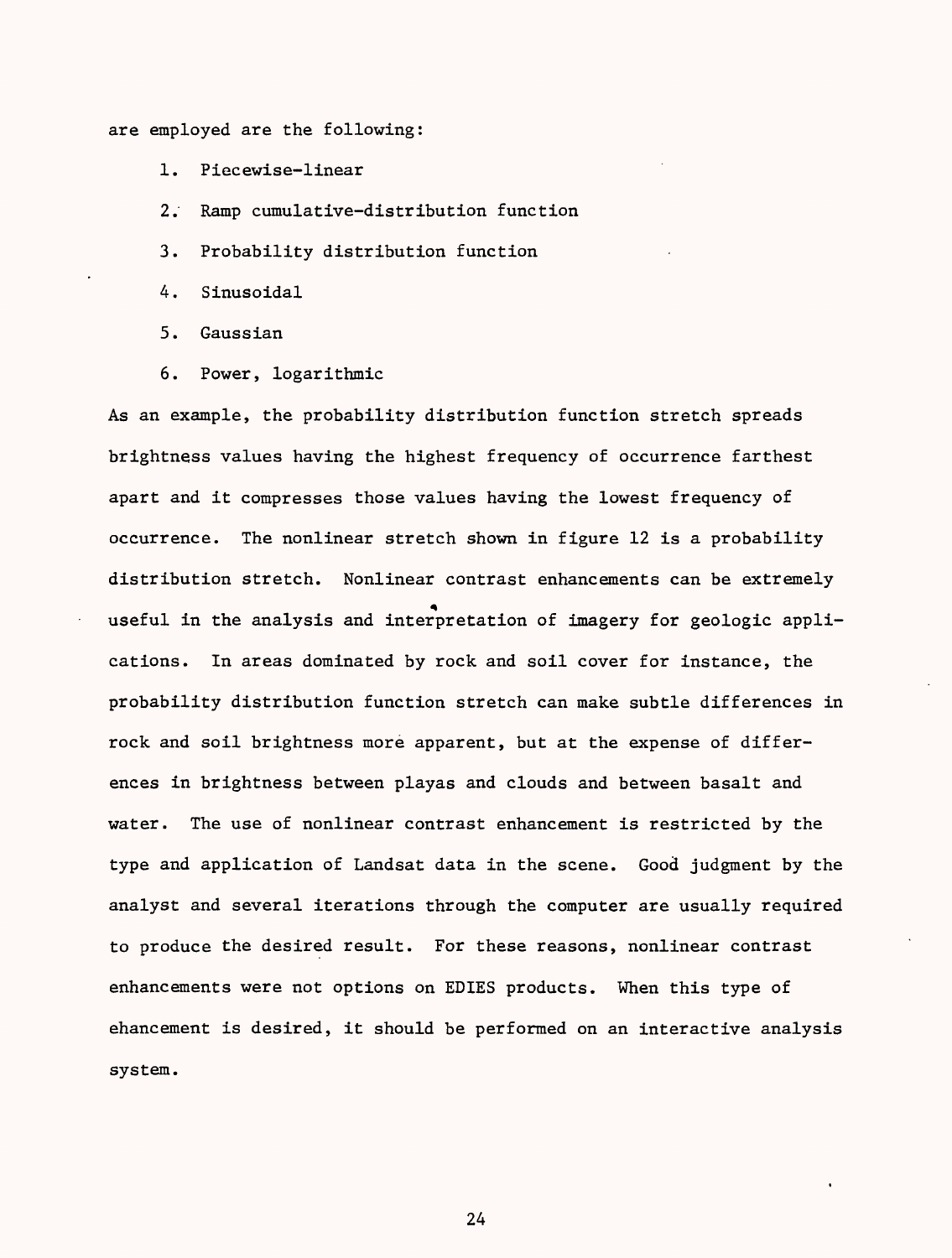#### EDGE ENHANCEMENT

Unenhanced Landsat data often has subtle brightness variations which are difficult to detect. These brightness variations are often related to variations in the illumination of topography. Landforms and drainage are expressed by topographic relief. Edge enhancements are used to enhance radiometric patterns which have a certain spatial frequency in V the image. When a low frequency filter is employed to enhance a drainage network, only major tributaries will be enhanced (figure 13). A low



Figure 13.--Concept of spatial frequency enhancement. PAO Number: E-6219-35.

frequency filter examines the average brightness value of a large number of picture elements surrounding the picture element to be enhanced (made brighter or darker). A high frequency filter examines the average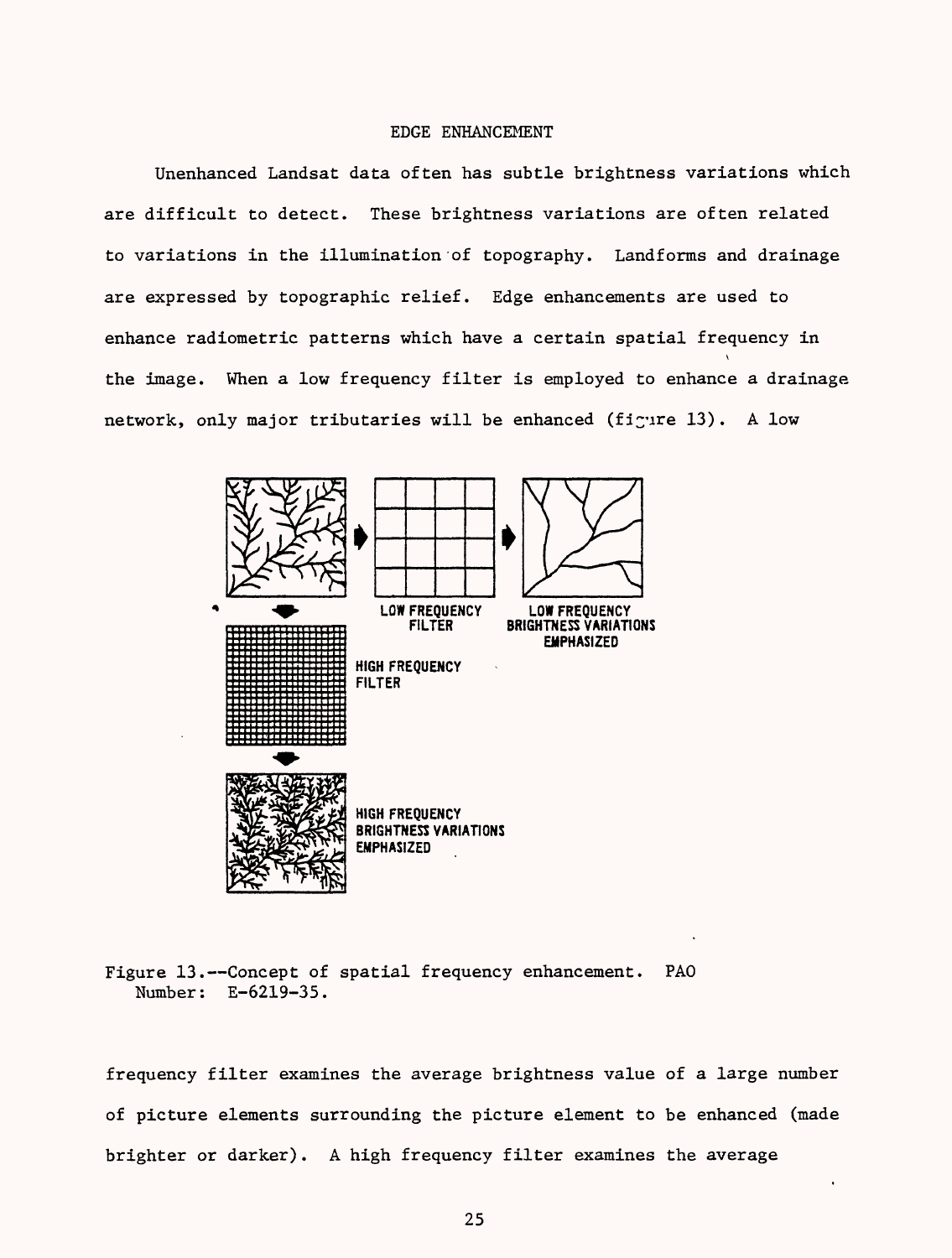brightness value of a small number of picture elements surrounding the picture element to be enhanced (figure 13). After the filter has been applied to the data the new brightness values are applied to appropriate pixels in the image. An example of an edge enhancement is the option that was used by the EROS Data Center to produce EDIES products. Edge enhancement was done by moving a directional filter along each line of data and examining one pixel at a time with a pixel window. A local average of the five pixels on either side of the pixel being examined was used to determine whether the pixel should remain the same or should be enhanced in brightness. Pixels brighter than the local average were made brighter and pixels darker than the local average were made darker. Equation 4 shows how new values were computed for the edge enhancement performed on EDIES images.

$$
DN_0 = 2DN_T - A
$$

where:  $DN_0$  = Enhanced brightness value of pixel (output)  $DN_{\tau}$  = Brightness value of pixel on CCT (input)  $A = Local$  average from 10 pixels around pixel being examined for enhancement (4) (4)

This edge enhancement technique has the effect of producing a sharper image, but it may introduce artifacts into the data by producing shadows adjacent to features which have abrupt changes in brightness values. Enhancement of drainage and landforms for geologic applications works best in areas of uniform cover. This technique can be considered an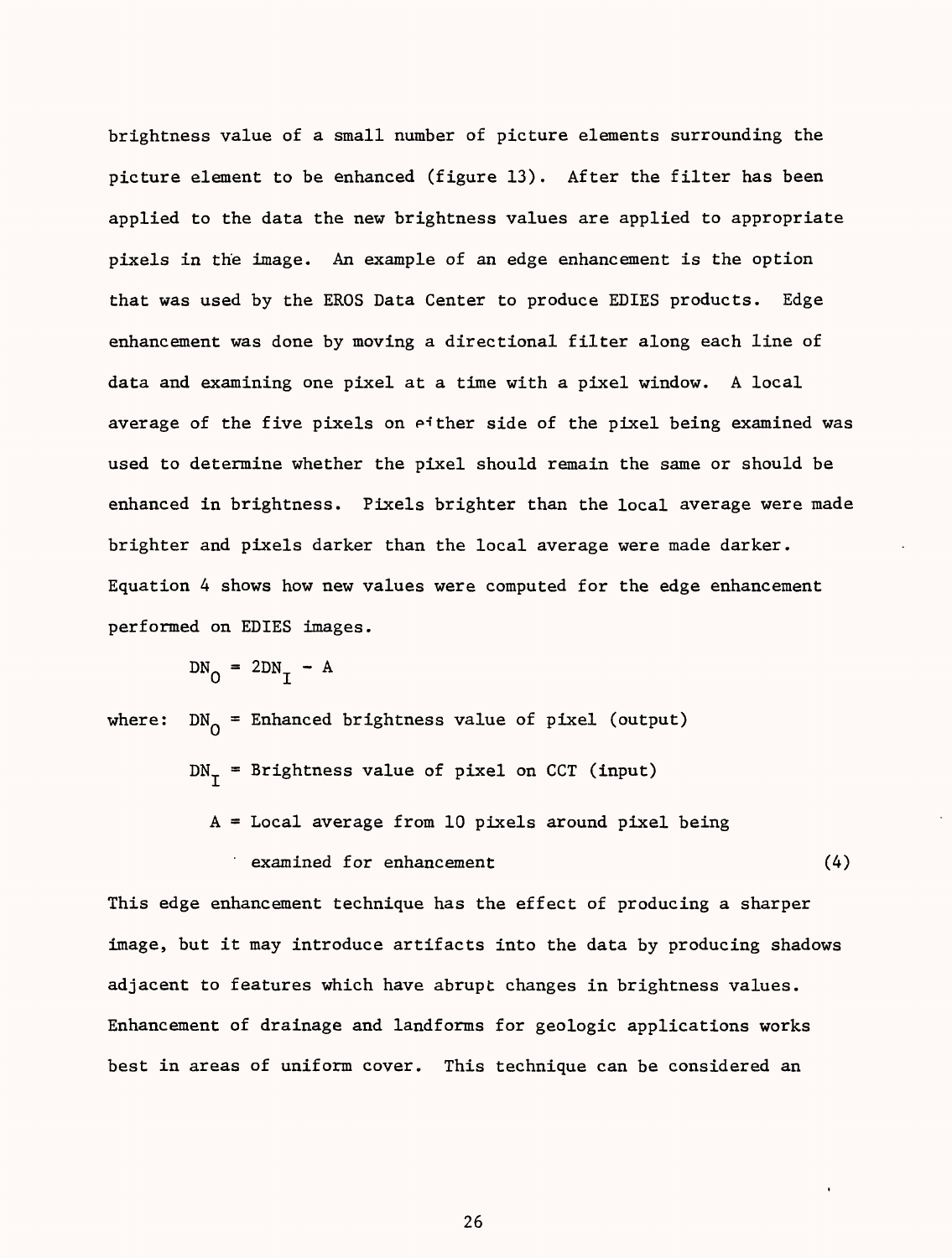estimate of a film modulation transfer function correction if the size is kept small and all directions are weighted equally (Chavez, 1975).

### RATIO ENHANCEMENTS

### Single Scene Spectral Band Ratioing

The concept of spectral band ratioing is shown in figure 14. A



Figure  $14$ .--Concept of spectral band ratioing. PAO Number:  $E-6220-35$ .

ratio of two Landsat bands is obtained by dividing the brightness value in one band by the brightness value in another band for each picture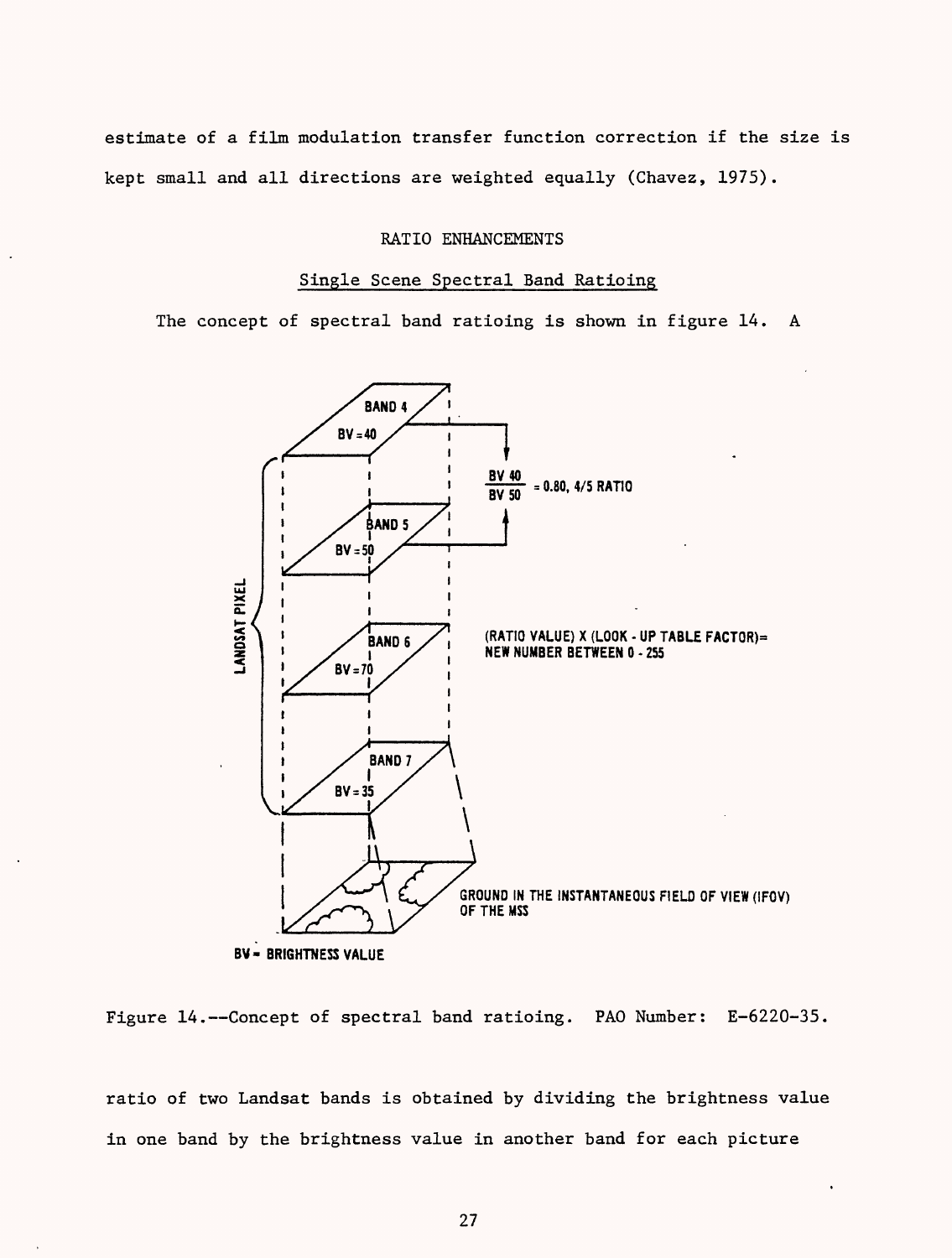element within the scene. The ratioed values are usually multiplied by a factor from a look-up table so that all values will lie between 0 and 255. If Landsat data are not corrected for atmospheric effects, the most practical band ratios are obtained by dividing the brightness values of band 4 by two times the brightness values of band 5  $(4 \div 2x5)$ , the brightness values of band 5 divided by two times those of band  $6(5 \div 2x6)$  and the brightness values of band 6 divided by two times band 7  $(6 \div 2x7)$ (Chavez, personal communication). The rationale for ratioing is shown in figure 15. Even though the two slopes receive a different flux



### ATMOSPHERIC RAYLEIGH SCATTER ADJUSTMENT APPUED TO DATA

Figure 15.--Rationale for ratioing. PAO Number: E-6221-35.

of electromagnetic radiation from the Sun, and even though the same materials have different brightness values on the opposed slopes, the ratios of the brightness values will be the same on either slope if the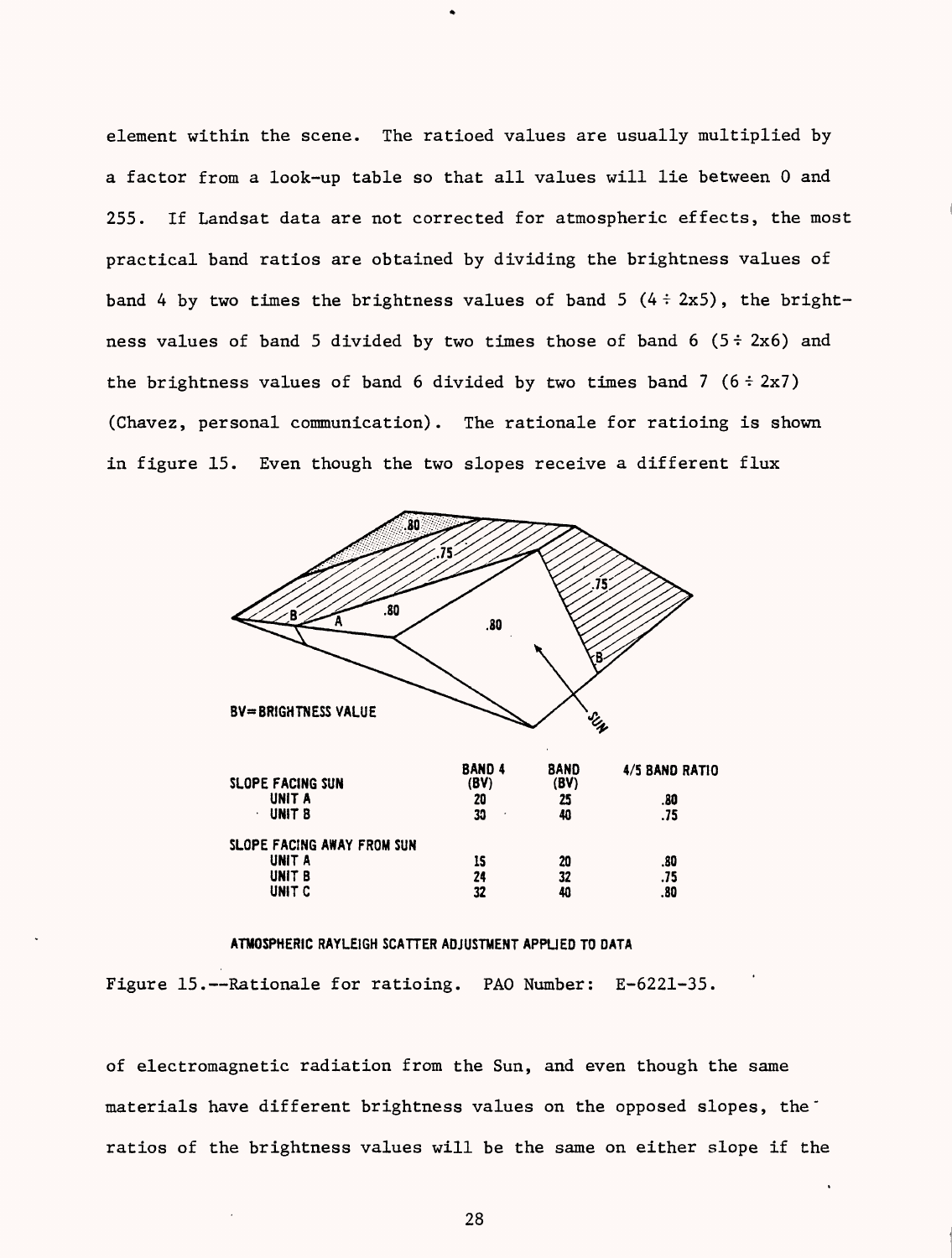data have been adjusted for atmospheric effects. Ratioing tends to reduce the effects due to topography and to emphasize the changes in brightness values between materials (Chavez, 1975).

### Single Scene Hybrid Spectral Band Ratioing

Note on figure 15 that if unit C were adjacent to unit A, the two units could not be distinguished from one another by a band ratio, even though they were on the same slope and had different brightness values. This problem can be overcome by combining a single Landsat band with one or more of the ratioed bands. However, care must be taken so topography does not greatly influence colors produced on imagery. Some color combinations useful in displaying ratios of Landsat spectral band and band ratio combinations are shown in figure 16.



Figure 16.--Color combinations for ratio spectral band or band ratio combinations in Goldfield, Nevada. Other combinations can be used, depending on what is most appealing to the analyst. PAO Number: E-6222-35.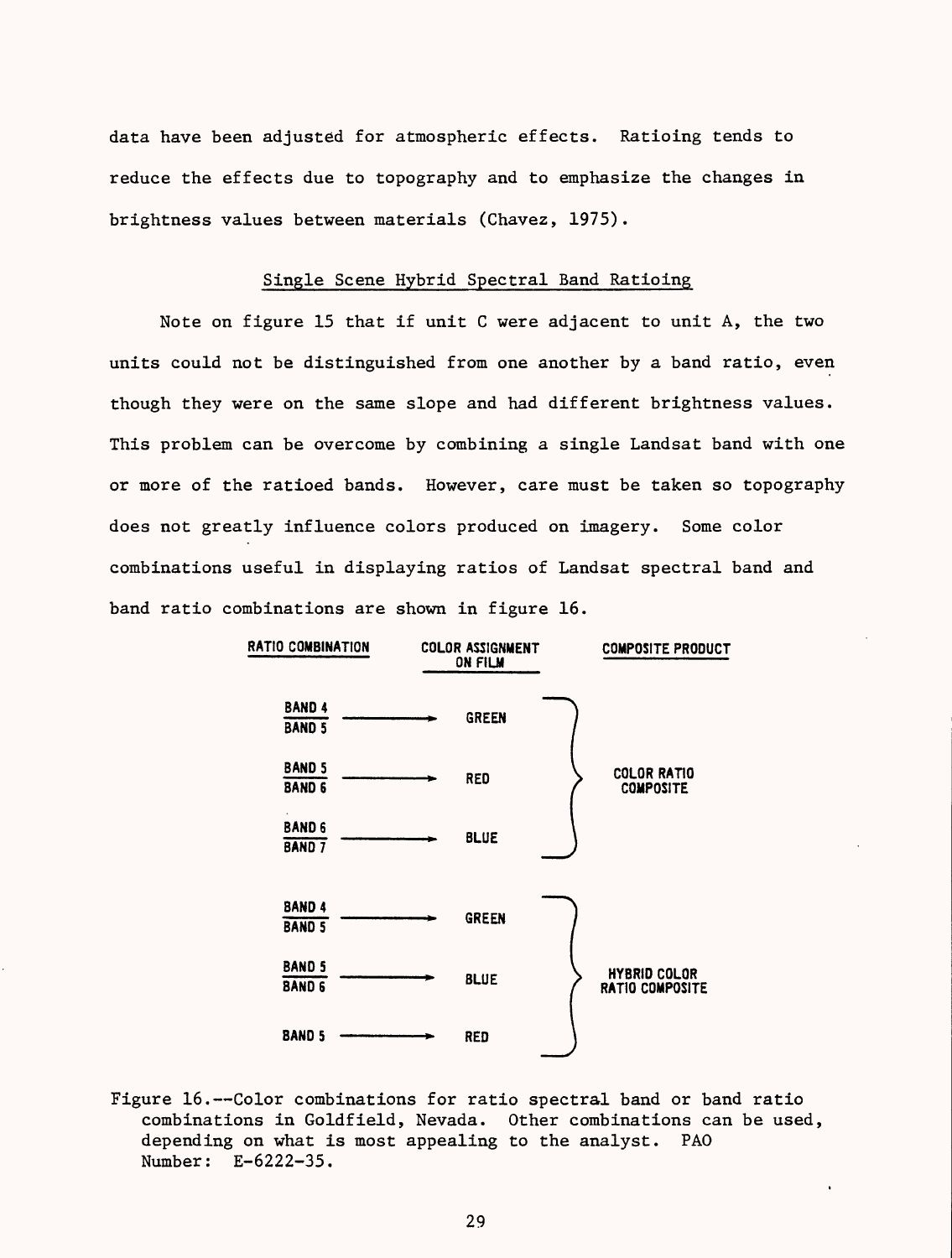### TEMPORAL RATIOING

One useful technique for determining changes in landscape cover conditions with time is to form a temporal ratio of the same Landsat band. For example, strip mine development in Pocatello, Idaho, was monitored using a ratio of two band 5 images acquired two years apart (Carneggie and Holm, 1976). On band 5 a high contrast exists between bare ground and vegetation. On the temporal ratio new areas of bare ground appeared as bright areas. In areas where no change had taken place the ratio image had a uniform gray tone. Good results have been achieved by dif'ferencing ratios in two scenes of Phoenix, Arizona. Ratioing before differencing, suppresses topographic and Sun illumination problems and only brightness or albedo differences due to cover changes are shown (Chavez, Berlin, and Mitchell, 1977).

### SIMULATED NATURAL COLOR ENHANCEMENTS

The Center for Astrogeology in Flagstaff, Arizona, has developed a technique for displaying colors on Landsat imagery as they would appear to a human observer with normal color vision. The Earth's surface is displayed in color as if the Earth lacked an atmosphere and the observer is at orbital altitude. These types of images are often called "natural" color images as opposed to the "false" color images for standard Landsat products. Because Landsats-1 and-2 do not record a blue visible band, standard Landsat color products are printed so that the green visible band (band 4) is blue, the red visible band (band 5) is green, and the invisible infrared band (band 7) is red. Simulated natural color images are developed from a computer produced blue band. This blue band is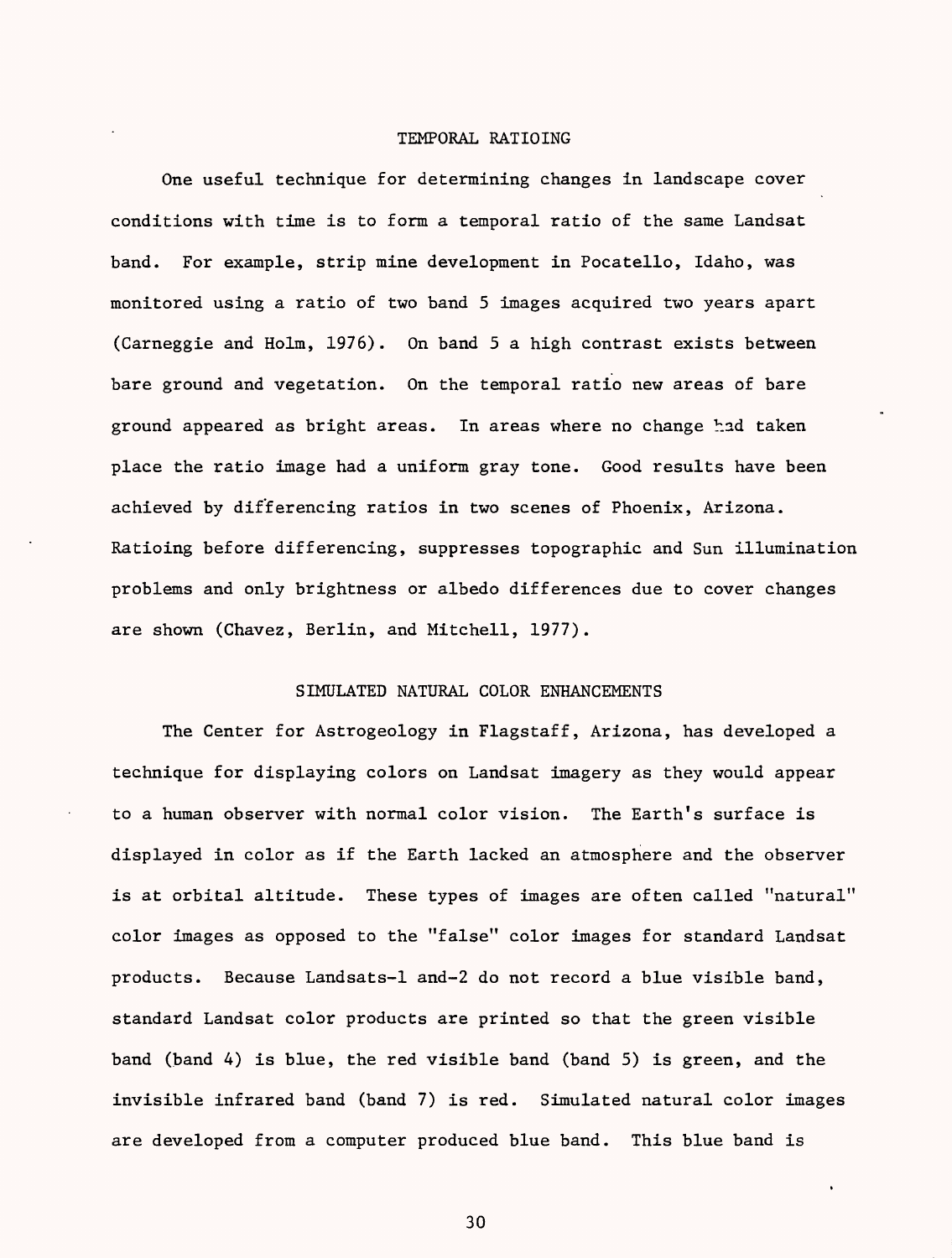displayed as visible blue, the existing Landsat band 4 (visible green) is displayed as visible green, and the existing Landsat band 5 (visible red) is displayed as visible red on simulated natural color images. A schematic diagram illustrating how simulated color production is accomplished is shown in figure 17. Raw Landsat data is corrected for



u,

Figure 17.--Simulation of natural color at the U.S. Geological Survey facility in Flagstaff, Arizona. PAD Number: E-6223-35.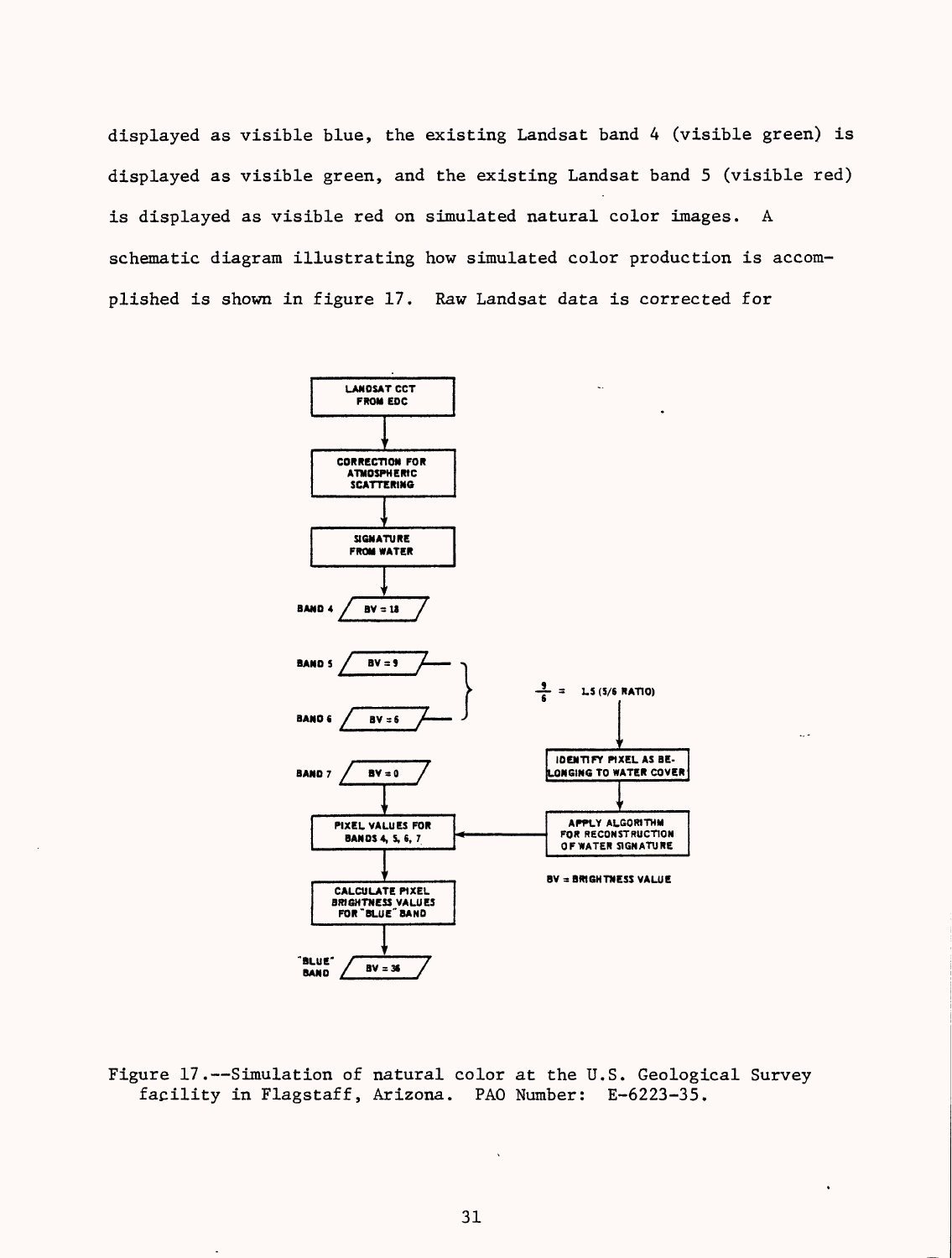atmospheric scattering. Then a 5/6 band ratio is used to identify pixels as belonging to soil-rock (ratio value of 1.5), vegetation (ratio value of 0.45), or water classes (ratio value of 1.45). An algorithm is then applied to the data in all spectral bands to determine the brightness for pixels in the new "blue band" (figure 18). This technique is



Figure 18.--Concept of natural color simulation. PAO Number: E-6224-35.

fully explained in Chavez, Berlin, and Mitchell, 1977.

The U.S. Geological Survey's Telegeology processing facility located in Flagstaff, Arizona has produced a simulated natural color electronic mosaic of Nevada from 32 Landsat scenes. The mosaic was produced from computer tapes by the procedure shown in figure 19. The data were compressed (sampled) to be compatible with the film recorder resolution. Adjustments to pixel brightness values for scenes having different illumination conditions and atmospheric effects were applied to make the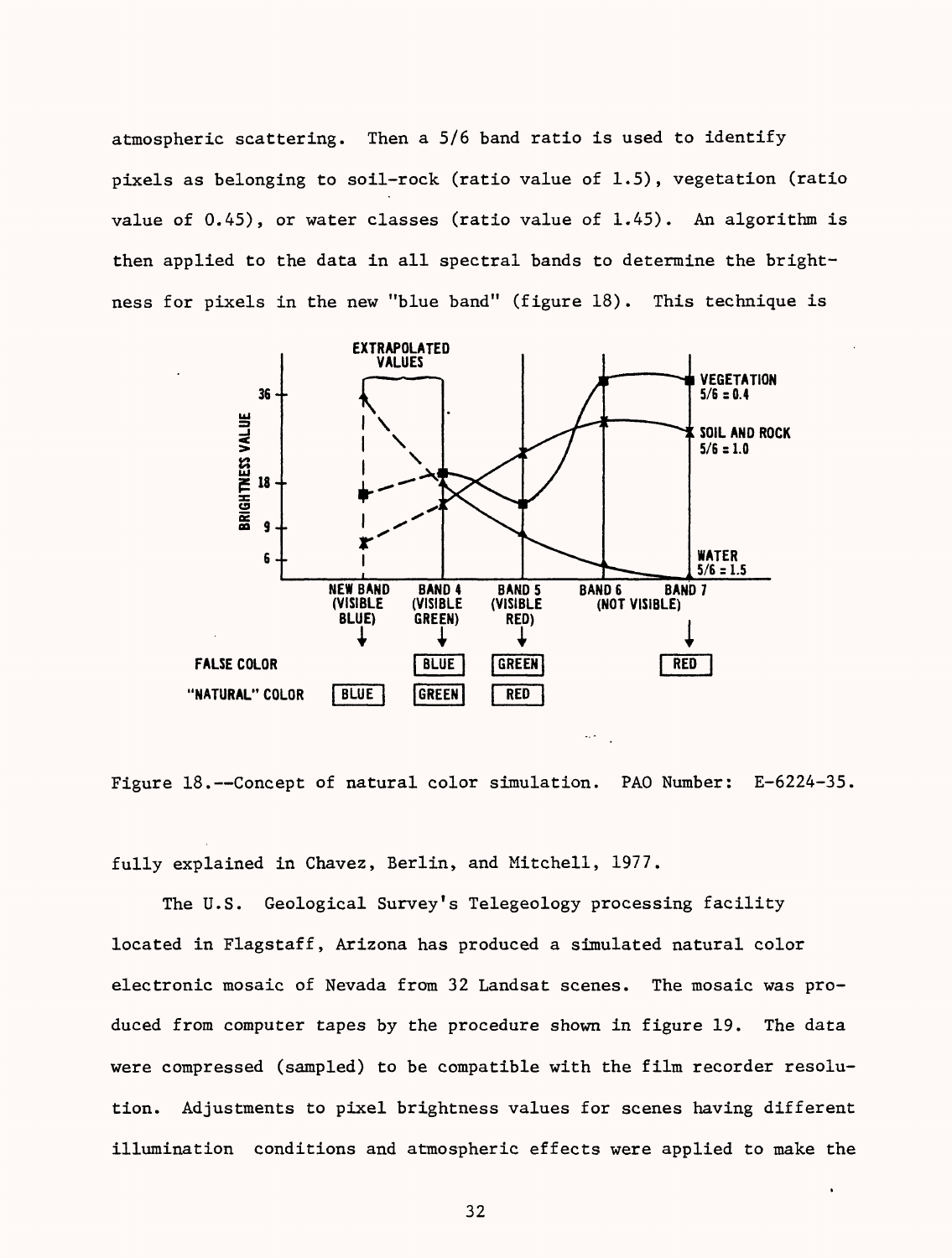

Figure 19.--Development of a computer generated mosaic of Nevada. Shows some of the processing steps used by the U.S. Geological Survey in Flagstaff in producing a simulated natural color mosaic from more than 32 Landsat scenes. Final master transparency measures 125 mm by 250 ram.

data appear as if it were acquired under uniform solar illumination and atmosphere. After the data were geometrically rectified, the data from individual Landsat bands were computer mosaicked. Then brightness values for a simulated "blue band" were determined using the approach previously described. Finally the mosaic was composited in color by printing the "blue band," green band (band 4), and red band (band 5) using blue, green, and red light respectively (figure 18).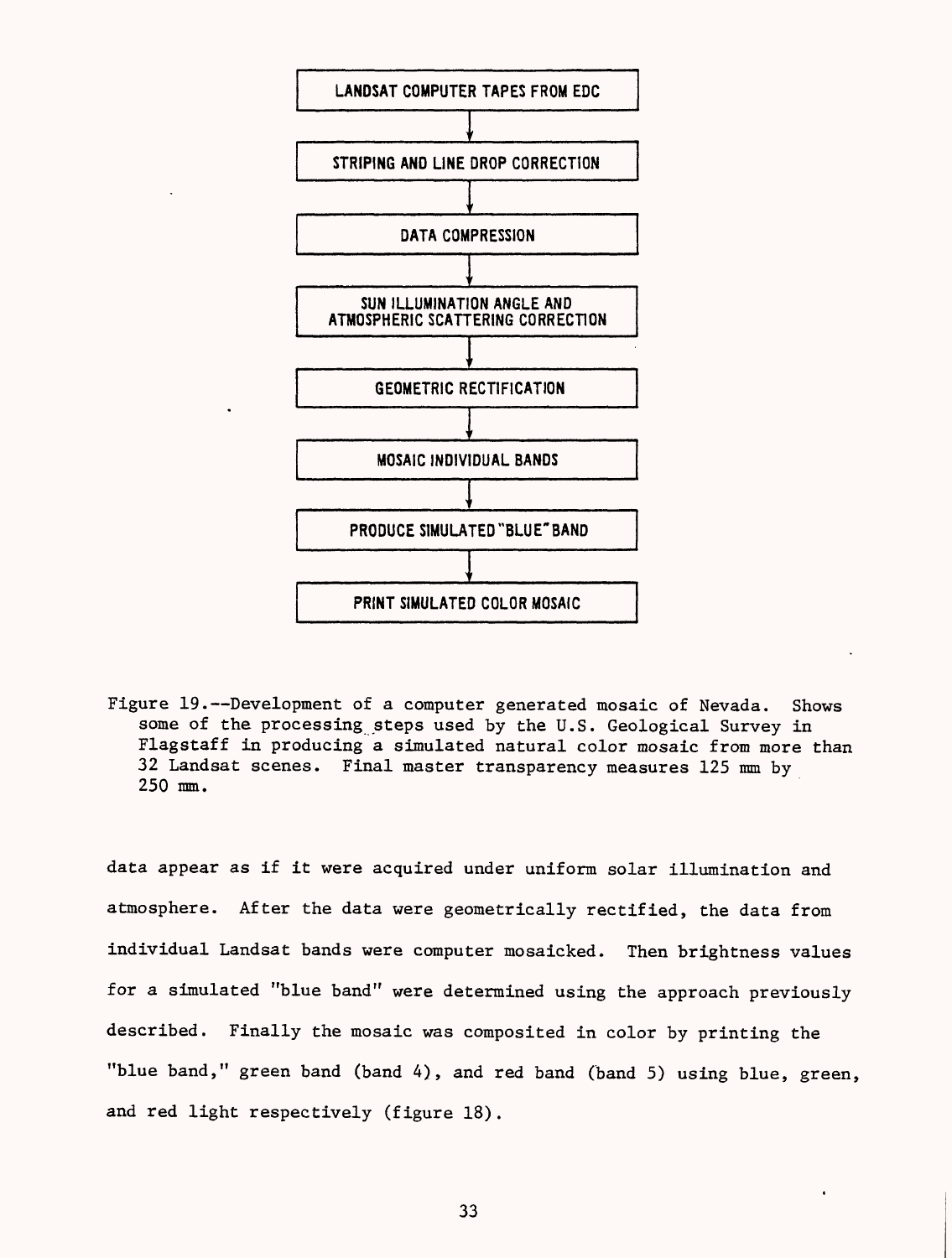Simulated natural color imagery is produced for the U.S. Geological Survey's personnel for use in regional geologic mapping, particularly in arid environments and in Alaska. For example, on false color images (standard products), red rocks appear yellow-green. On simulated natural color images such rocks would appear red, more like geologists would see them in the field.

### IMAGE CLASSIFICATION

Image classification of Landsat-1 and-2 data involves both machine assisted delineation of multispectral patterns in up to four dimensional spectral space and identification of machine delineated multispectral patterns that represent landscape cover patterns. The first process is called multispectral analysis and the second process is called multispectral classification (figure 1). Image data are not classified until an interpreter determines which spectral classes are representative of particular cover conditions. A geologist must then determine the relationships between cover classes displayed by the multispectral classification and the geology. Most geological information derived from an analysis of a multispectral classification is related to lithology (figure 1).

If an algorithm is employed to determine "natural" groupings of multispectral data in four dimensional spectral space, then the image is said to have been analyzed using an unsupervised approach. The clustering analytical processor described by Anuta (1977, p. 425) is a good example of this approach. If the analyst "trains" the analytical processor by selecting samples of classes to be recognized, then the image is said to have been analyzed using a supervised approach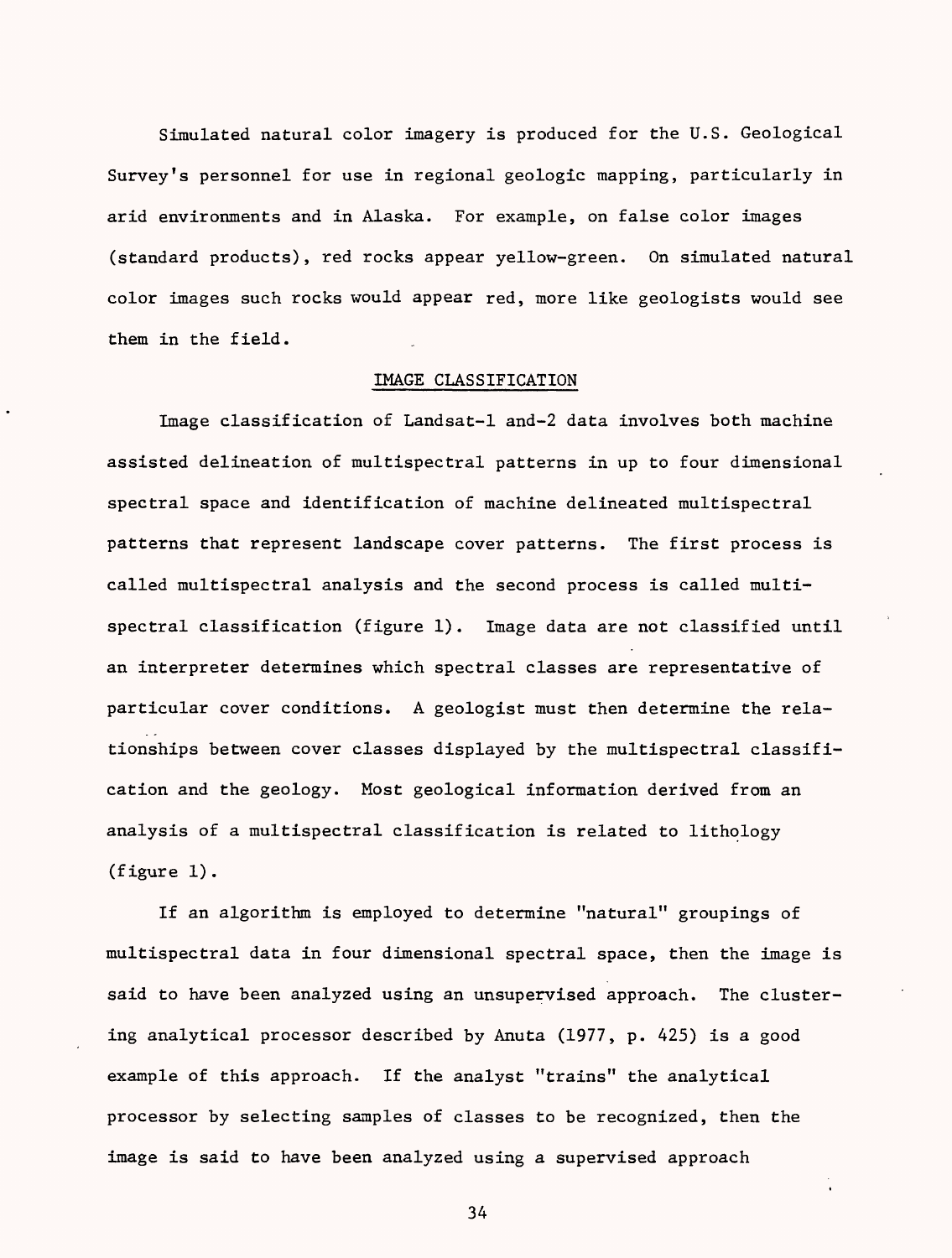(figure 20). The maximum likelihood analytical processor described by

### **TYPES OF CLASSIFICATION TRAINING**

- UNSUPERVISED IDENTIFICATION OF NATURAL CLUSTERS OF DATA IN FOUR SPECTRAL DIMENSIONS USING **ALGORITHMS**
- $\bullet$  SUPERVISED DETERMINATION OF THE SPECTRAL LIMITS OF A SPECIFIED NUMBER COVER CLASSES THROUGH ANALYSIS OF SAMPLES OF THE CLASSES

#### **SOME CLASSIFICATION ALGORITHMS COMMONLY EMPLOYED**

- PARALLELEPIPED DETERMINES WHICH PICTURE ELEMENTS FALL INSIDE A CLASSIFICATION SPACE DEFINED BY THE FOUR DIMENSIONAL SPECTRAL LIMITS OF A PARTICULAR COVER CLASS
- $\bullet$  MAXIMUM LIKELIHOOD DETERMINES WHICH PICTURE ELEMENTS MOST LIKELY BELONG A SPECIFIED CLASS FROM ANALYSIS OF THE VECTOR MEANS AND COVARIANCE MATRICES OF SAMPLES OF ALL CLASSES

Figure 20.--Common procedures used in image classification. PAO Number: E-6226-35.

Anuta, (1977, p. 425) is normally used in a supervised mode.

The parallelepiped classification algorithm employed on the interactive multispectral analysis system at EDC is an example of a multispectral analytical processor used in a supervised approach. An analyst trains the computer on the multispectral limits (in four spectral dimensions) by positioning an electronic cursor over a particular cover type on a television screen. The computer determines the minimum and maximum brightness values within the training area for that cover type in four Landsat bands. The computer searches each pixel in the entire scene and determines which picture elements have brightness values that fall within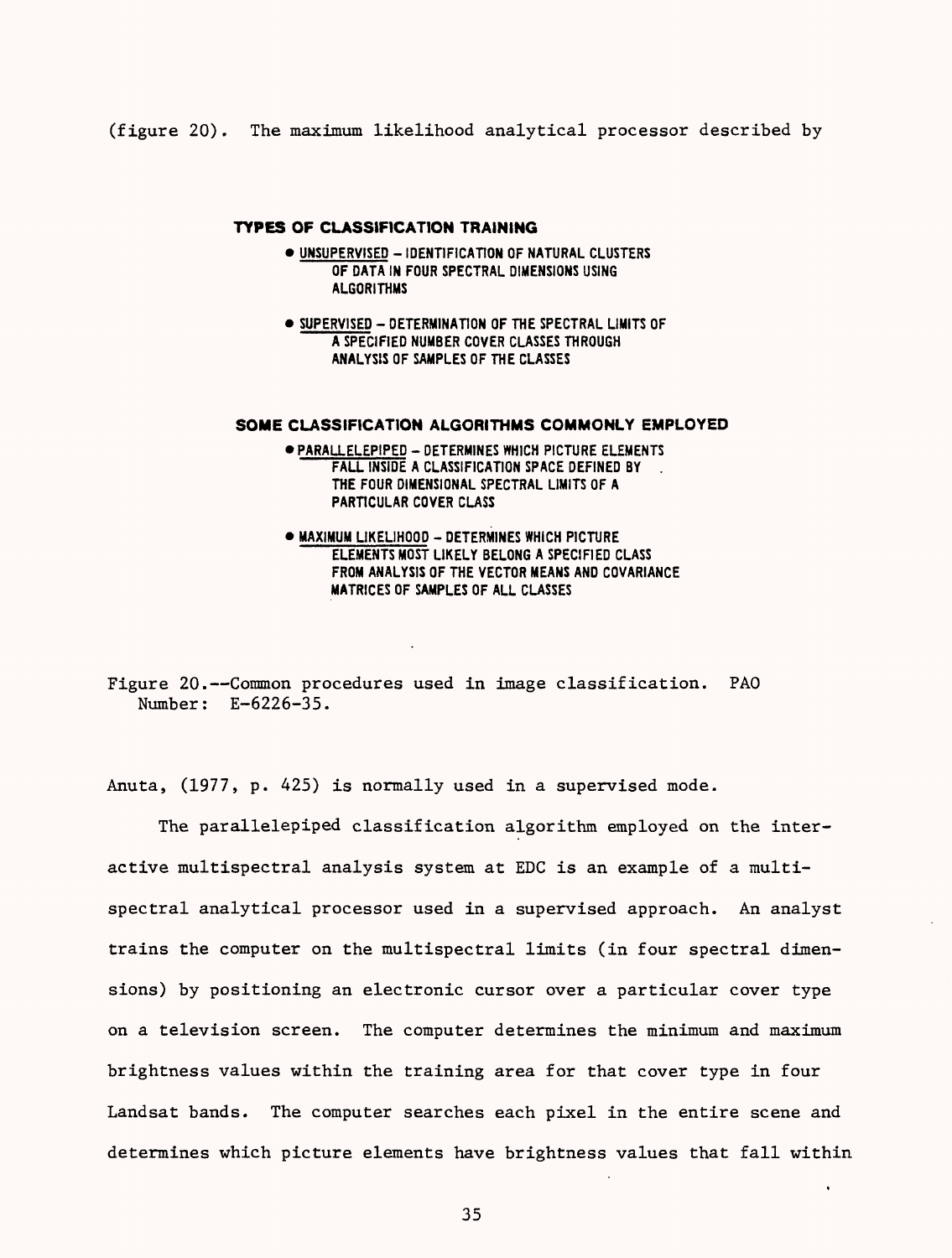the maxima and minima for the training area. The picture elements which occur within the restricted ranges of brightness of the training area are classified and identified by a color code on imagery or letter code on a print-out. The concept of the parallelepiped classification algorithm is shown in figure 21. For purposes of illustration only three spectral



Figure 21.--Concept of parallelepiped classification algorithm. PAO Number: E-6431-35.

band axes are shown in figure 21.

Image classification techniques have been little used for geologic applications compared to enhancement techniques. The relationships outlined in figure 1 partially explain why the classification approach has been little used in analyzing data for mineral and petroleum exploration.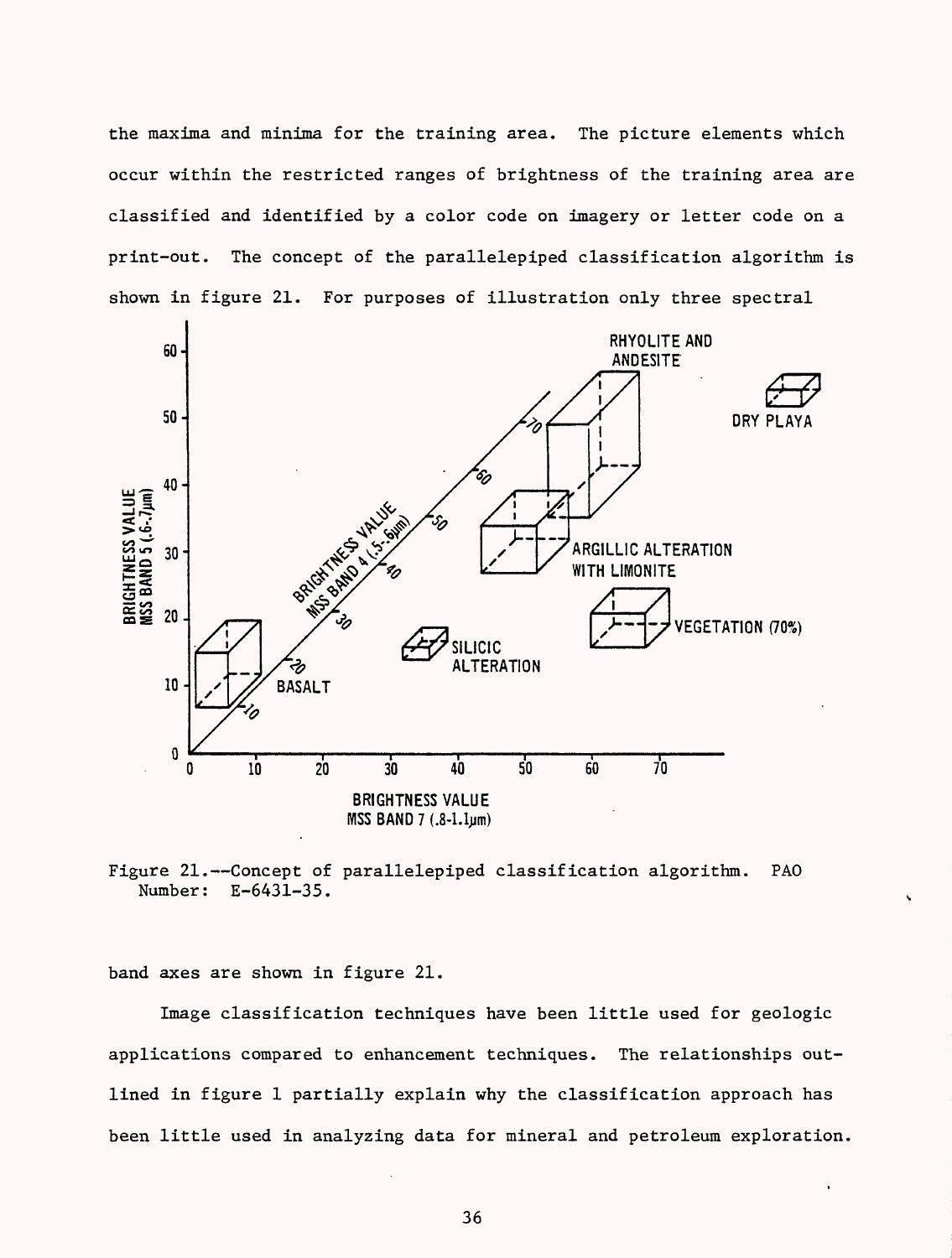The classification approach provides mostly information on cover conditions, and a geologist must interpret the lithologic significance of the classification before it can be used as part of an analysis of potential targets for exploration. The integration of spectral response by the MSS is shown in figure 22. The difficulty in using image classification



Figure 22.--Integration of spectral response by the Landsat MSS. Atmospheric effects ignored. PAO Number: E-6192-35.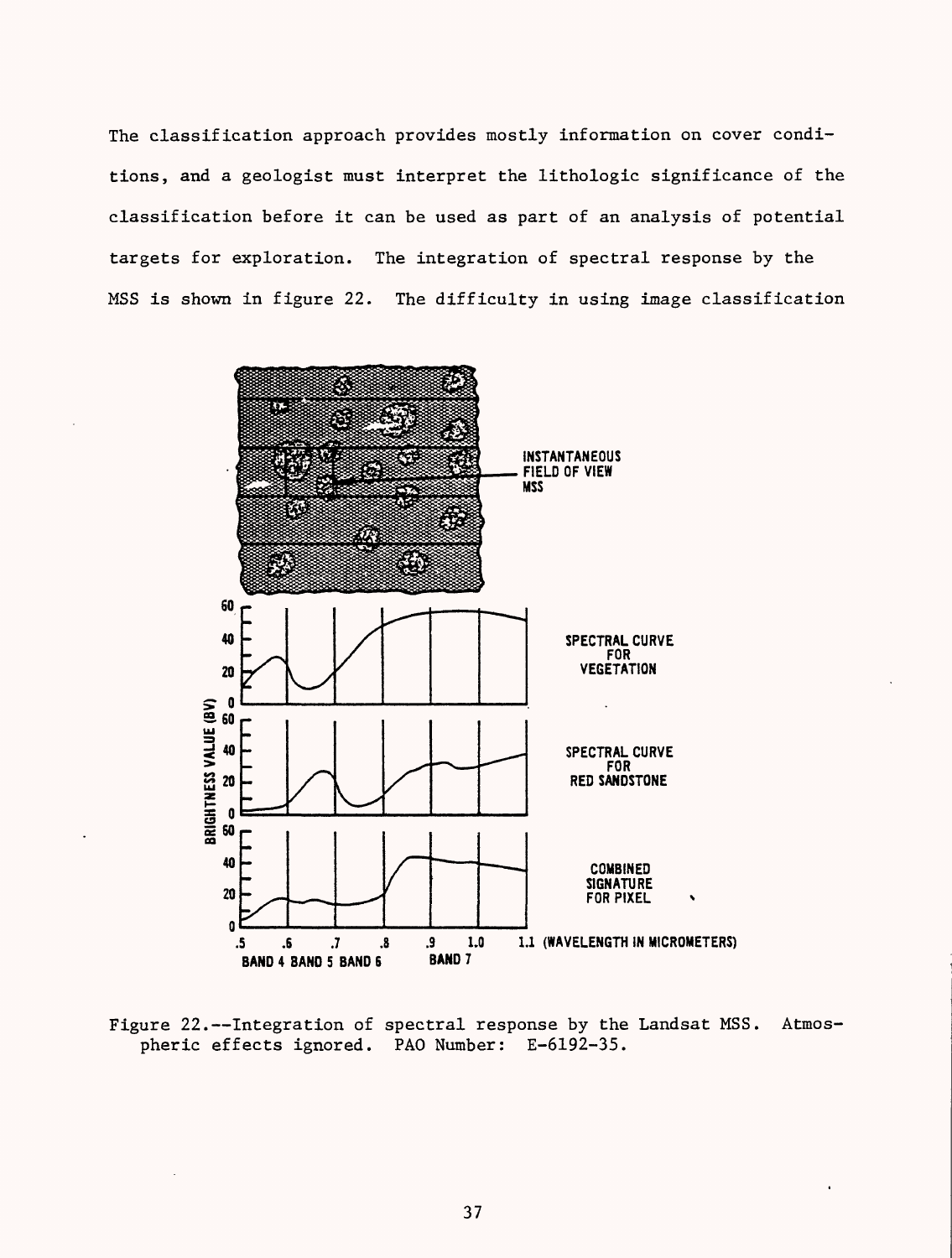techniques for geologic studies is compounded by effect of the atmosphere on spectral brightness values measured by the MSS (see figure 23).



**SPECTRAL SIGNATURE AS RECORDED BY LANDSAT MSS**

Figure 23.--Atmospheric effects on spectral signature recorded by the Landsat MSS. PAD Number: E-6193-35.

It is absurd to expect that image classification techniques can be used to replicate geology mapped at large scales. The natural surface of the Earth is composed of a diversified combination of cover types, and rarely are unweathered, bare rock materials exposed at the surface. Many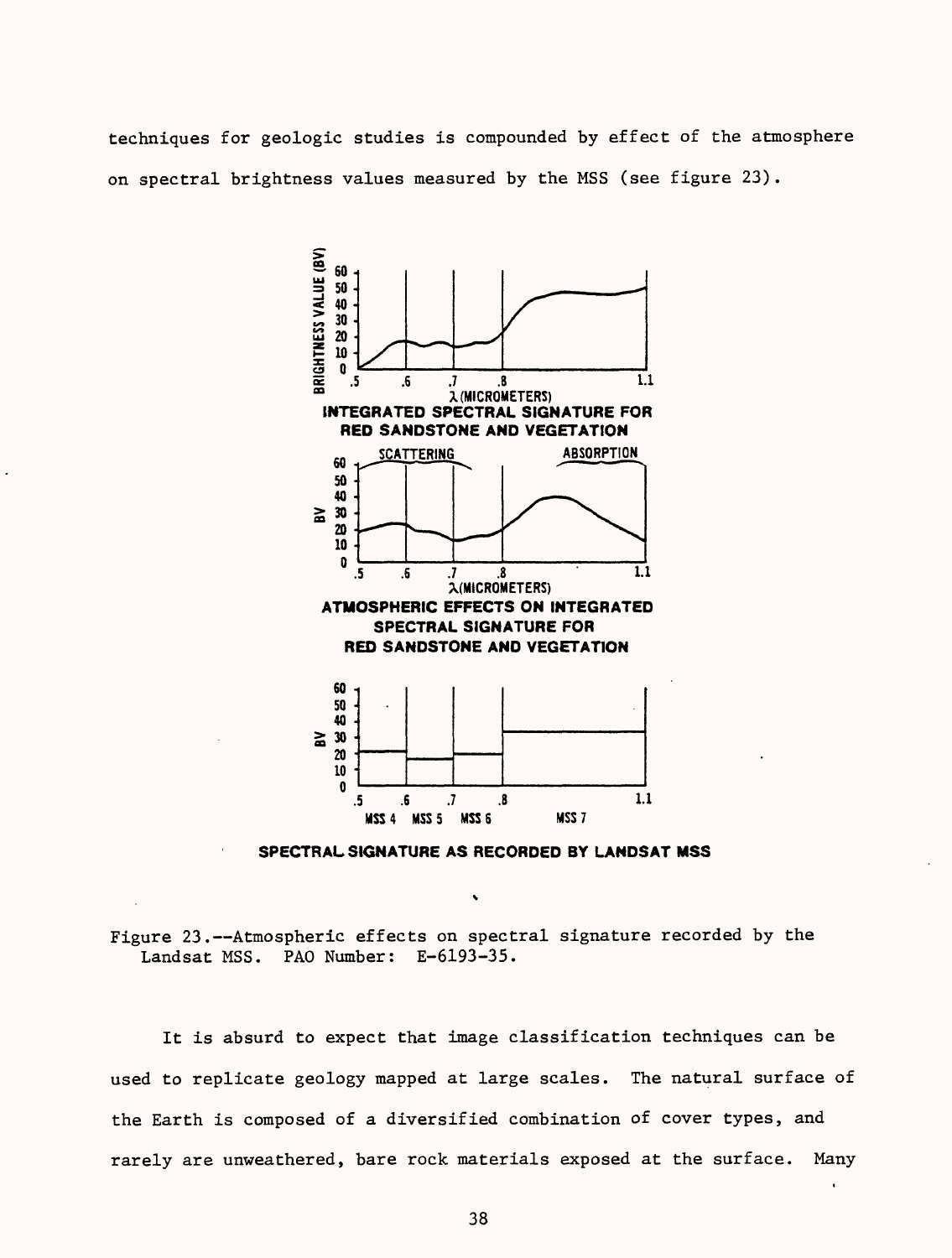consolidated rocks at the surface are altered by chemical and biological agents, are covered by unconsolidated rock materials, contain or are covered by water, or have soils mantling them. Lichens may coat bare rocks; grasses, shrubs, and trees obscure the soils on which they have developed. Man often obliterates natural surface cover and, in its place, erects structures or plants crops. The ground-based geologist . maps geological units by (1) interpolating between rock exposures, (2) using rock fragments exposed in soils, (3) using residual soil associations, (4) using plant associations, and (5) projecting geometric attitudes of exposed rock strata into areas dominated by other cover types (Taranik and Trautwein, 1977, p. 774). In spite of this the combination of plant, soil, and water associations with geologic units, and sometimes the unique spectral characteristics of lithologic relationships do permit classification procedures to be successfully applied to Landsat data for targeting of ground-based geologic investigations. Successful application of the classification approach requires a thorough understanding of the remote sensing system, the machine analysis- procedures involved, and an appreciation of what cover conditions are being displayed by the multispectral classification.

% For additional reference materials on the use of the Landsat system for mineral and petroleum exploration, the user of this material should consult Taranik, (1978).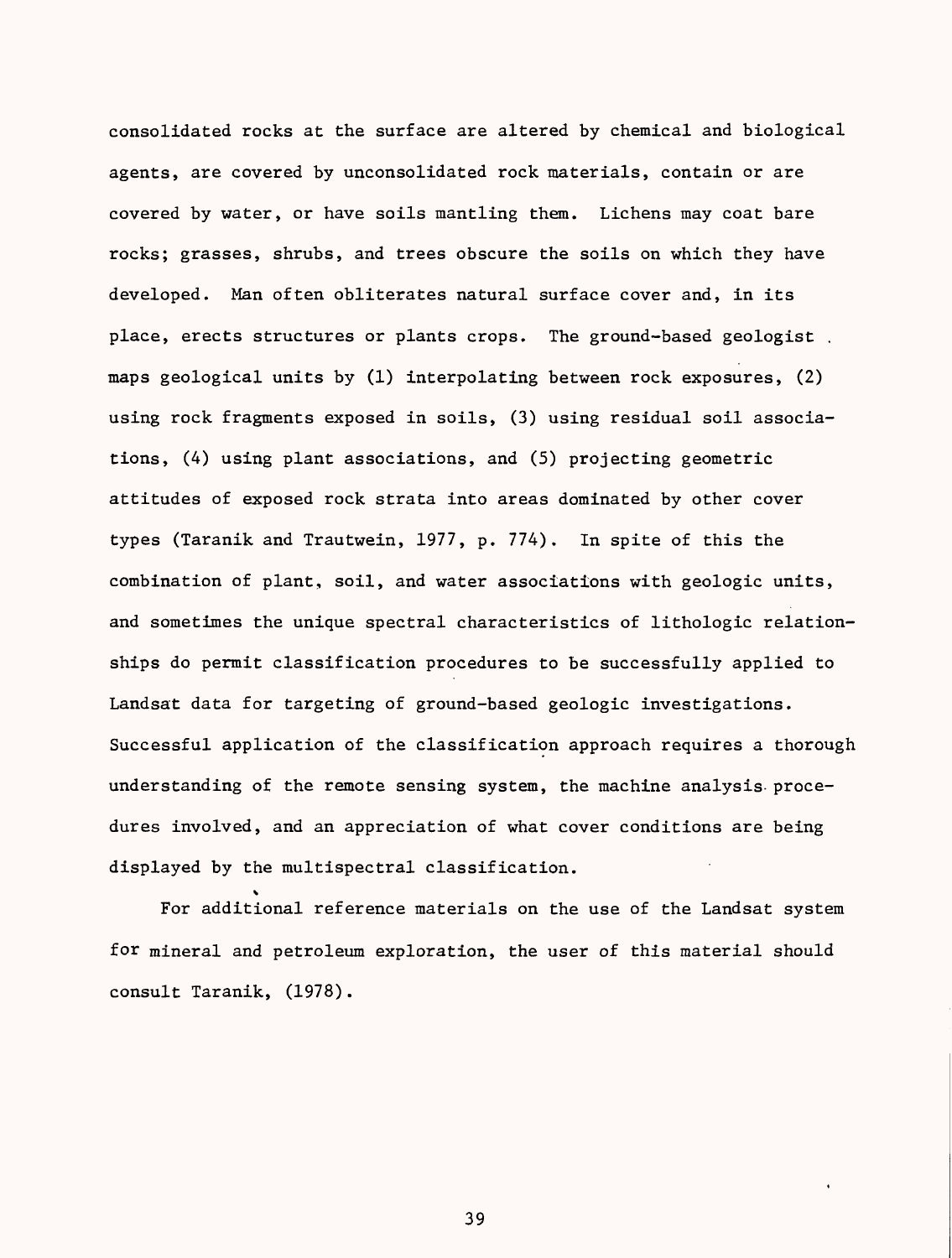### BIBLIOGRAPHY

PREPROCESSING

- Anuta, P. E., 1973, Geometric correction of ERTS-1 digital multispectral scanner data: Laboratory for Applications of Remote Sensing, Purdue University, LARS Information Note 103073, 22 p. Bernstein, Ralph, 1973a, Scene correction (precision processing) of
	- ERTS sensor data using digital image processing techniques, in Earth Resources Technology Satellite-1 Symposium, 3rd, Washington, D.C., December 1973, Proceedings NASA Goddard Space Flight Center, Greenbelt, Maryland, NASA SP-351, v. 1., p. 1909 - 1928.

1973b, Results of precision processing (scene correction) of ERTS-1 images using digital image processing techniques, in Symposium on Significant Results Obtained from the Earth Resources Technology Satellite-1, New Carrollton, Maryland, March 1973, Proceedings NASA Goddard Space Flight Center, Greenbelt, Maryland, NASA SP-327, v. 1, p. 1143 - 1150.

Chavez, P. S., 1975, Atmospheric, solar, and M.T.F. corrections for ERTS-1 digital imagery, Proceedings, American Society of Photogrammetry, Falls Church, Virginia: American Society of Photogrammetry, October 1975, p. 69 - 69a.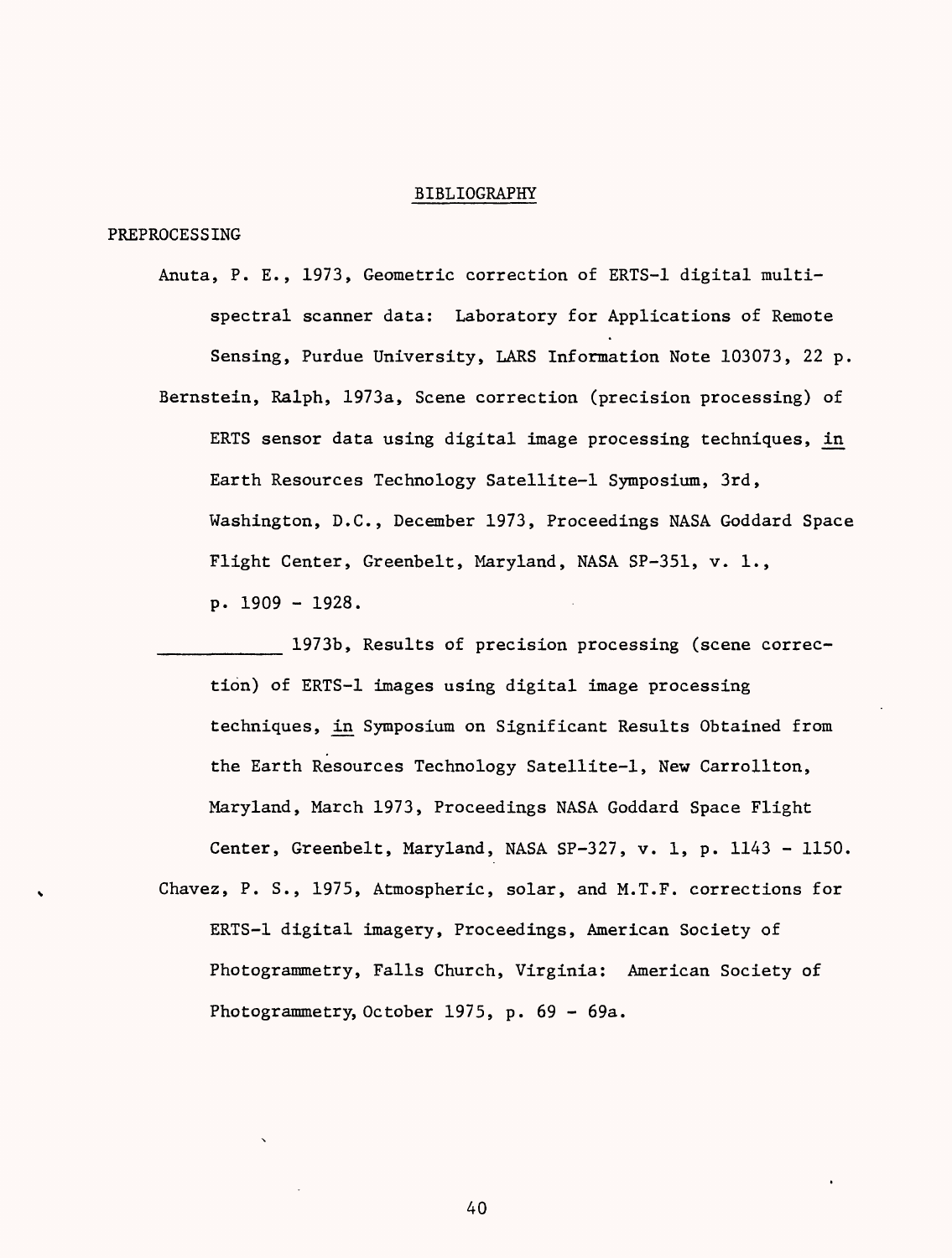PREPROCESSING (CONT)

- Chavez, P. S., 1975, Simple high speed digital image processing to remove quasi-coherent noise patterns: Proceedings: American Society of Photogrammetry, Falls Church, Virginia: American Society of Photogrammetry, March, 1975, p. 595 - 600.
- Grabau, W. E., 1976, Pixel problems: U.S. Army Engineer Waterways Experiment Station, Miscellaneous Paper M-76-9, Vicksburg, Mississippi, 38 p.
- Peet, F. G., Mack, A. R., and Crosson, L. S., 1973, Affine transformations from aerial photos to computer compatible tapes, in Earth Resources Technology Satellite-1 Symposium, 3rd, Washington, D.C., December 1973, Proceedings NASA Goddard Space Flight Center, Greenbelt, Maryland, NASA SP-351, v. 1, p. 1719 - 1724.
- Rifman, S. S., 1973, Digital rectification of ERTS multispectral imagery, in Symposium on Significant Results Obtained from the Earth Resources Technology Satellite-1, New Carrollton, Maryland, March 1973, Proceedings NASA Goddard Space Flight Center, Greenbelt, Maryland, NASA SP-327, V. 1, p. 1131 - 1142.

#### IMAGE ENHANCEMENT, GENERAL

Albert, N. R. D., and Chavez, P. S., 1975, Computer enhanced Landsat data as a mineral exploration tool in Alaska: in Proceedings 1st Annual William T. Pecora Memorial Symposium, Sioux Falls, South Dakota, October 1973, U.S. Geological Survey Professional Paper 1015, 383 p.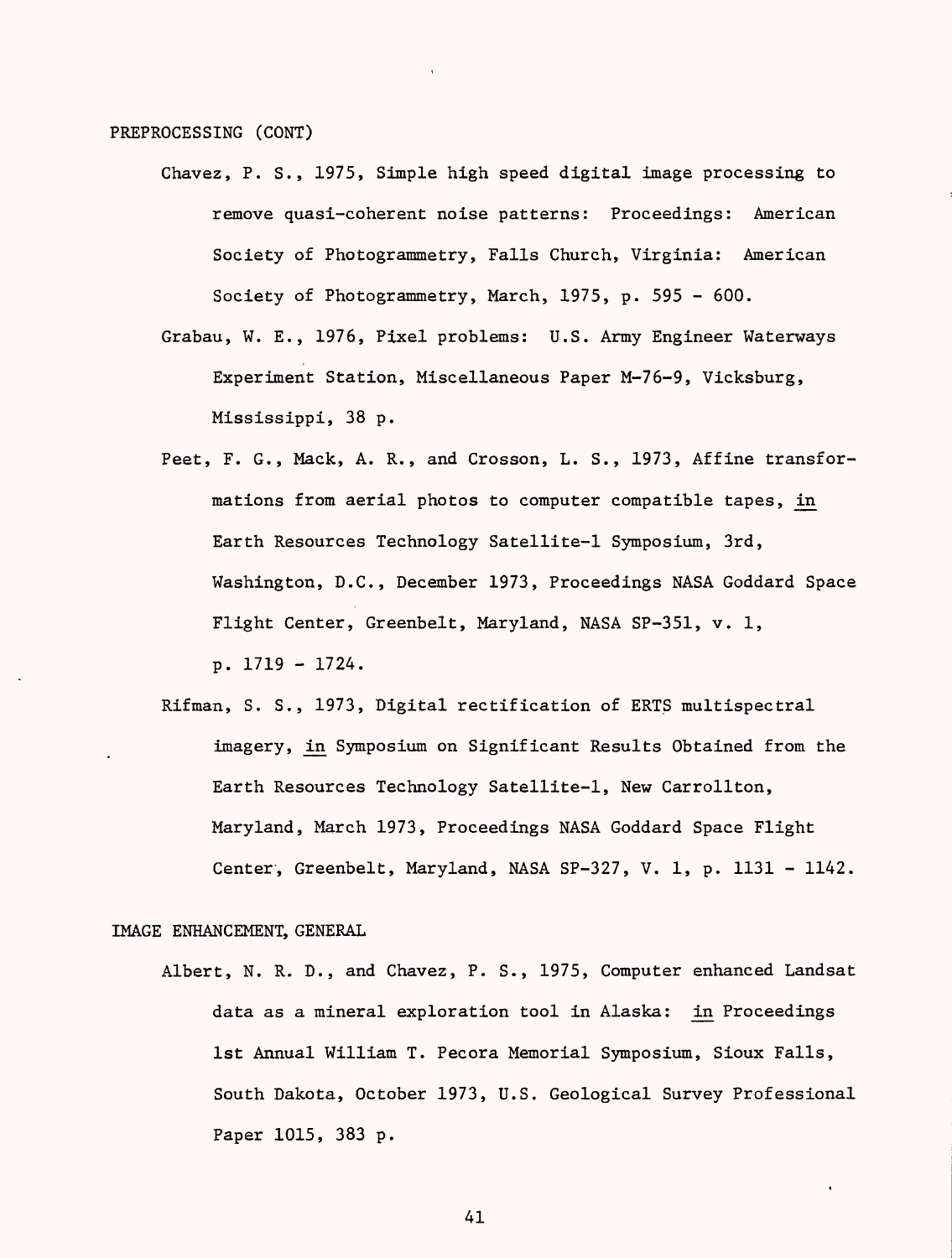### IMAGE, ENHANCEMENT, GENERAL (CONT)

- Berlin, G. L., Chavez, P. S., Grow, T. E., and Soderblom, L. A., 1976, Preliminary geologic analysis of Southwest Jordan from Computer Enhanced Landsat I Image Data, Proceedings, American Society of Photogrammetry, Falls Church, Virginia: American Society of Photogrammetry, February 1976, p. 545 - 563.
- Bernstein, Ralph, 1975, All digital precision processing of ERTS images: Final report NASA contract NAS5-21716.
- Bernstein, Ralph, and Ferneyhough, D. G., 1975, Digital image processing: American Society Photogrammetry, Photogrammetric Engineering, v. 41, no. 12, p. 1465 - 1476.
- Chavez, P. S., Jr., Berlin, A., and Mitchell, W., 1977, Computer enhancement techniques of Landsat MSS digital images for land use/land cover assessments: Proceedings 6th Annual Remote Sensing of Earth Resources Conference, Telahoma, Tennessee.
- Condit, C. D., and Chavez, P. S., 1976, Basic concepts for computerized image processing for geologists: U.S. Geological Survey Bulletin, in professional review with probable publication in 1978.
- Goetz, A. F. H., Billingsley, F. C., Gillespie, A. R., Abrams, M. J., Squires, R. L., Shoemaker, E. M., Lucchitta, I., and Elston, D. P., 1975, Application of ERTS images and image processing to regional geologic problems and geologic mapping in northern Arizona, Jet Propulsion Laboratory Technical Report 32-1597, California Institute of Technology.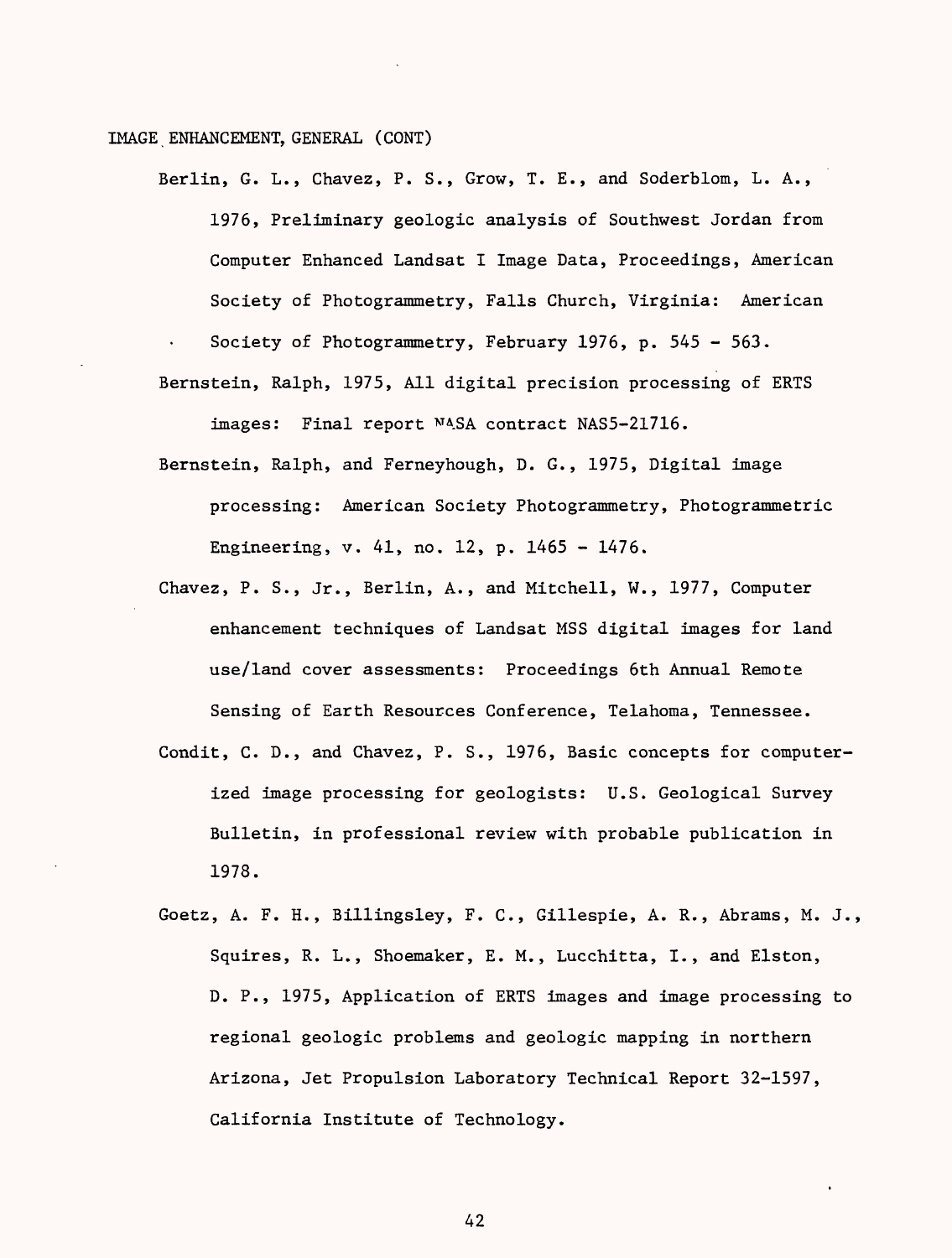IMAGE ENHANCEMENT, GENERAL (CONT)

- Offield, T. W., Abbot, E. A., Gillespie, A. R., and Loguercio, S. 0., 1977, Structure mapping on enhanced Landsat images of southern Brazil; Tectonic control of mineralization and speculations on metallogeny: Geophysics, v. 42, no. 3, p. 482 - 500.
- Ragland, T. E., and Chavez, P. S., 1976, EDIPS (EROS Digital Image Processing System): paper presented at the 2nd William T. Perora Memorial Symposium, Sioux Falls, South Dakota, 1976, American Society Photogrammetry, Falls Church, Virginia, p. 47 - 63.
- Rifman, S. S., 1974, Evaluation of digital correction techniques for ERTS images--final report: TRW Systems Group, Report 20634-6003-TU-OO.
- Rohde, W. G., Lo, J. K., and Pohl, R. A., 1978, EROS Data Center Landsat digital enhancement techniques and imagery availability: in Proceedings Remote Sensing Science and Technology Symposium, Ottawa, Canada (1977), Canadian Journal of Remote Sensing.
- Rowan, L. C., Wetlaufer, P. H., Goetz, A. F. H., Billingsley, F. C., Stewart, J. H., 1974, Discrimination of rock types and detection of hydrothermally altered areas in south-central Nevada by use of computer enhanced ERTS images: U.S. Geological Survey Professional Paper 803, 35 p.
- Schmidt, R. G., 1975, Exploration for prophyry copper deposits in Pakistan using digital processing of ERTS-1 data: U.S. Geological Survey, open-file report, 29 p.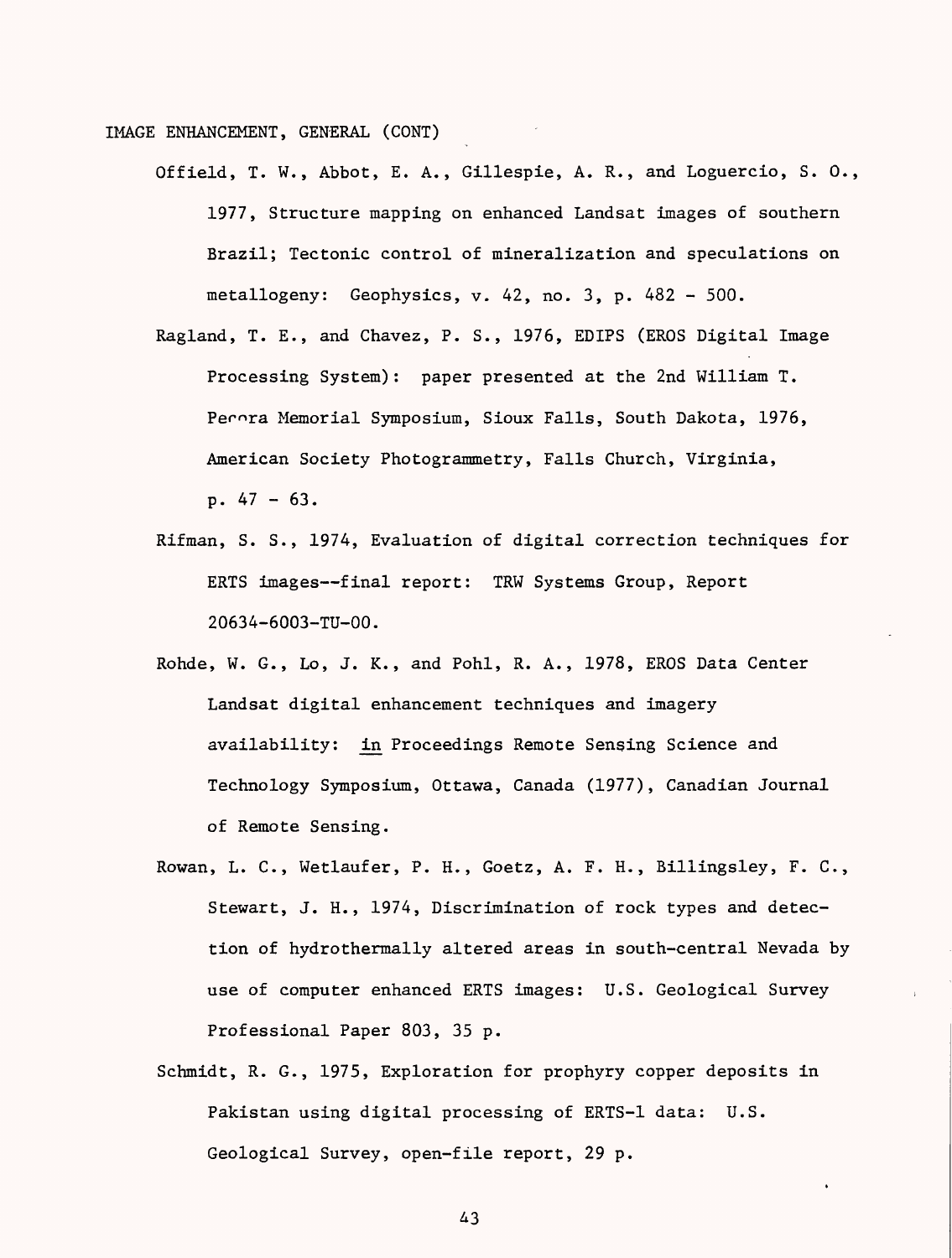IMAGE ENHANCEMENT, GENERAL (CONT)

- Schmidt, R. G., Clark, B. B., and Bernstein, Ralph, 1975, A search for sulfide-bearing areas using Landsat-1 data and digital processing techniques: in Proceedings NASA Earth Resources Survey Symposium, NASA, TMX-58168 (JSC-09930), vol. 1-B, p. 1013 - 1038.
- Soha, J. M., Gillespie, A. R., Abrams, M. J., and Madura, D. P., 1976, Computer techniques for geological applications: JPL Conference on Image Processing Technology, November 1976, California Institute of Technology, JPL SP43-30.
- Vincent, R. K., 1977, Uranium exploration with computer-processed Landsat data: Geophysics, v. 42, no. 3, p. 536 - 541.

### SPATIAL FREQUENCY ENHANCEMENTS

- Chavez, P. S., Jr., Berlin, L. G., and Acosta, A. V., 1977, Computer processing of Landsat data for linear enhancements: in proceedings 2nd William T. Pecora Conference, Sioux Falls, South Dakota, 1976, American Society of Photogrammetry, Falls Church, Virginia, p. 235 - 251.
- Gillespie, A. R., and Goetz, A. F. H., 1976, Digital filtering, pitfalls and possibilities: in proceedings 2nd International Conference on New Basement Tectontics, University of Delaware.
- Seidman, J. B., 1972, Some practical applications of digital filtering in image processing: in Proceedings of Symposium of Computer Image Processing and Recognition, vol. 2, Department of Electrical Engineering, University of Missouri, Columbia, Missouri.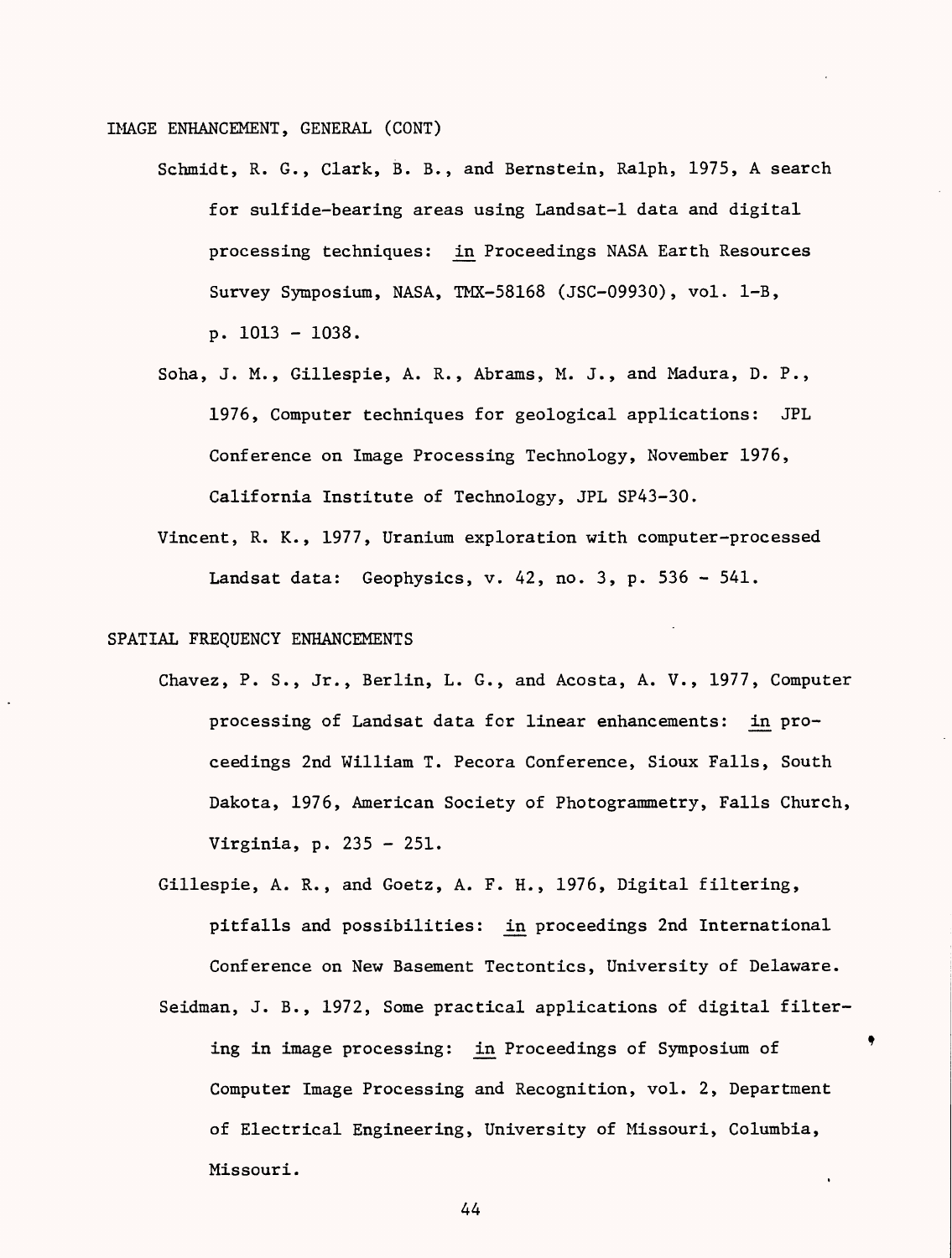#### RATIO ENHANCEMENTS

- Rowan, L. C., Goetz, A. F. H., and Ashley, R. P., 1977, Discrimination of hydrothermally altered and unaltered rocks in visible and near infrared multispectral images: Geophysics, v. 42, no. 3, p. 522 - 535.
- Salmon, B. C., and Pillars, W. W., 1975, Multispectral processing of ERTS-A (Landsat) data for uranium exploration of the Wind River Basin, Wyoming: A visible region ratio to enhance subtle alteration association with roll-type uranium deposits: Environment Research Institute of Michigan, Report 110400-2-F, Ann Arbor, Michigan.
- Vincent, R. K., 1971, Discrimination of basic silicate rocks by recognition maps processed from aerial infrared data: in Proceedings 7th International Symposium Remote Sensing of Environment, Ann Arbor, Michigan, p. 247 - 252.

1972, An ERTS Multispectral Scanner Experiment for mapping iron compounds: in Proceedings 8th International Symposium Remote Sensing of Environment, Ann Arbor, Michigan, p. 1239 - 1247.

\_\_\_\_\_\_\_\_\_ 1973, Spectral ratio imaging methods for geological remote sensing from aircraft and satellites: in Proceedings Symposium Management and Utilization of Remote Sensing Data, Sioux Falls, South Dakota, American Society of Photogrammetry, Falls Church, Virginia, p. 377 - 397.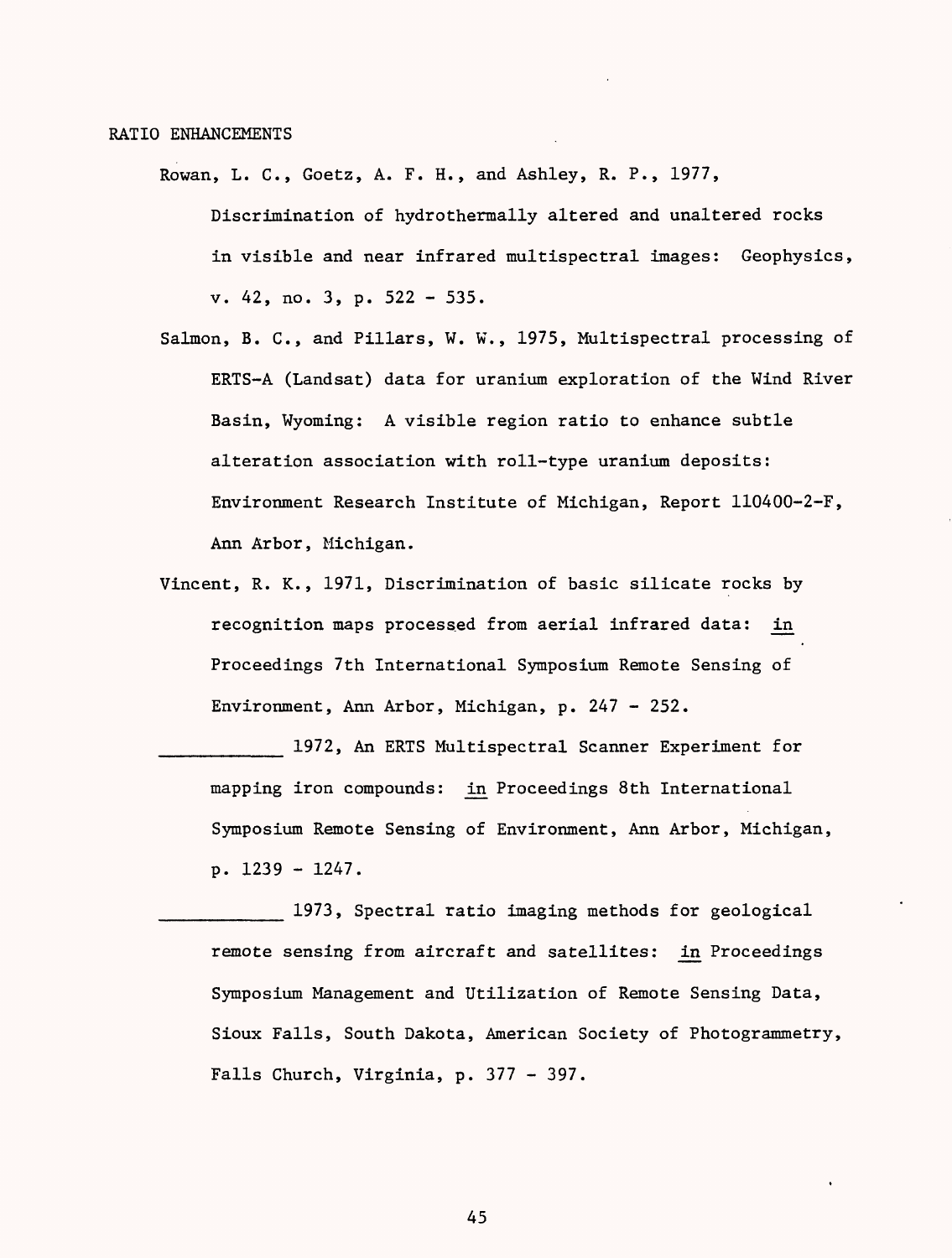## RATIO ENHANCEMENTS (CONT)

1975, Commercial applications of geological remote sensing: in Proceedings IEEE Conference on Decision and Control, Houston, Texas, p. 258 - 263.

Wecksung, G. W., and Breedlove, J. R., 1977, Some techniques for digital processing, display and interpretation of ratio images in multispectral remote sensing: in 1977 International Optical Computing Conference, San Diego, California, Society of Photo-Optical Instrumentation Engineers.

#### SIMULATED NATURAL COLOR ENHANCEMENTS

Eliason, E. M., Chavez, P. S., and Soderblom, L. A., 1974, Simulated "true color" Images from ERTS data: in Geology, Geological Society of America, p. 231 - 234.

### COMPUTER ANALYSIS, GENERAL

- Anuta, D. E., 1977, Computer-assisted analysis techniques for remote sensing data interpretation: Geophysics, v. 42, no. 3, p. 468 - 481.
- Henze, J., and DeZur, R., 1975, Interactive digital image manipulation system, in NASA Earth Resources Survey Symposium, Houston, Texas, 1975, Proceedings NASA, Johnson Space Center, Houston, Texas, v. 1-B, p. 1415 - 1435.
- Johnson, R. H., 1975, M-DAS System for multispectral data analysis, in NASA Earth Resources Survey Symposium, Houston, Texas, v. 1-B, p. 1323 - 1350.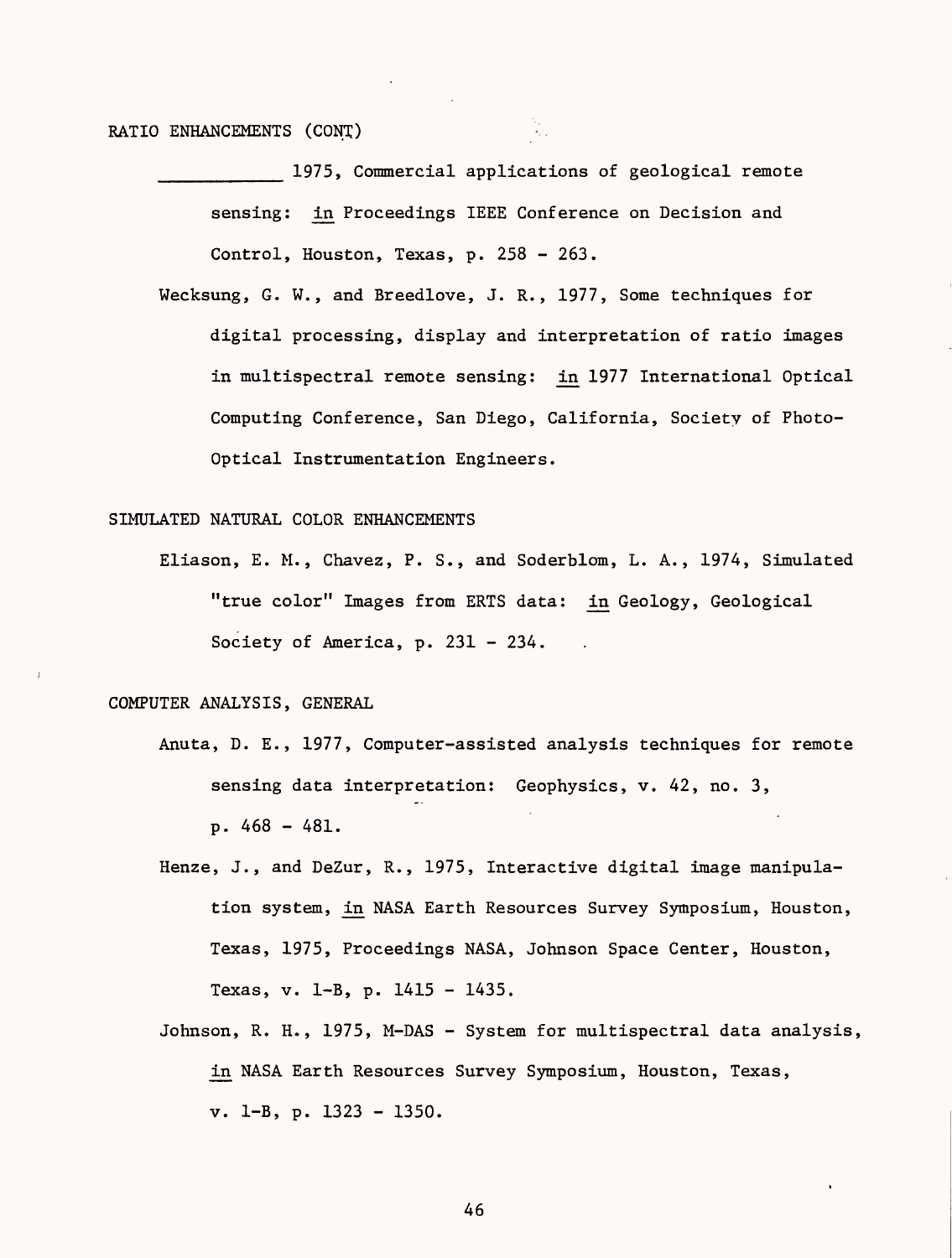COMPUTER ANALYSIS, GENERAL (CONT)

- Quinn, J. J., 1975, ERIPS Earth Resource Interactive Processing System, in NASA Earth Resources Survey Symposium, Houston, Texas, 1975, Proceedings NASA, Johnson Space Center, Houston, Texas, v. 1-B, p. 1351 - 1354.
- Schaller, E. S., and Towles, R. W., 1975, Image 100 The interactive multispectral image processing system, in NASA Earth Resources Survey Symposium, Houston, Texas, June 1975, Proceedings NASA, Johnson Space Center, Houston, Texas, v. 1-B, p. 1275 - 1292.
- Thomas, V. L., 1975, Generation and physical characteristics of the Landsat 1 and 2 MSS computer compatible tapes: NASA Goddard Space Flight Center Document X-563-75-223, 28 p. and append.
- Watkins, A. H., 1976, EROS Data Center Image Processing Technology: Proceedings Caltech/JPL Conference on Image Processing Technology, 1976.
- Whitley, S. L., 1975, Low cost data analysis systems for processing multispectral scanner data, in NASA Earth Resources Survey Symposium, Houston, Texas, 1975, Proceedings NASA, Johnson Space Center, Houston, Texas, v. 1-B, p. 1355 - 1376.

#### IMAGE CLASSIFICATION

Erikson, J. D., 1975, Advances in automatic extraction of Earth resources information from multispectral scanner data, in NASA Earth Resources Survey Symposium, Houston, Texas, 1978, Proceedings NASA, Johnson Space Center, Houston, Texas, v. 1-B, p. 1245 - 1276.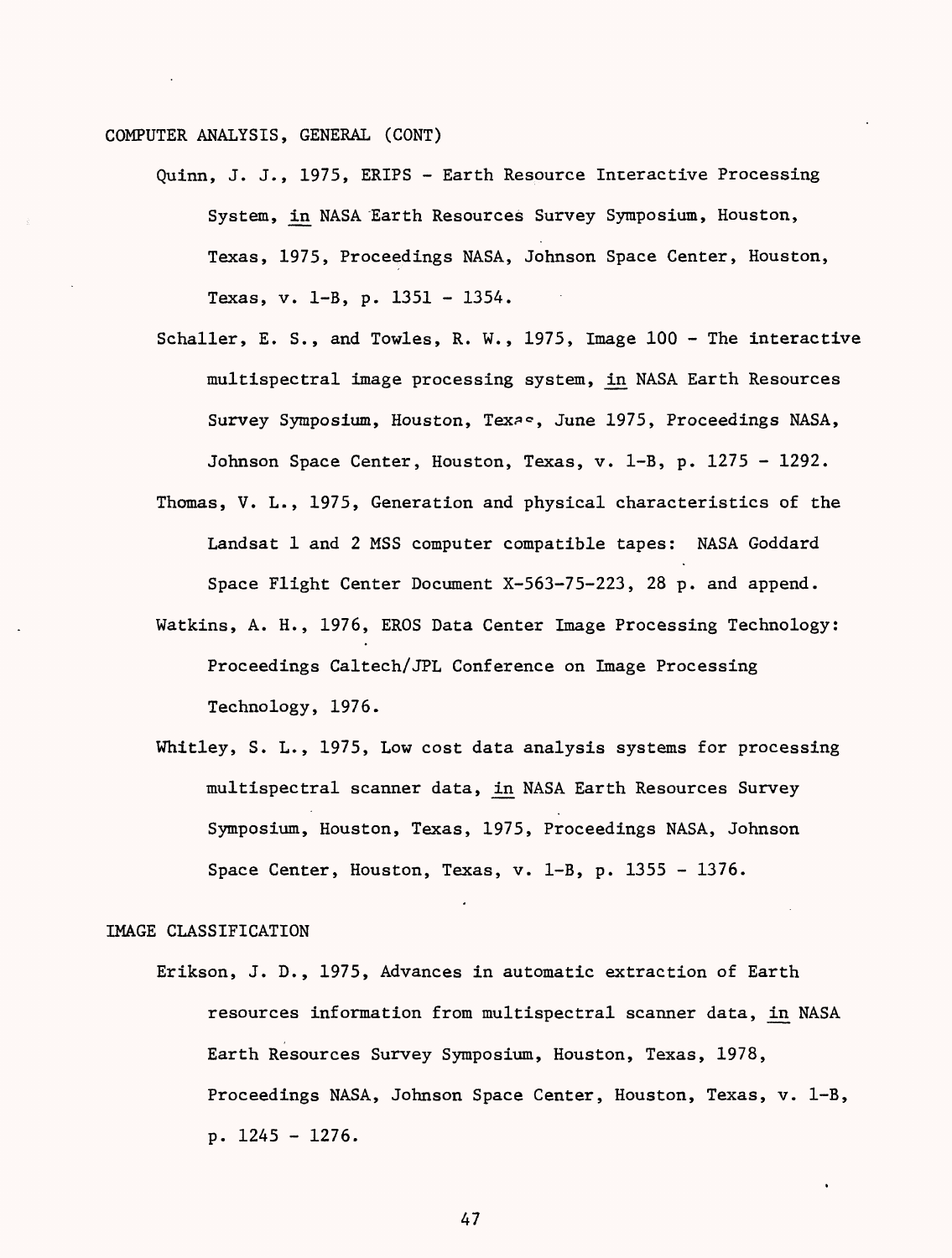### IMAGE CLASSIFICATION (CONT)

Siegal, B. S., and Abrams, M. J., 1976, Geologic mapping using Landsat data: Photogrammetric Engineering and Remote Sensing, v. 42, no. 3, p. 325 - 337.

#### PRINCIPAL COMPONENTS ANALYSIS

**' v=f** $\cdot$  .

- Fontanel, A., Blanchet, C., and Lallemand, C., 1975, Enhancement of Landsat imagery by combination of multispectral classification and principal component analysis: Proceedings NASA Earth Resources Survey Symposium, July 1975, Houston, Texas, NASA TMX-58168, p. 991 - 1012.
- Podwysocki, M. H., Gunther, F. J., and Blodget, H. W., 1977, Discrimination of rock and soil types by digital analysis of Landsat data: NASA Goddard Space Flight Center, X-923-77-17, Greenbelt, Maryland, 37 p.
- Taylor, M. M., 1974, Principal components colour display of ERTS imagery: in Proceedings Third Earth Resources Technology, Satellite Symposium, December 1973, Washington, D.C., NASA SP-351, p. 1877 - 1898.

### LANDSAT STEREO

- Batson, R. M., Edwards, K., and Eliason, F. M., 1975, Computer generated shaded-relief images: Journal of Research, U.S. Geological Survey, v. 3, n. 4, p. 401 - 408.
- Batson, R. M., Edwards, K., and Eliason, F. M., 1976, Synthetic stereo and Landsat pictures: Photogrammetric Engineering and Remote Sensing, v. 42, no. 10, p. 1279 - 1284.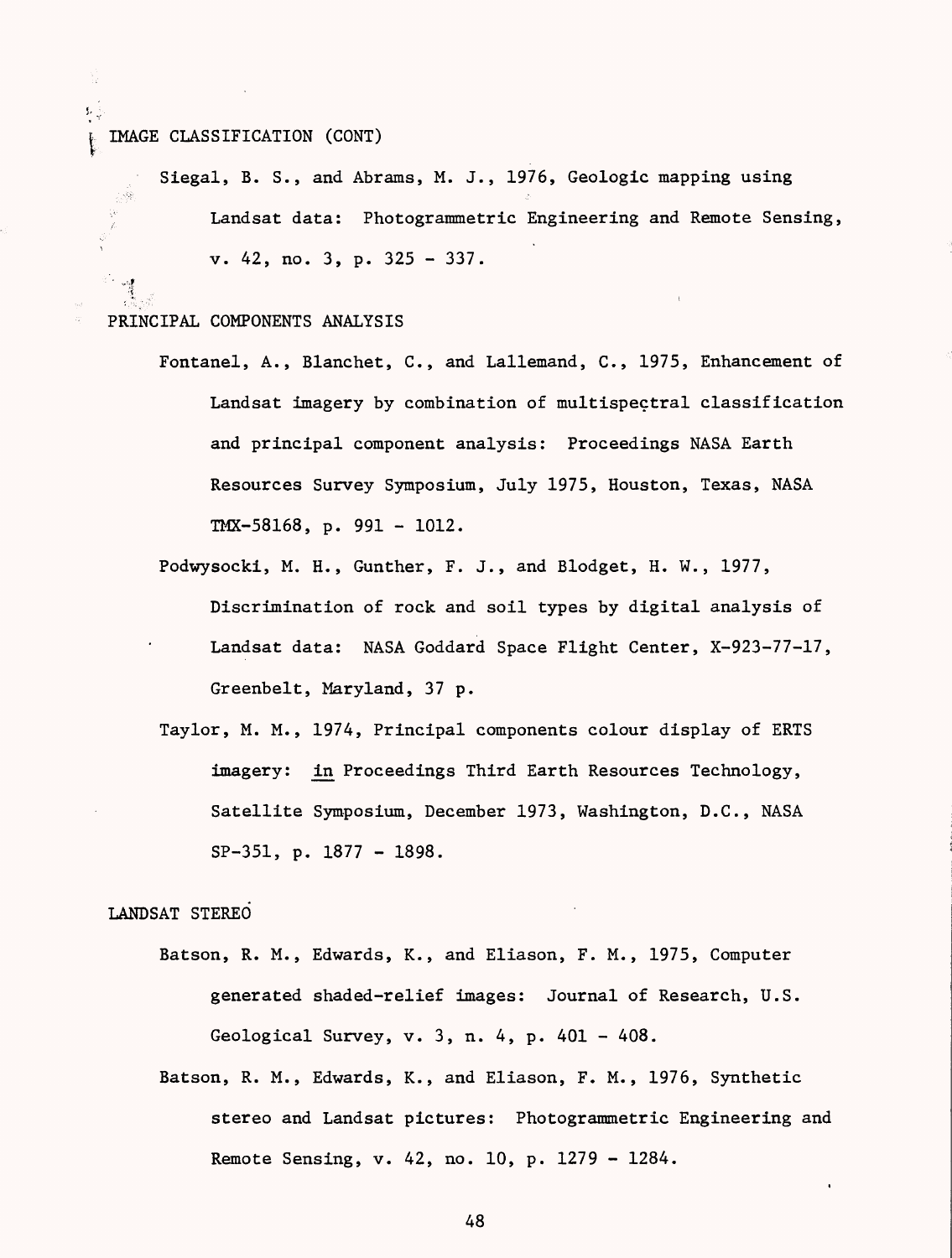#### REFERENCES CITED

حطور

- Anuta, P. E., 1977, Computer-assisted analysis techniques for remote sensing data interpretation: Geophysics, v. 42, no. 3, p. 468 - 481.
- Carneggie, D. M., and Holm, C. S., 1976, Remote sensing techniques for monitoring impacts of phosphate mining in southeastern Idaho: in proceedings 2nd William T. Pecora Conference, Sioux Falls, South Dakota, 1976, American Society of Photogrammetry, Falls Church, Virginia.
- Chavez, P. S., 1975, Atmospheric, Solar, and M.T.F. corrections for ERTS digital imagery, Proceeding, American Society of Photogrammetry, October 1975, Falls Church, Virginia, p. 69 - 69a.
- Chavez, P. S., Berlin, A., and Mitchell, W., 1977, Computer enhancement techniques of Landsat MSS digital images for land use/land cover assessments: Proceedings 6th Annual Remote Sensing of Earth Resources Conference, Telahoma, Tennessee.
- Lucas, J. R., Taranik, J. V., and Billingsley, F. C., 1976, Causes of blue-green dominance in pixels representing urban and agricultural lands in JPL produced false-color Landsat images of south-central Iowa: NASA Technical Type II Report 4, National Technical Information Service, 81 p.
- Lucas, J. R., Taranik, J. V., and Billingsley, F. C., 1977a, Photooptical enhancement of Landsat imagery for land-use analysis in south-central Iowa: NASA Technical Type II Report 5, National Technical Information Service, 105 p.